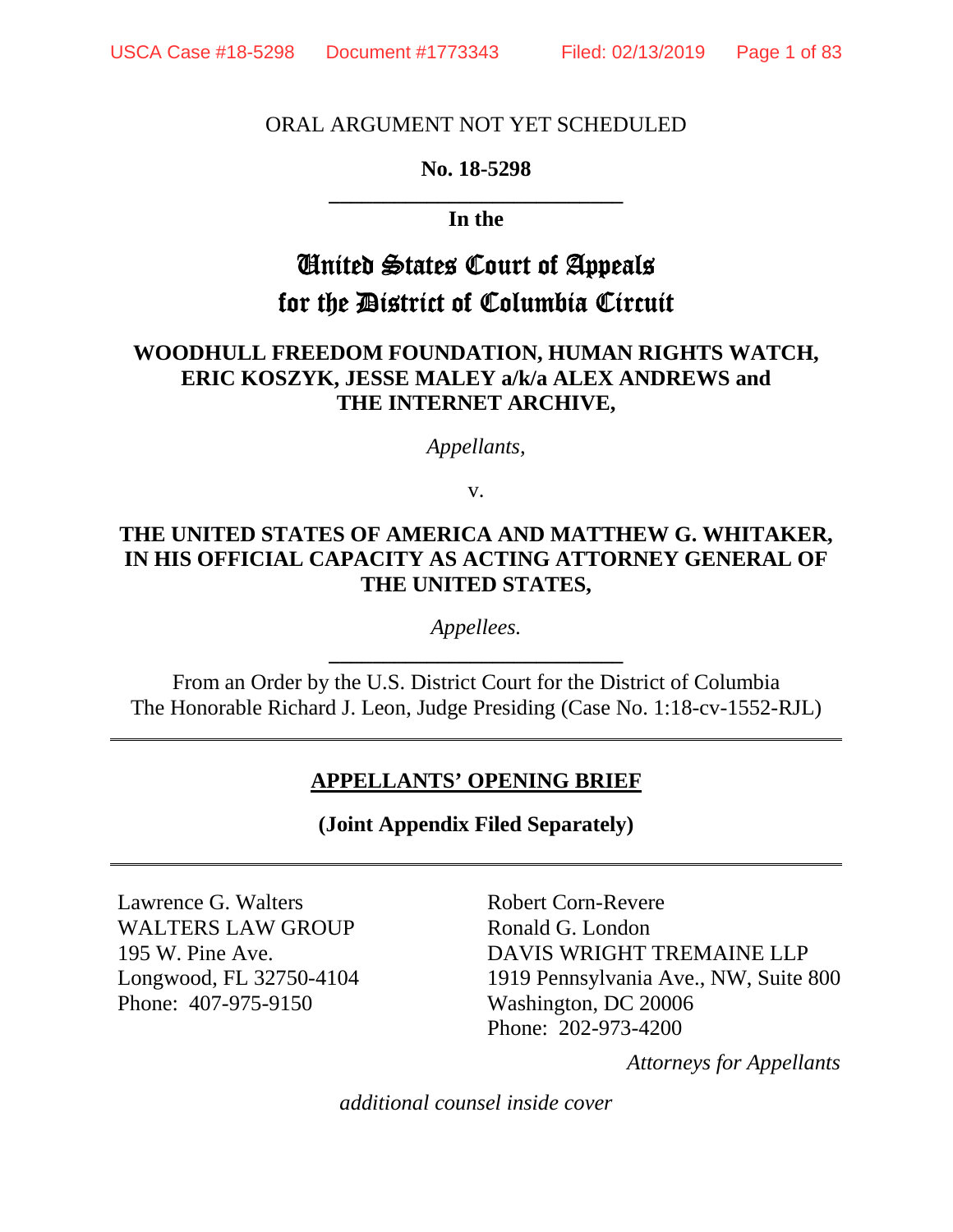David Greene Aaron Mackey Corynne McSherry ELECTRONIC FRONTIER FOUNDATION 815 Eddy Street San Francisco, CA 94109 Phone: 415-436-9333

Daphne Keller STANFORD LAW SCHOOL CENTER FOR INTERNET AND SOCIETY 559 Nathan Abbott Way Stanford, CA 94305-8610 Phone: 650-723-1417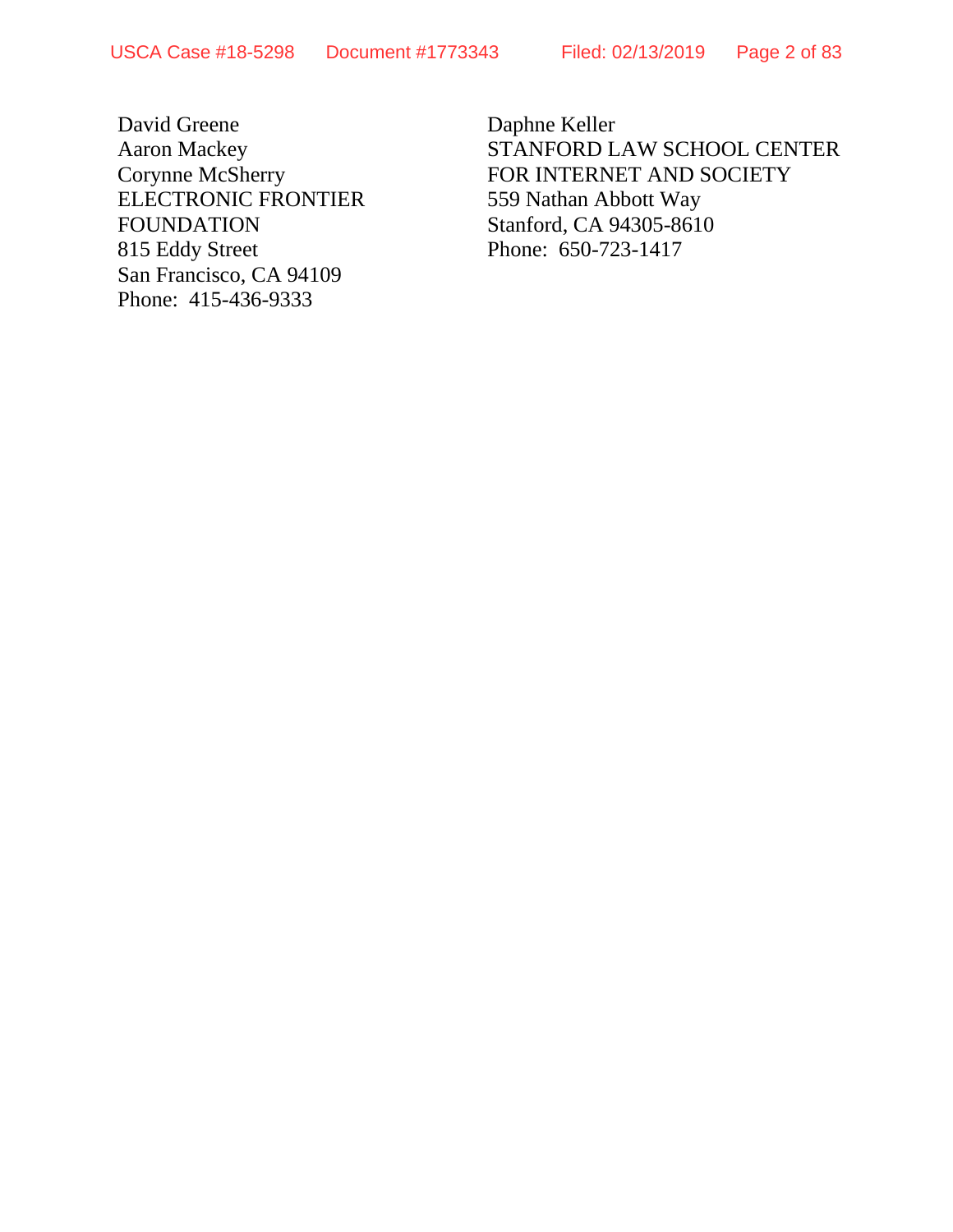### **CERTIFICATE AS TO PARTIES, RULINGS AND RELATED CASES**

Pursuant to D.C. Circuit R. 28(a)(1), Appellants certify that:

#### **A. Parties and** *Amici*

Woodhull Freedom Foundation, Human Rights Watch, Eric Koszyk, Jesse Maley, a/k/a Alex Andrews, and The Internet Archive, Plaintiffs below, Appellants here, filed suit challenging the constitutionality of the Allow States and Victims to Fight Online Sex Trafficking Act of 2017, Pub. L. No. 115-164, 132 Stat. 1253 (2018) ("FOSTA"), naming as Defendants, the Appellees here, the United States, and the Attorney General of the United States in his official capacity, currently Matthew G. Whitaker (Acting). Appellants anticipate that *amici* in support of this appeal will include (1) Freedom Network USA, the Sex Workers Project, the National Center for Transgender Equality, New York Transgender Advocacy Group, Sharmus Outlaw Advocacy and Rights (SOAR) Institute, Decriminalize Sex Work, the National Coalition for Sexual Freedom, Free Speech Coalition, Brooklyn Defender Services, and Protasia Foundation; (2) Copia Institute, Engine Advocacy, and other entities aligned with their position; and (3) the Institute for Free Speech, Center for Democracy and Technology, and other entities aligned with their position. There are no other parties or *amici* at this time.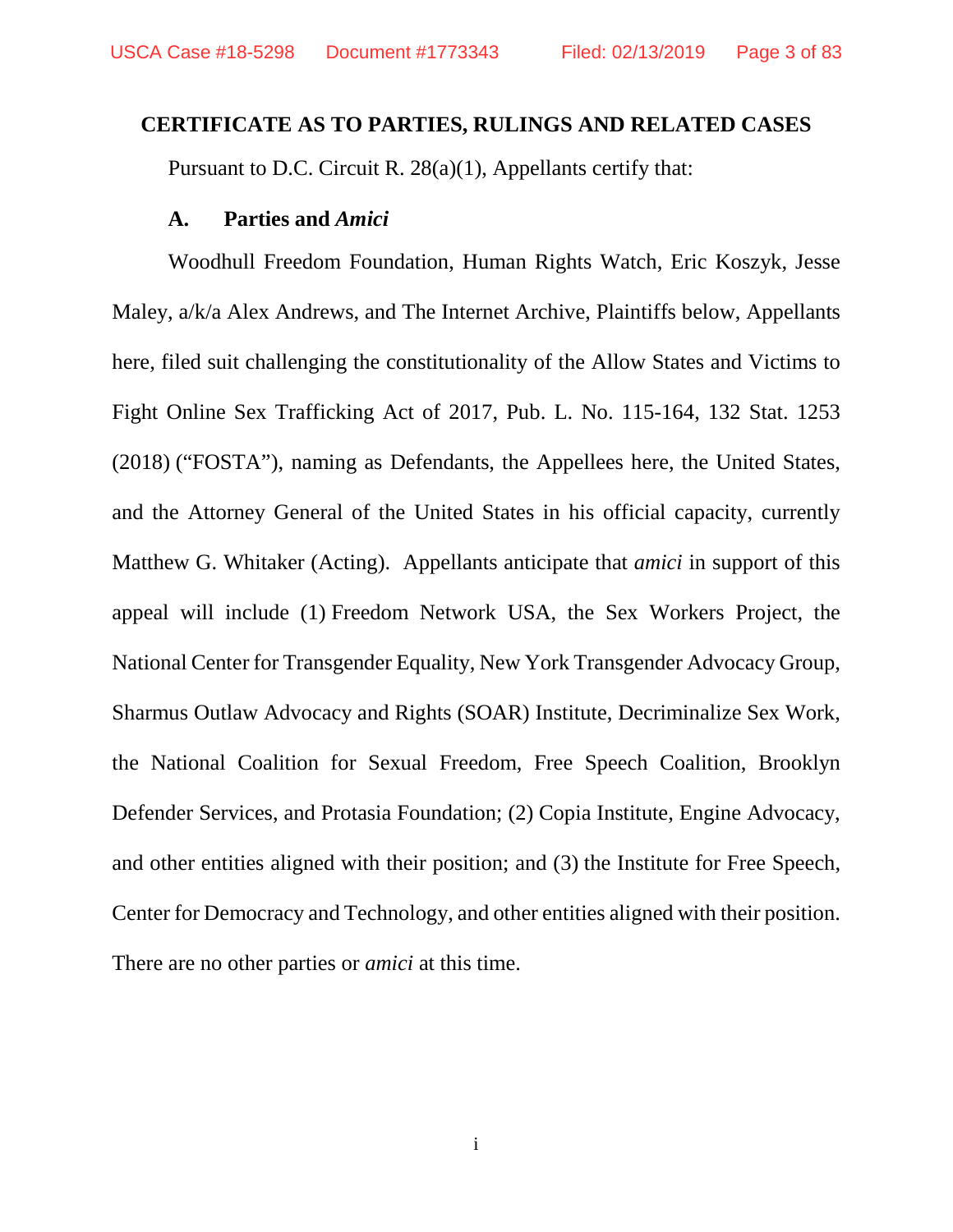# **B. Rulings Under Review**

The ruling under review is *Woodhull Freedom Foundation, et al. v. United States*, 334 F. Supp. 3d 185 (D.D.C. 2018), and its accompanying Order, by which the District Court denied Appellants' motion for a preliminary injunction and dismissed their Complaint, each challenging the constitutionality of the Allow States and Victims to Fight Online Sex Trafficking Act of 2017, Pub. L. No. 115-164, 132 Stat. 1253 (2018) ("FOSTA").

# **C. Related Cases**

There are no related cases.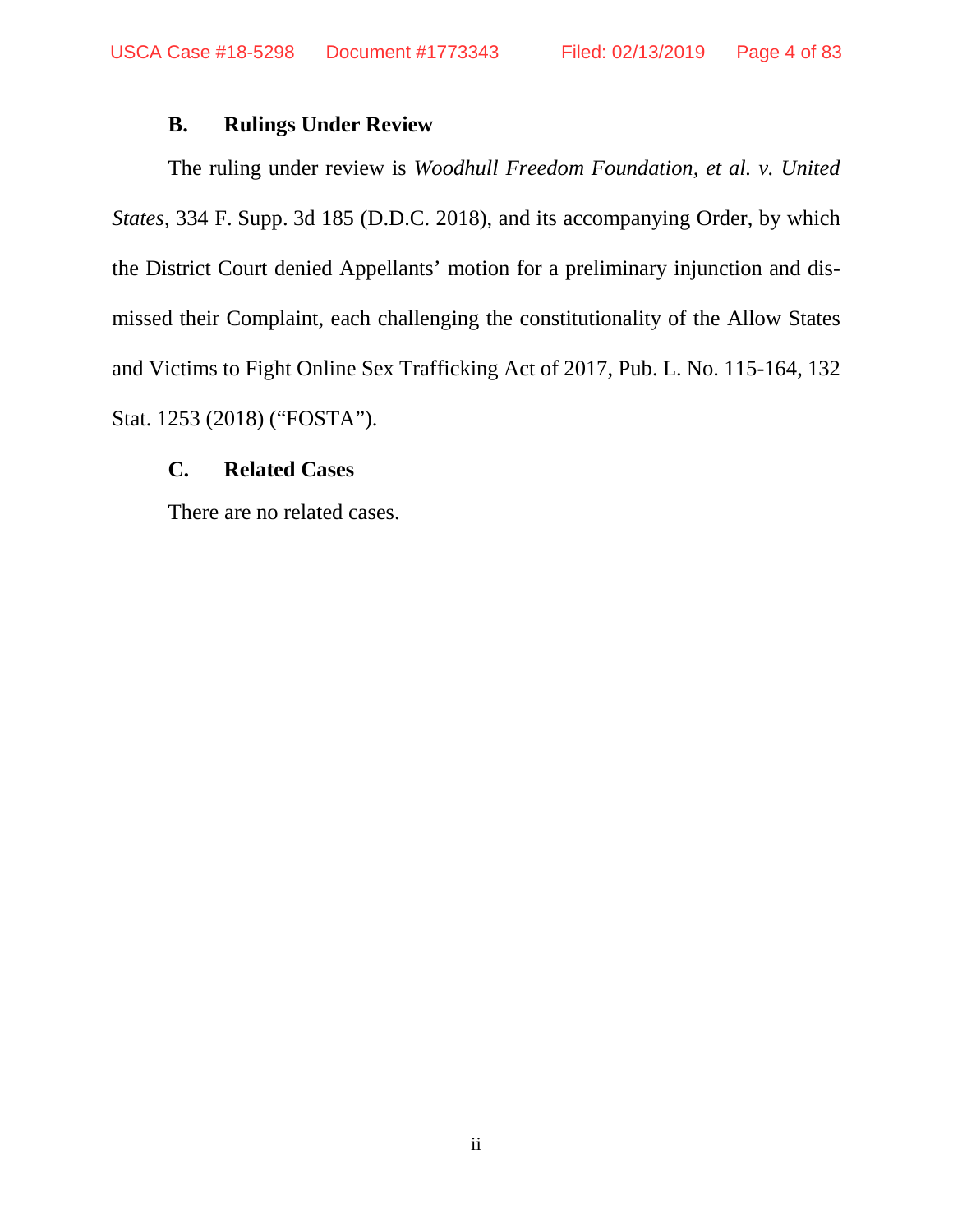# **CORPORATE DISCLOSURE STATEMENT**

Pursuant to Fed. R. App. P. 26.1 and D.C. Circuit Rule 26.1, Appellant states as follows:

Appellants Eric Koszyk and Jesse Maley a/k/a Alex Andrews are individuals not required to submit a corporate disclosure statement, and Woodhull Freedom Foundation, Human Rights Watch, and The Internet Archive are incorporated as nonprofit organizations, with no parent corporations, and no stock or other interest owned by a publicly held company.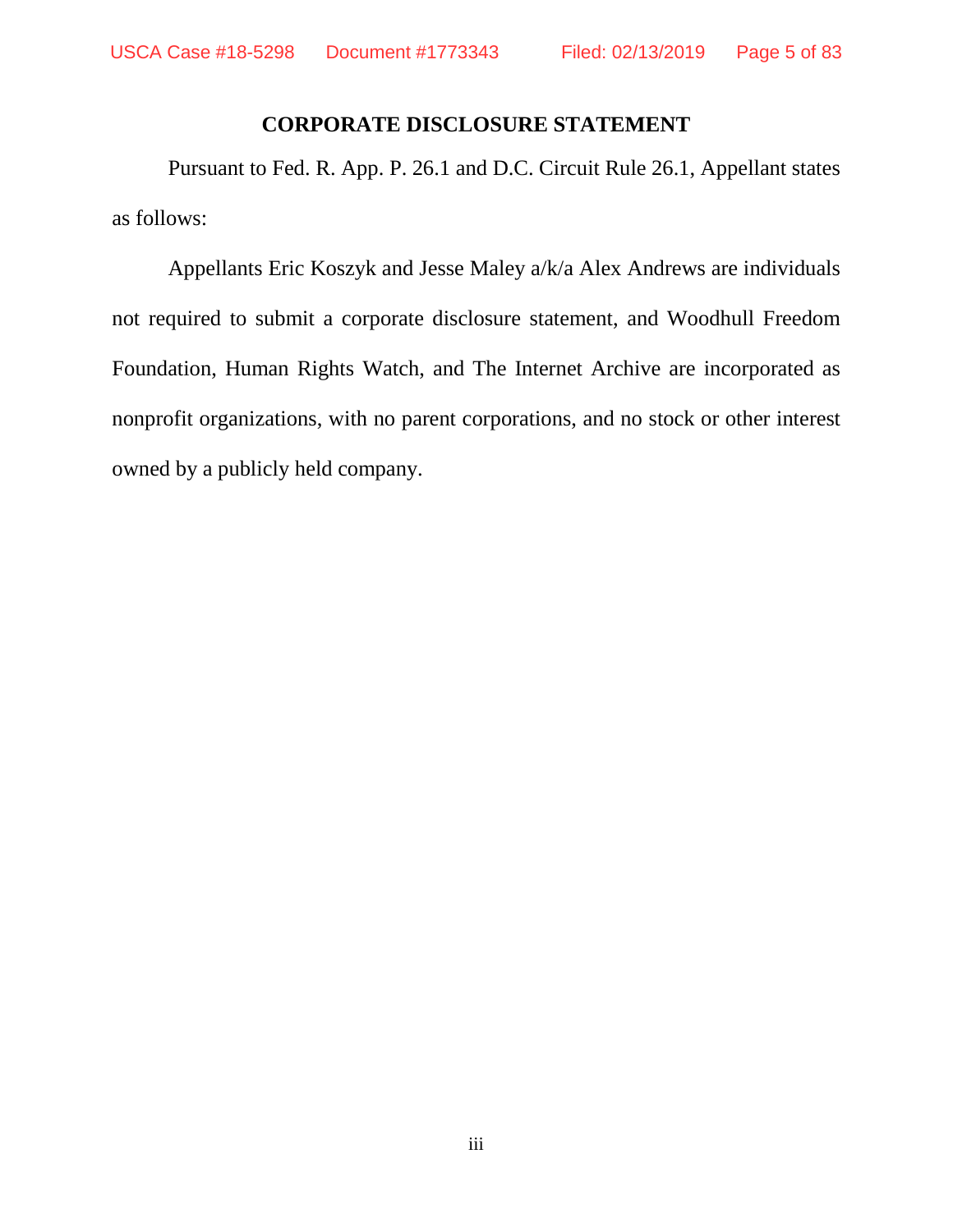# **TABLE OF CONTENTS**

# Page

|  |                 | CERTIFICATE AS TO PARTIES, RULINGS AND RELATED CASES       |  |  |
|--|-----------------|------------------------------------------------------------|--|--|
|  | A <sub>1</sub>  |                                                            |  |  |
|  | <b>B.</b>       |                                                            |  |  |
|  | $\mathcal{C}$ . |                                                            |  |  |
|  |                 |                                                            |  |  |
|  |                 |                                                            |  |  |
|  |                 |                                                            |  |  |
|  |                 |                                                            |  |  |
|  |                 |                                                            |  |  |
|  |                 |                                                            |  |  |
|  | A.              | Internet Regulation, the First Amendment, and Section 2305 |  |  |
|  | <b>B.</b>       |                                                            |  |  |
|  | $\mathcal{C}$ . |                                                            |  |  |
|  |                 | 1.                                                         |  |  |
|  |                 | 2.                                                         |  |  |
|  | D.              |                                                            |  |  |
|  |                 |                                                            |  |  |
|  |                 |                                                            |  |  |
|  |                 |                                                            |  |  |
|  |                 |                                                            |  |  |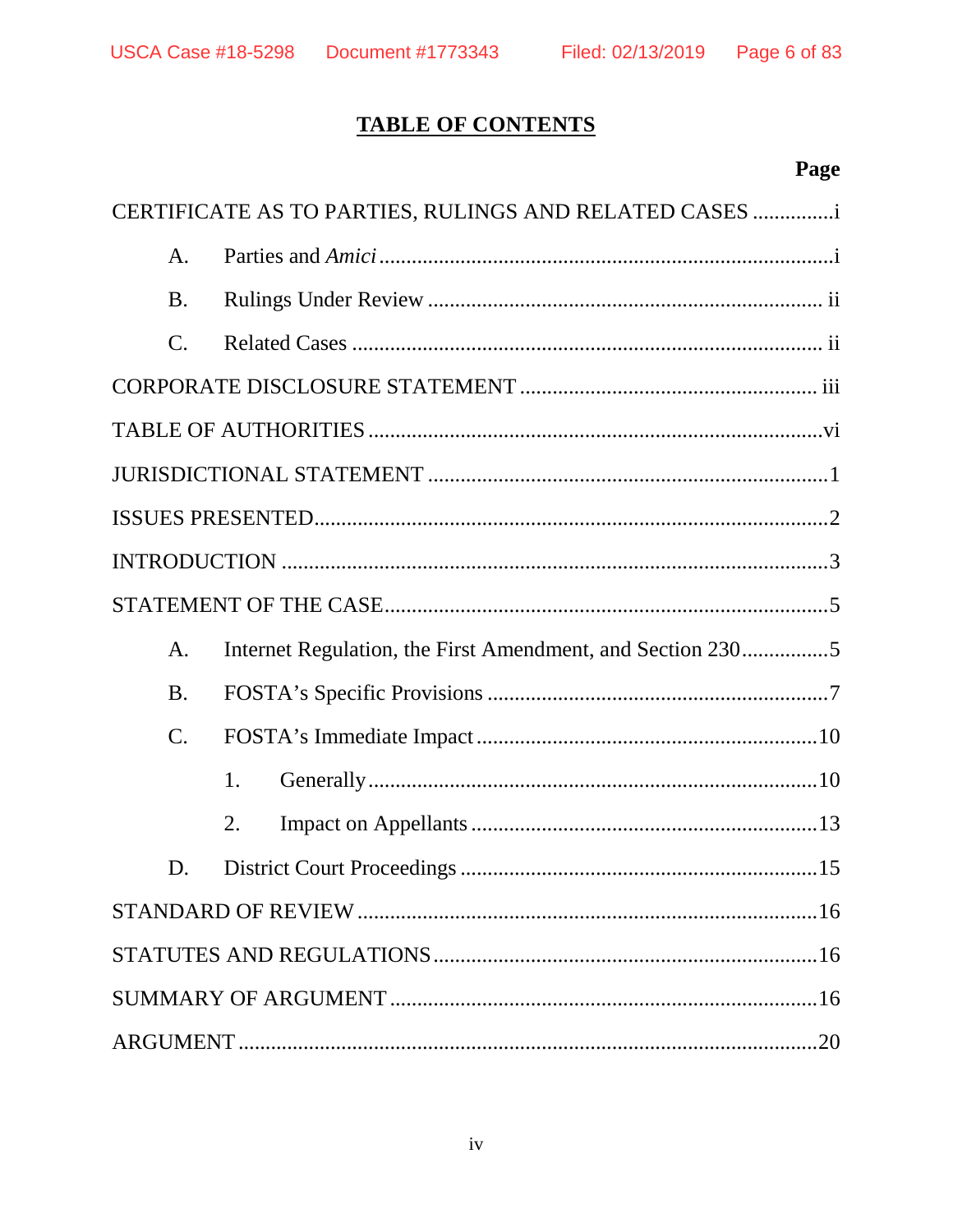|                                               | I. |                 | THE DISTRICT COURT ERRED IN DISMISSING THE<br>CONSTITUTIONAL CHALLENGE FOR LACK OF                              |  |
|-----------------------------------------------|----|-----------------|-----------------------------------------------------------------------------------------------------------------|--|
|                                               |    | A.              | <b>Relaxed Standing Requirements Govern Facial Pre-</b><br>Enforcement Challenges to Laws That Burden Speech 21 |  |
|                                               |    | <b>B.</b>       | The District Court Misapplied Standing Doctrine26                                                               |  |
|                                               |    | C.              |                                                                                                                 |  |
|                                               |    |                 | 1.                                                                                                              |  |
|                                               |    |                 | The District Court Erroneously Analogized<br>2.                                                                 |  |
|                                               |    | D.              | The District Court Failed to Consider FOSTA's Multiple                                                          |  |
|                                               |    | Ε.              | The District Court Ignored the Context in Which FOSTA                                                           |  |
| ALL OF THE APPELLANTS HAVE STANDING TO<br>II. |    |                 |                                                                                                                 |  |
|                                               |    | A.              |                                                                                                                 |  |
|                                               |    | <b>B.</b>       |                                                                                                                 |  |
|                                               |    | $\mathcal{C}$ . |                                                                                                                 |  |
|                                               |    | D.              |                                                                                                                 |  |
|                                               |    | Ε.              |                                                                                                                 |  |
|                                               | Ш. |                 |                                                                                                                 |  |
|                                               |    |                 |                                                                                                                 |  |
| <b>ADDENDUM</b>                               |    |                 |                                                                                                                 |  |
|                                               |    |                 |                                                                                                                 |  |

# CERTIFICATE OF COMPLIANCE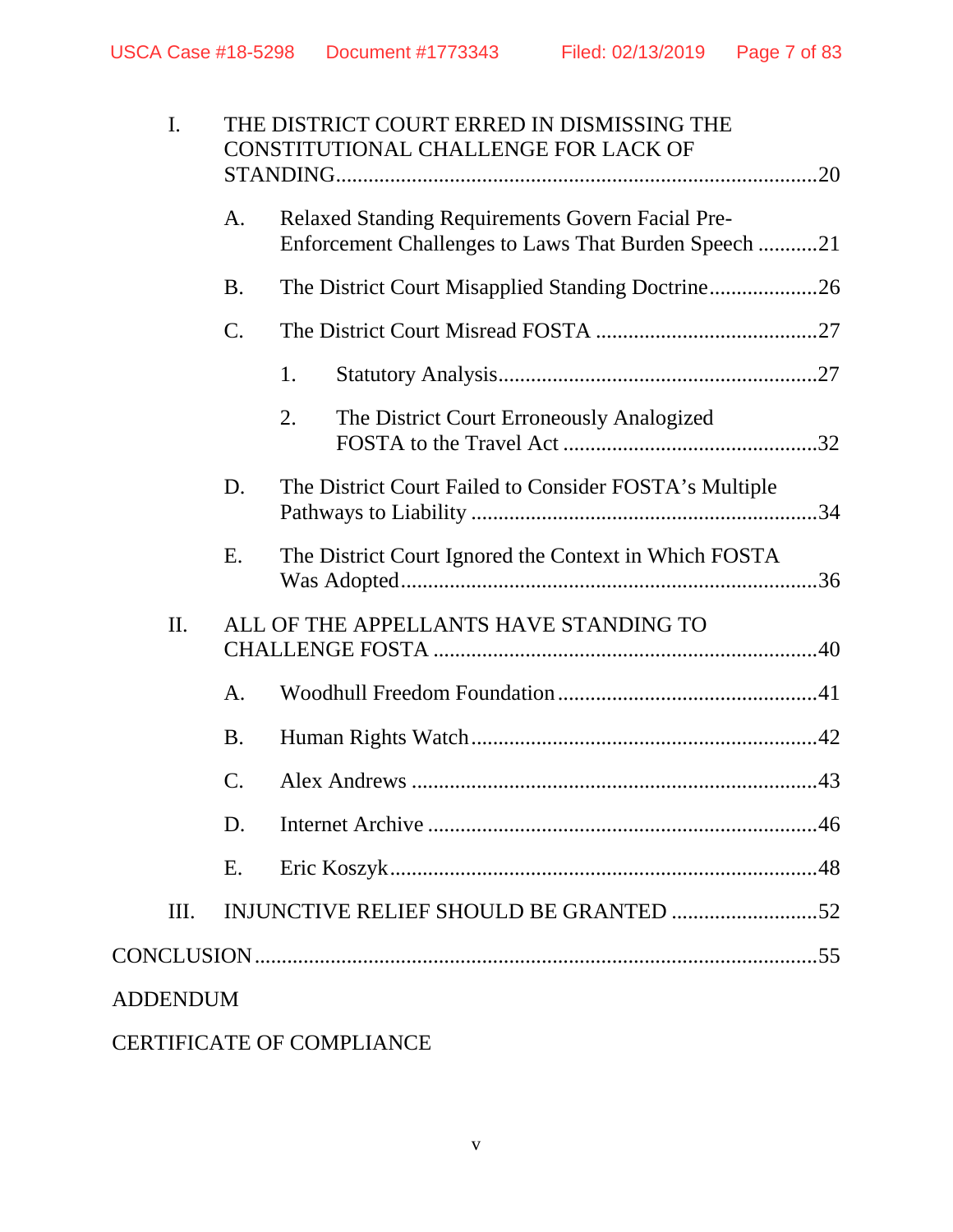# **TABLE OF AUTHORITIES**

# **Page(s)**

# **Cases**

| 281 CARE Comm. v. Arneson,                                            |
|-----------------------------------------------------------------------|
| Abbott Labs. v. Gardner,                                              |
| Abdullah v. Bush,<br>945 F. Supp. 2d 64 (D.D.C. 2013), aff'd sub nom. |
| * $ACLU$ v. Ashcroft,<br>322 F.3d 240 (3d Cir. 2003),                 |
| $*ACLU$ v. Reno,                                                      |
| *ACLU v. Reno,                                                        |
| American Fed'n of Gov't Emps. v. Pierce,                              |
| American Libraries Ass'n v. Pataki,                                   |
| American Library Ass'n v. Barr,                                       |
| *Babbitt v. United Farm Workers Nat'l Union,                          |
| Backpage.com, LLC v. Cooper,                                          |
| Backpage.com, LLC v. Dart,                                            |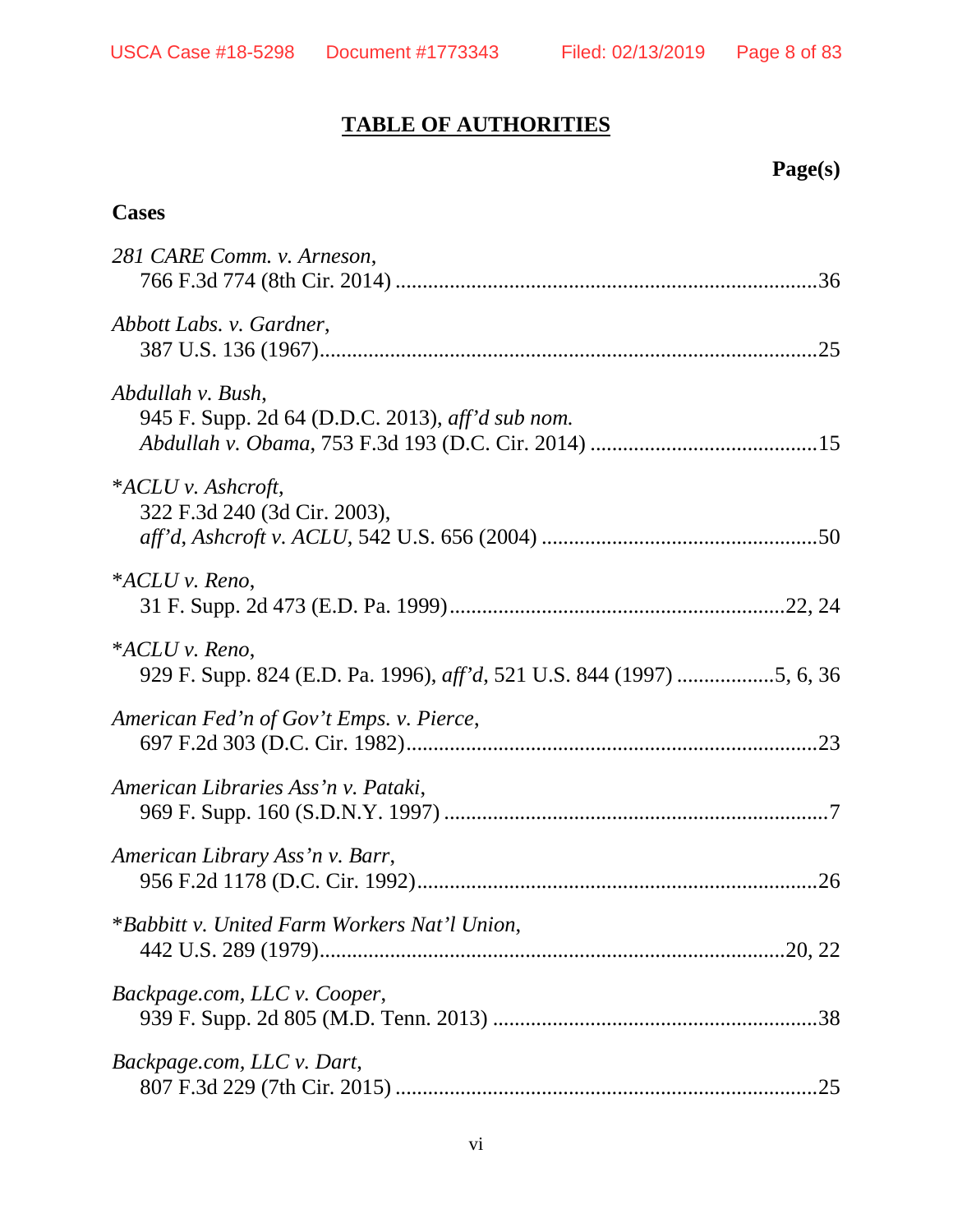| Backpage.com, LLC v. Hoffman,                |
|----------------------------------------------|
| Backpage.com, LLC v. Lynch,                  |
| Backpage.com, LLC v. McKenna,                |
| Bantam Books, Inc. v. Sullivan,              |
| Barr v. Clinton,                             |
| Batzel v. Smith,                             |
| Bays v. City of Fairborn,                    |
| Bland v. Fessler,                            |
| Block v. Meese,                              |
| Blum v. Holder,                              |
| Bose Corp. v. Consumers Union of U.S., Inc., |
| Broadrick v. Oklahoma,                       |
| California Pro-Life Council, Inc. v. Getman, |
| *Center for Democracy & Tech. v. Pappert,    |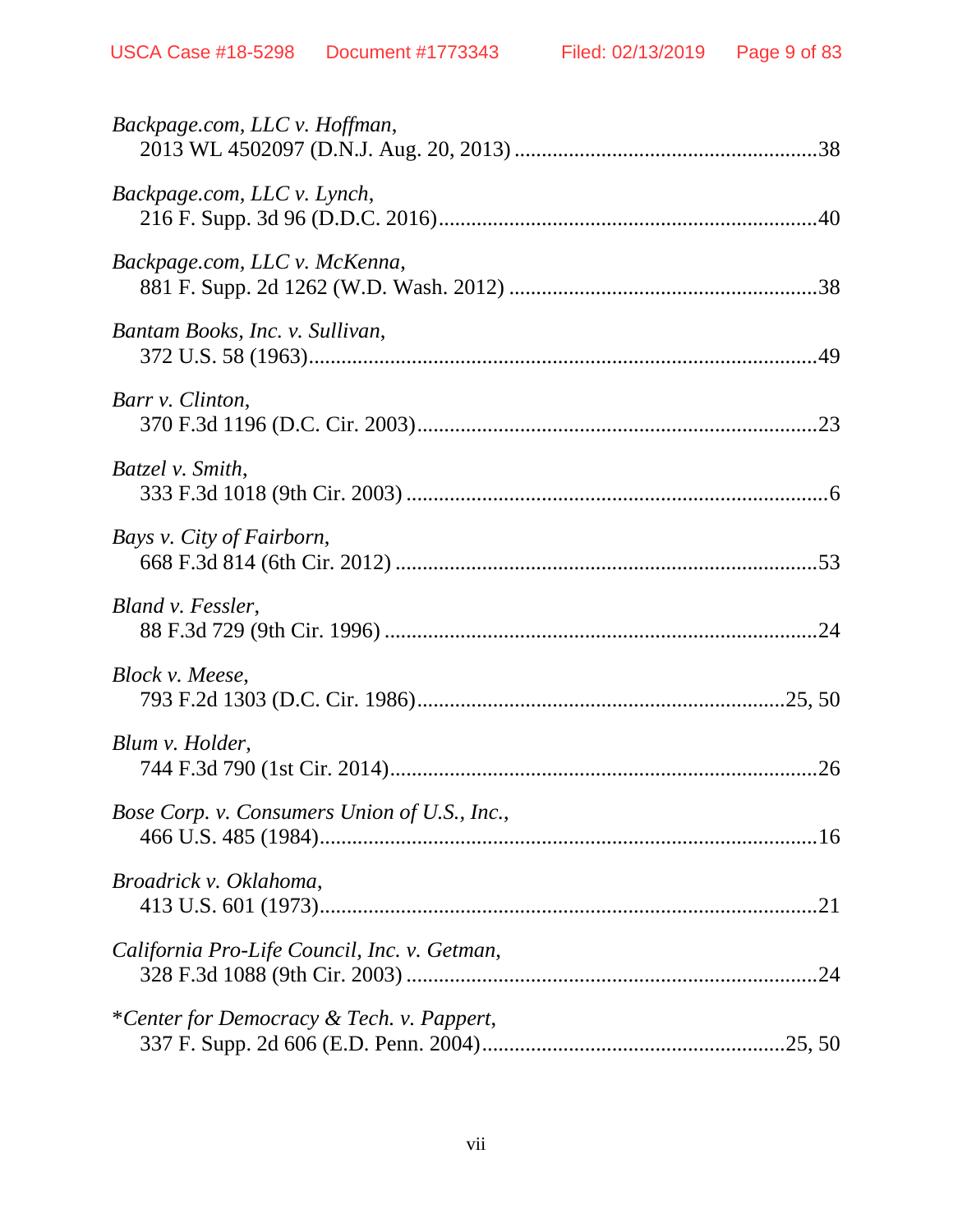| Chamber of Commerce of U.S. v. FEC,                                                  |
|--------------------------------------------------------------------------------------|
| Council for Periodical Distribs. Ass'n v. Evans,                                     |
| Craigslist, Inc. v. McMaster,                                                        |
| Dart v. Craigslist, Inc.,                                                            |
| Déjà vu of Nashville, Inc. v. Metro. Gov't<br>of Nashville & Davidson Cty.,          |
| Denver Area Educ. Telecom. Consortium v. FCC,                                        |
| Doe v. Bolton,                                                                       |
| Doe v. MySpace, Inc.,<br>474 F. Supp. 2d 843 (W.D. Tex. 2007),                       |
| Doe v. SexSearch.com,<br>502 F. Supp. 2d 719 (N.D. Ohio 2007),                       |
| $*Elrod v. Burns,$                                                                   |
| Emergency Coal. to Defend Educ. Travel v.<br>U.S. Dep't of the Treasury,             |
| Fla. Audubon Soc'y v. Bentsen,                                                       |
| Google, Inc. v. Hood,<br>96 F. Supp. 3d 584 (S.D. Miss. 2015), vacated and remanded, |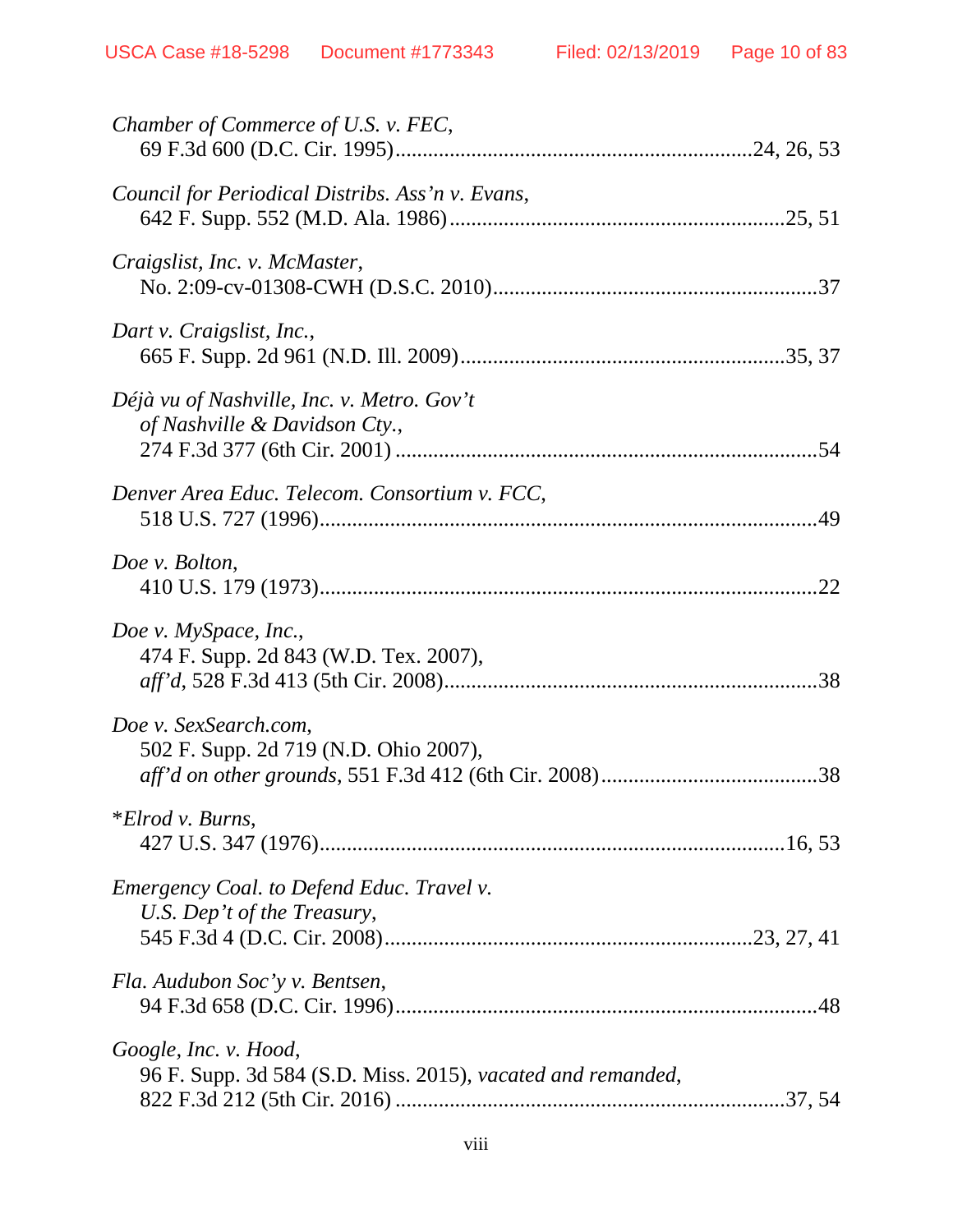| Info. Handling Servs., Inc. v. Defense Automated Printing Servs., |  |
|-------------------------------------------------------------------|--|
| Jones v. Dirty World Entm't Recordings LLC,                       |  |
| Liberty Lobby, Inc. v. Rees,                                      |  |
| Loveday v. FCC,                                                   |  |
| Lujan v. Defenders of Wildlife,                                   |  |
| Majors v. Abell,                                                  |  |
| Medimmune, Inc. v. Genentech, Inc.,                               |  |
| Meese v. Keene,                                                   |  |
| Menkes v. U.S. Dep't of Homeland Sec.,                            |  |
| Mills $v. D.C.,$                                                  |  |
| *N.Y. Republican State Comm. v. SEC,                              |  |
| National Org. for Marriage, Inc. v. Walsh,                        |  |
| Navegar, Inc. v. United States,                                   |  |
| New Hampshire Right to Life PAC v. Gardner,                       |  |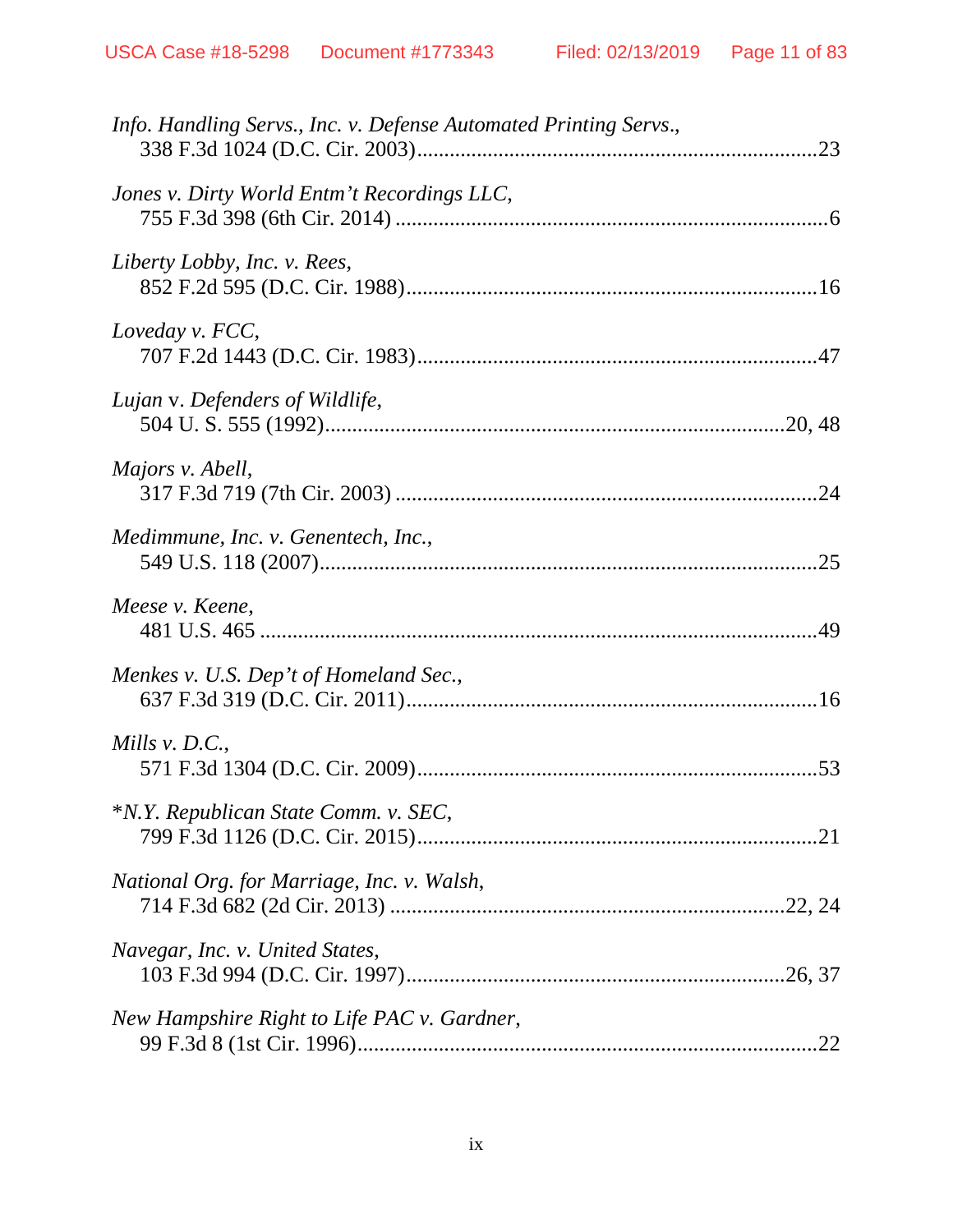| Parsons v. Dep't of Justice,                                                                                                                                      |
|-------------------------------------------------------------------------------------------------------------------------------------------------------------------|
| People v. Ferrer,                                                                                                                                                 |
| People v. Ferrer,                                                                                                                                                 |
| PHE, Inc. v. U.S. Dep't of Justice,                                                                                                                               |
| *Pursuing America's Greatness v. FEC,                                                                                                                             |
| R.J. Reynolds Co. v. FDA,<br>823 F. Supp. 2d 36 (D.D.C. 2011), aff'd, 696 F.3d 1205 (D.C. Cir.<br>2012), overruled on other grounds, American Meat Inst. v. USDA, |
| $*$ Reno v. ACLU,                                                                                                                                                 |
| Roth v. United States,                                                                                                                                            |
| Sandvig v. Sessions,                                                                                                                                              |
| Saponaro v. Grindr, LLC,                                                                                                                                          |
| Secretary of State v. Joseph H. Munson Co.,                                                                                                                       |
| Seegars v. Gonzales,                                                                                                                                              |
| Smith v. California,                                                                                                                                              |
| *Susan B. Anthony List v. Driehaus,                                                                                                                               |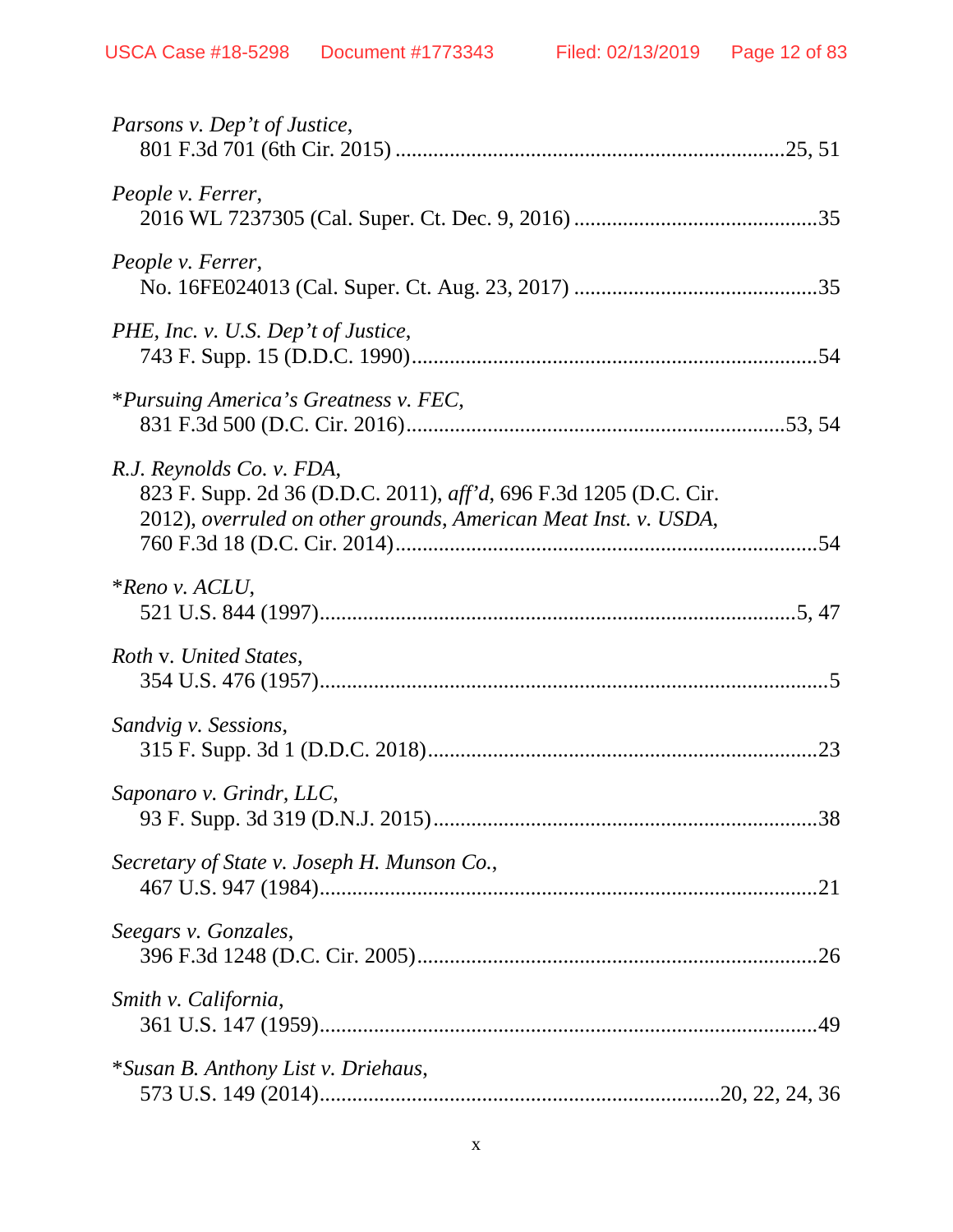| Teton Historic Aviation Found. v. DOD,                                                                 |
|--------------------------------------------------------------------------------------------------------|
| Tozzi v. U.S. Dep't of Health & Human Servs.,                                                          |
| U.S. Telecom Ass'n v. FCC,<br>825 F.3d 674 (D.C. Cir. 2016), cert. denied, 139 S. Ct. 475 (2018)23, 27 |
| United States v. Bennett,                                                                              |
| United States v. Playboy Entm't Grp., Inc.,                                                            |
| United States v. Reiner,                                                                               |
| United States v. Rivera,                                                                               |
| United States v. Seals,                                                                                |
| *United States v. Sineneng-Smith,                                                                      |
| United States v. Williams,                                                                             |
| $*$ <i>Unity08</i> v. FEC,                                                                             |
| Universal Commc'n Sys., Inc. v. Lycos, Inc.,                                                           |
| Vermont Right to Life Comm. v. Sorrell,                                                                |
| Virginia v. American Booksellers Ass'n,                                                                |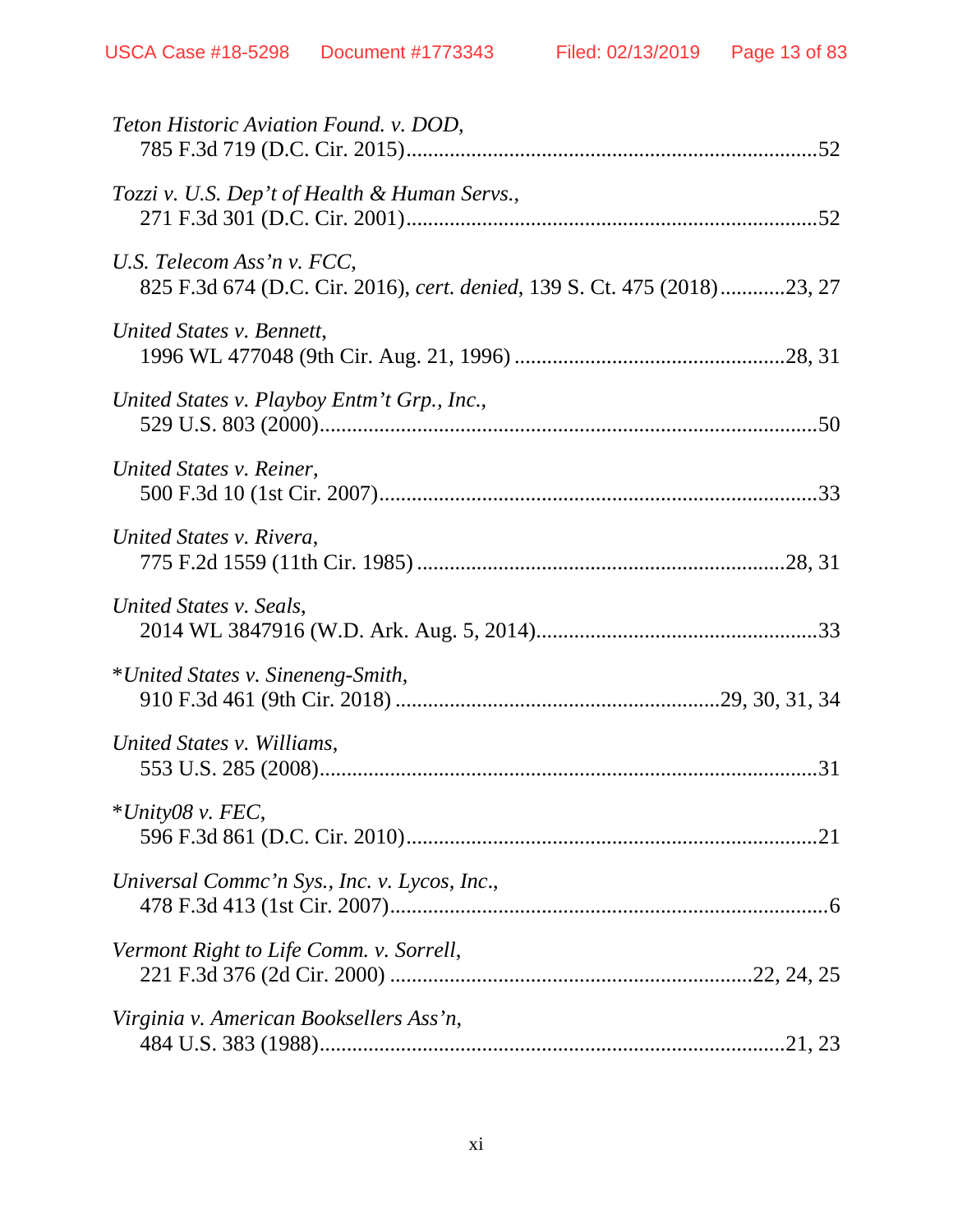| West v. Lynch,                   |  |
|----------------------------------|--|
| Zeran v. America Online, Inc.,   |  |
| <b>Constitutional Provisions</b> |  |
| U.S. Const.                      |  |
|                                  |  |
| <b>Statutes</b>                  |  |
|                                  |  |
| 18 U.S.C.                        |  |
|                                  |  |
|                                  |  |
|                                  |  |
|                                  |  |
|                                  |  |
|                                  |  |
|                                  |  |
|                                  |  |
|                                  |  |
|                                  |  |
|                                  |  |
|                                  |  |
|                                  |  |
|                                  |  |
|                                  |  |
|                                  |  |
|                                  |  |
|                                  |  |
|                                  |  |
|                                  |  |
|                                  |  |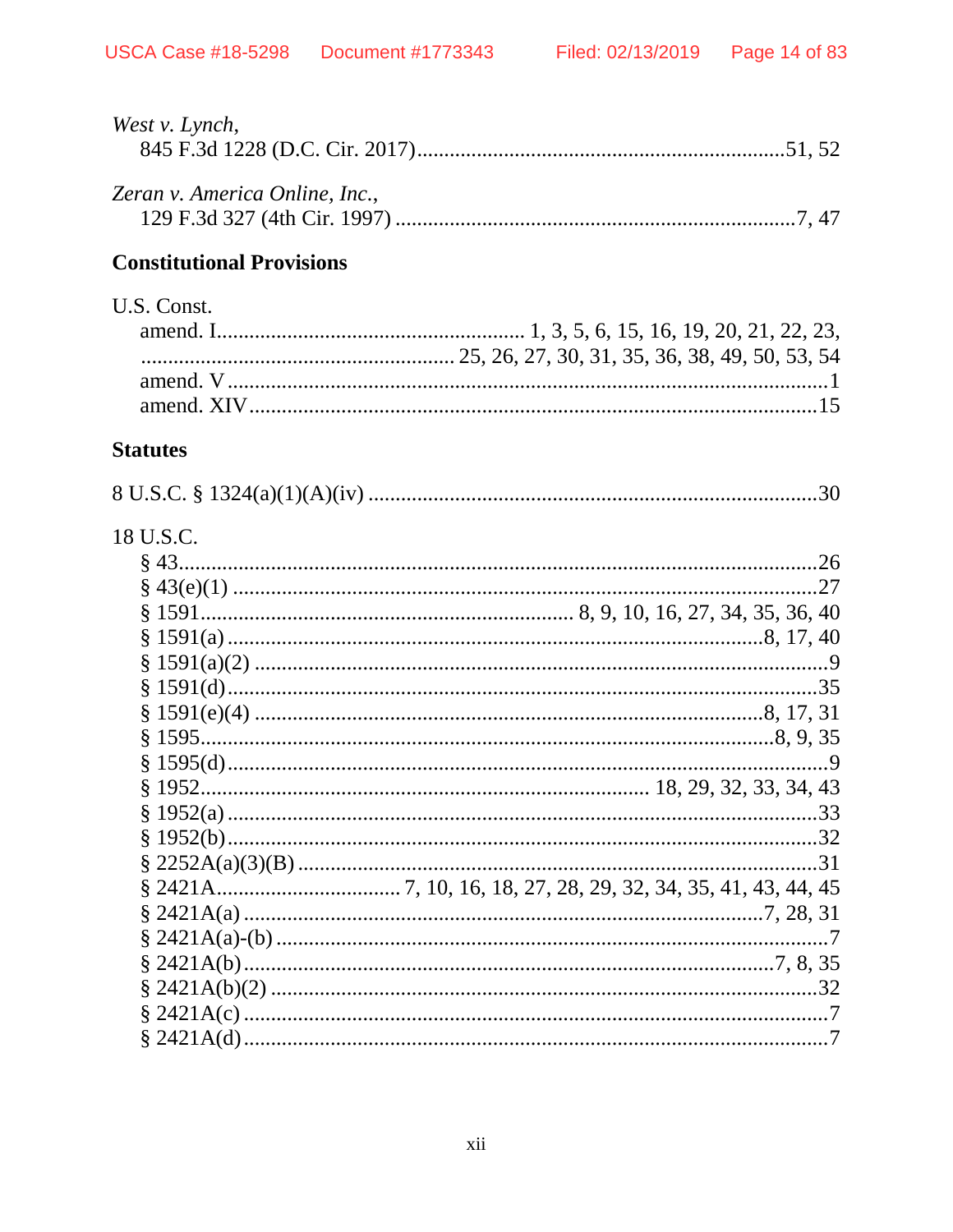| 28 U.S.C.                                                       |  |
|-----------------------------------------------------------------|--|
| 47 U.S.C.                                                       |  |
| Allow States and Victims to Fight Online Sex Trafficking Act of |  |
|                                                                 |  |
|                                                                 |  |
|                                                                 |  |
|                                                                 |  |

## **Rules**

| <b>Federal Rule of Civil Procedure</b> |  |
|----------------------------------------|--|
|                                        |  |
|                                        |  |
|                                        |  |
|                                        |  |

# **Other Authorities**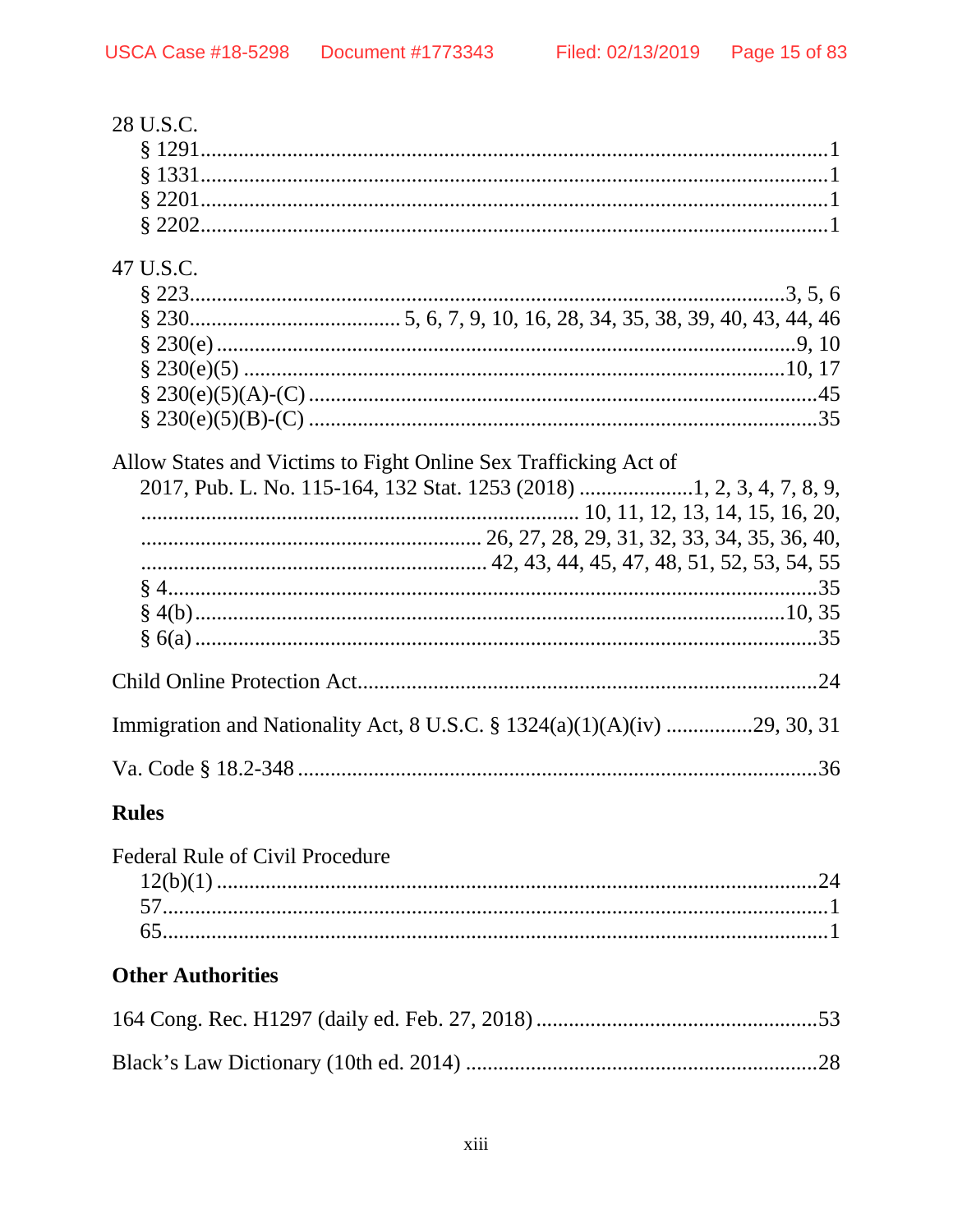| Congressional Research Service, Sex Trafficking: An Overview of                                                          |     |
|--------------------------------------------------------------------------------------------------------------------------|-----|
|                                                                                                                          |     |
| Eric Goldman, 'Worst of Both Worlds' FOSTA Signed Into Law,                                                              |     |
| Completing Section 230's Evisceration, Tech. & Mktg. Law Blog,<br>April 11, 2018                                         |     |
| (https://blog.ericgoldman.org/archives/2018/04/worst-of-both-                                                            |     |
| worlds-fosta-signed-into-law-completing-section-230s-                                                                    |     |
|                                                                                                                          |     |
| Eugene Volokh, Crime-Facilitating Speech, 57 STAN. L. REV. 1095,                                                         |     |
|                                                                                                                          |     |
|                                                                                                                          |     |
| Internet Freedom and Family Empowerment Act,                                                                             |     |
|                                                                                                                          |     |
| Letter from Nat'l Ass'n of Attorneys General to Sens. Rockefeller and<br>Thune and Reps. Upton and Waxman, July 23, 2013 |     |
|                                                                                                                          |     |
|                                                                                                                          | .28 |
|                                                                                                                          |     |

\* Authorities chiefly relied upon marked with an asterisk.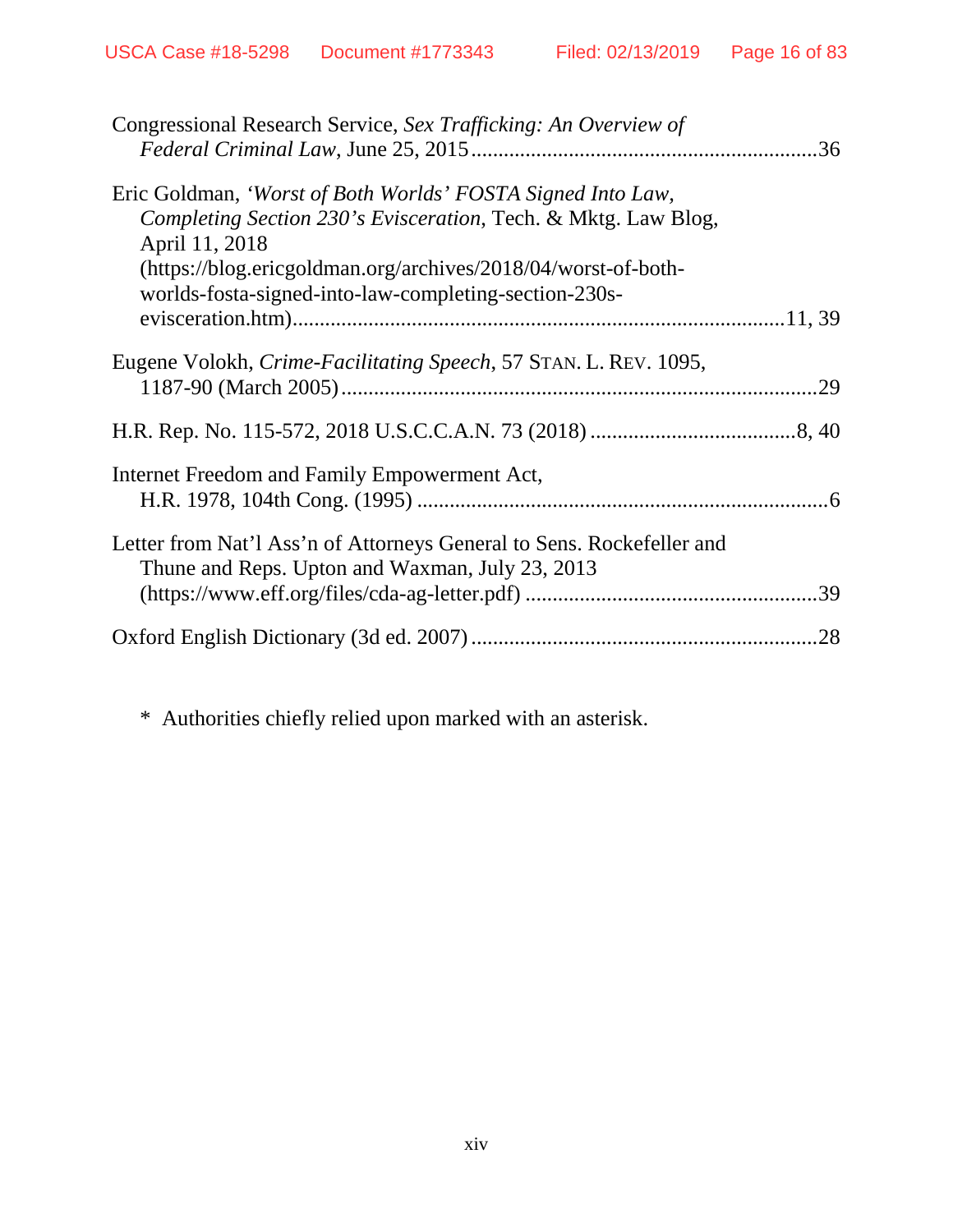# **JURISDICTIONAL STATEMENT**

The District Court had jurisdiction of this action arising under the Allow States and Victims to Fight Online Sex Trafficking Act of 2017, Pub. L. No. 115- 164, 132 Stat. 1253 (2018) ("FOSTA"), and the United States Constitution, particularly the First and Fifth Amendments, pursuant to 28 U.S.C. §§ 1331, 2201, and 2202, and Federal Rules of Civil Procedure 57 and 65. Plaintiffs-Appellants filed a timely notice of appeal of the District Court's September 24, 2018, JA417-419, final Memorandum Opinion and Order on October 9, 2018. JA387-416. This Court has jurisdiction over both appeals under 28 U.S.C. § 1291.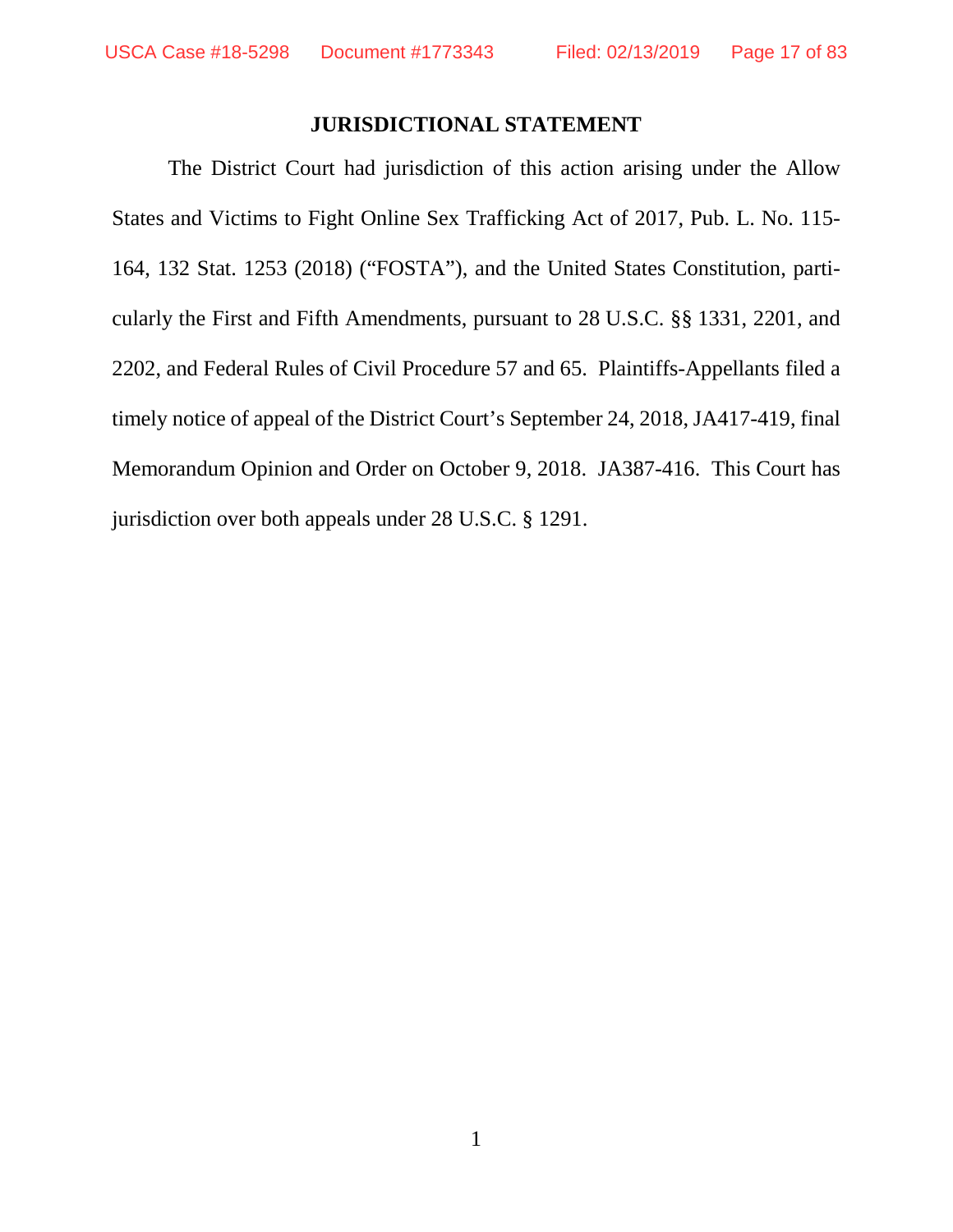#### **ISSUES PRESENTED**

1. Whether the District Court erred in holding Appellants lack standing to challenge FOSTA's constitutionality where, on its face and in its reach and ambiguity, it presents a credible threat of prosecution, and thus has chilled Appellants' speech (and that of numerous non-parties), led them to refrain from online speech engaged in freely pre-enactment, and deprived them of previously available online platforms.

2. Whether Appellants are likely to succeed on their constitutional challenges to FOSTA where there is a credible threat of prosecution, cessation and diminution of online speech, and loss of access to online platforms, thereby establishing irreparable harm due to loss of constitutional rights if FOSTA is not preliminarily enjoined.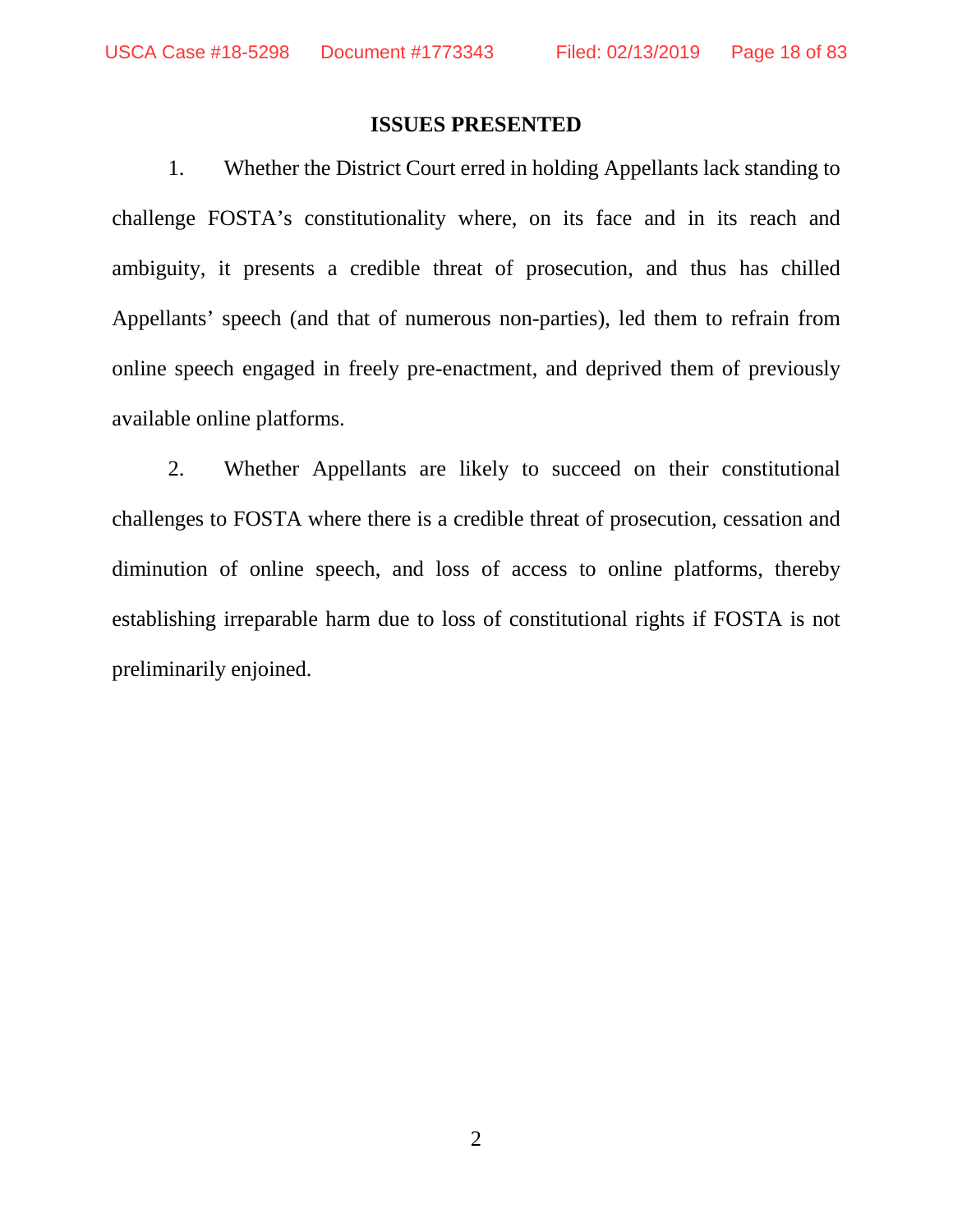#### **INTRODUCTION**

The Allow States and Victims to Fight Online Sex Trafficking Act ("FOSTA") is the furthest-reaching attempt to censor online speech since Congress first attempted to regulate the Internet through anti-indecency provisions in the Communications Decency Act, 47 U.S.C. § 223 ("CDA"). FOSTA makes it easier for federal prosecutors, state law enforcement officials, and civil litigants to impose crushing liability on Internet speech using expansive but undefined terms regarding the "promotion" or "facilitation" of prostitution and/or the "reckless disregard" of conduct that "contributes to sex trafficking." FOSTA's new, content-based criminal penalties and heavy civil liability for online publishers have already led to substantial diminution of online speech on these subjects, and on issues peripheral to them.

Appellants Woodhull Freedom Foundation ("Woodhull"), Human Rights Watch ("HRW"), Eric Koszyk, Jesse Maley, a/k/a Alex Andrews ("Andrews"), and the Internet Archive ("the Archive") brought a pre-enforcement facial challenge to FOSTA on several grounds: The law is a content-based prohibition of online speech that fails strict First Amendment scrutiny; its provisions are unconstitutionally vague, overbroad and viewpoint-discriminatory; and it constitutes a forbidden *ex post facto* law. Appellants showed FOSTA had an immediate and widespread censorial effect across the Internet, and upon each of them individually, and should be preliminarily enjoined.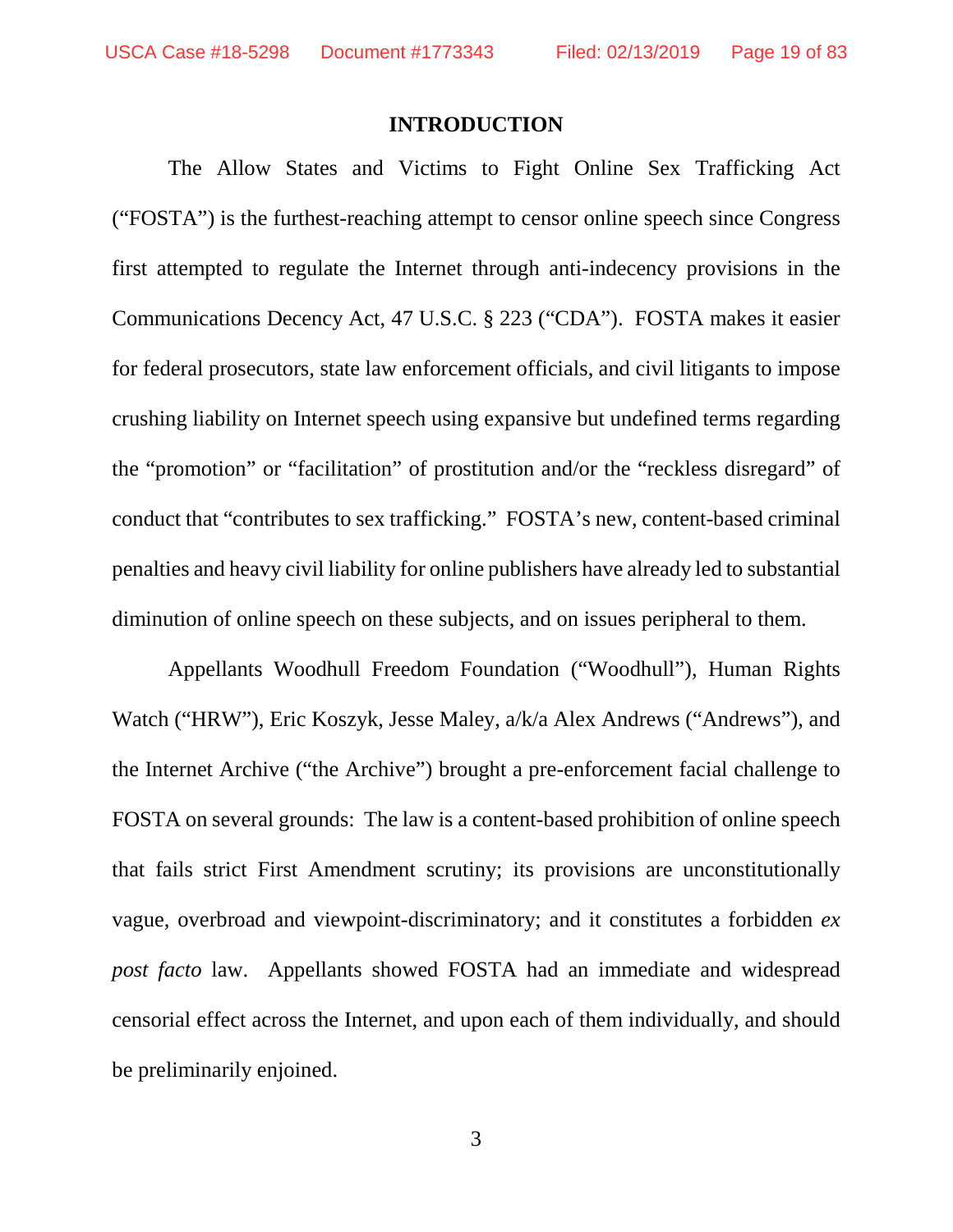The District Court disagreed. Without reaching the merits or analyzing how FOSTA altered the existing status of online speech regulation, the Court accepted the Government's position that none of the Appellants were injured by FOSTA. It accordingly held that Appellants lacked standing to challenge the law in the absence of a credible threat of prosecution. JA403.

That holding is incorrect. Under the proper standard, when addressing preenforcement challenges to recently enacted statutes that facially restrict expressive activity, courts must assume a credible threat of prosecution in the absence of compelling contrary evidence. Appellants need not await prosecution or face imminent civil liability before they may challenge a law regulating speech. Moreover, standing should have been adjudged according to the plaintiffs' interpretation of the statute, not that of the Government. The District Court failed to apply this standard, and more importantly, ignored entirely the fact that FOSTA authorizes enforcement not just by federal prosecutors, but also law enforcement officials in every state, and by countless numbers of civil litigants.

Accordingly, Appellants ask this Court to reverse the District Court's incorrect dismissal of their constitutional claims. In addition, under *de novo* review, Appellants ask this Court to hold that Appellants are likely to succeed on the merits of their constitutional claims and that preliminary injunctive relief should be granted.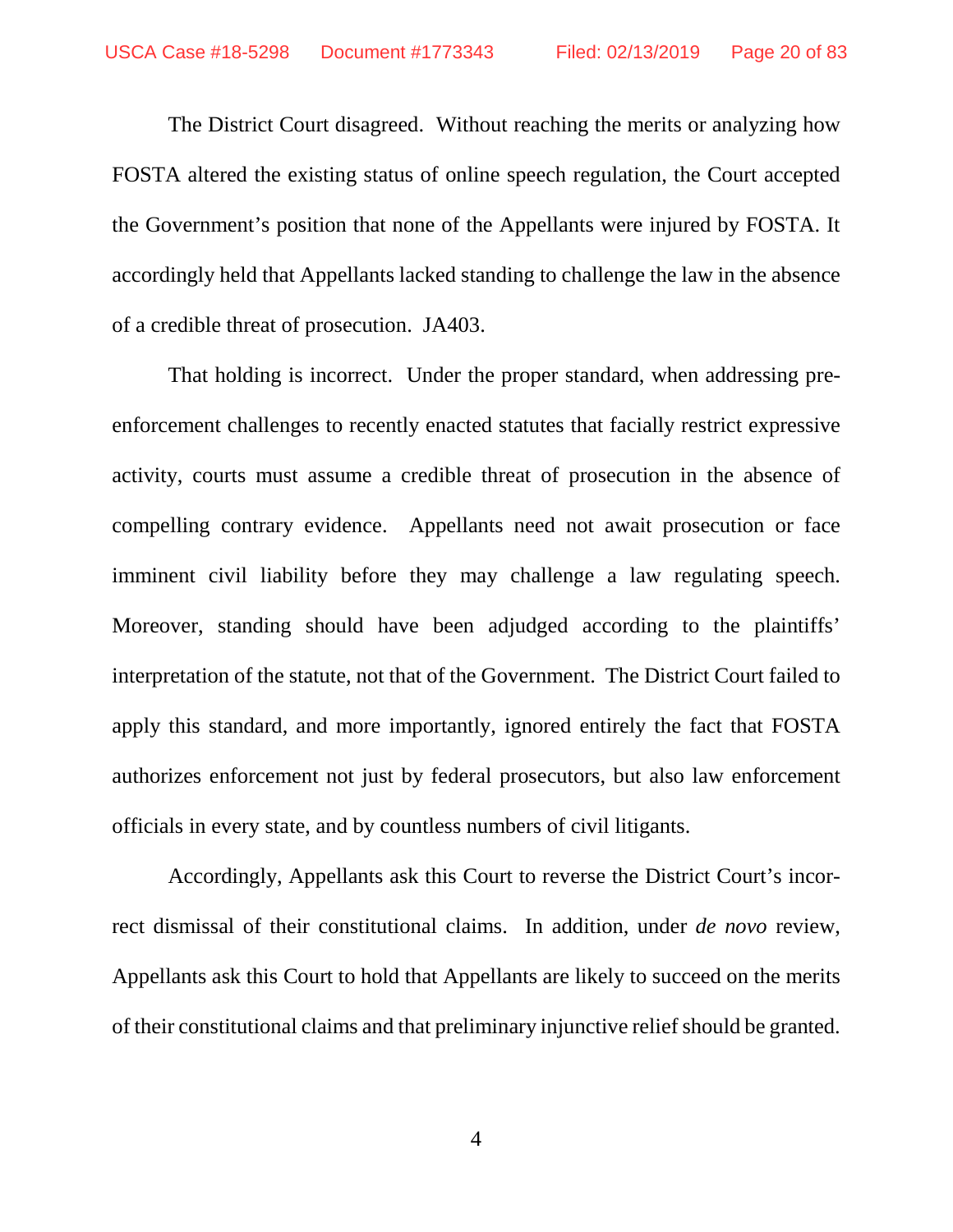#### **STATEMENT OF THE CASE**

#### **A. Internet Regulation, the First Amendment, and Section 230**

The Internet gives individuals the ability to access and share information as "diverse as human thought," on topics ranging from "the music of Wagner to Balkan politics to AIDS prevention to the Chicago Bulls." *Reno v. ACLU*, 521 U.S. 844, 849-52 (1997) (citation omitted). The first courts to consider the implications of this new medium quickly realized the Internet is "the most participatory form of mass speech yet developed" that makes possible for the first time "a never-ending worldwide conversation." *ACLU v. Reno*, 929 F. Supp. 824, 883 (E.D. Pa. 1996) (Dalzell, J.) ("*Reno I*"), *aff'd*, 521 U.S. 844. This naturally enabled people to communicate about sex, which the Supreme Court has long acknowledged as "a great and mysterious motive force in human life" that "indisputably [has] been a subject of absorbing interest … through the ages," as "one of the vital problems of human interest and [] concern." *Roth* v*. United States*, 354 U.S. 476, 487 (1957).

Congress responded to the emergence of the publicly available Internet by trying to censor it. Senator James Exon proposed the CDA to prohibit "indecent" speech online as part of a comprehensive rewrite of the Communications Act. At the time, Congress believed it could freely regulate the Internet under relaxed First Amendment scrutiny just as it regulates broadcasting, expression directed to minors, or certain "secondary effects." *Reno*, 521 U.S. at 867. However, another provision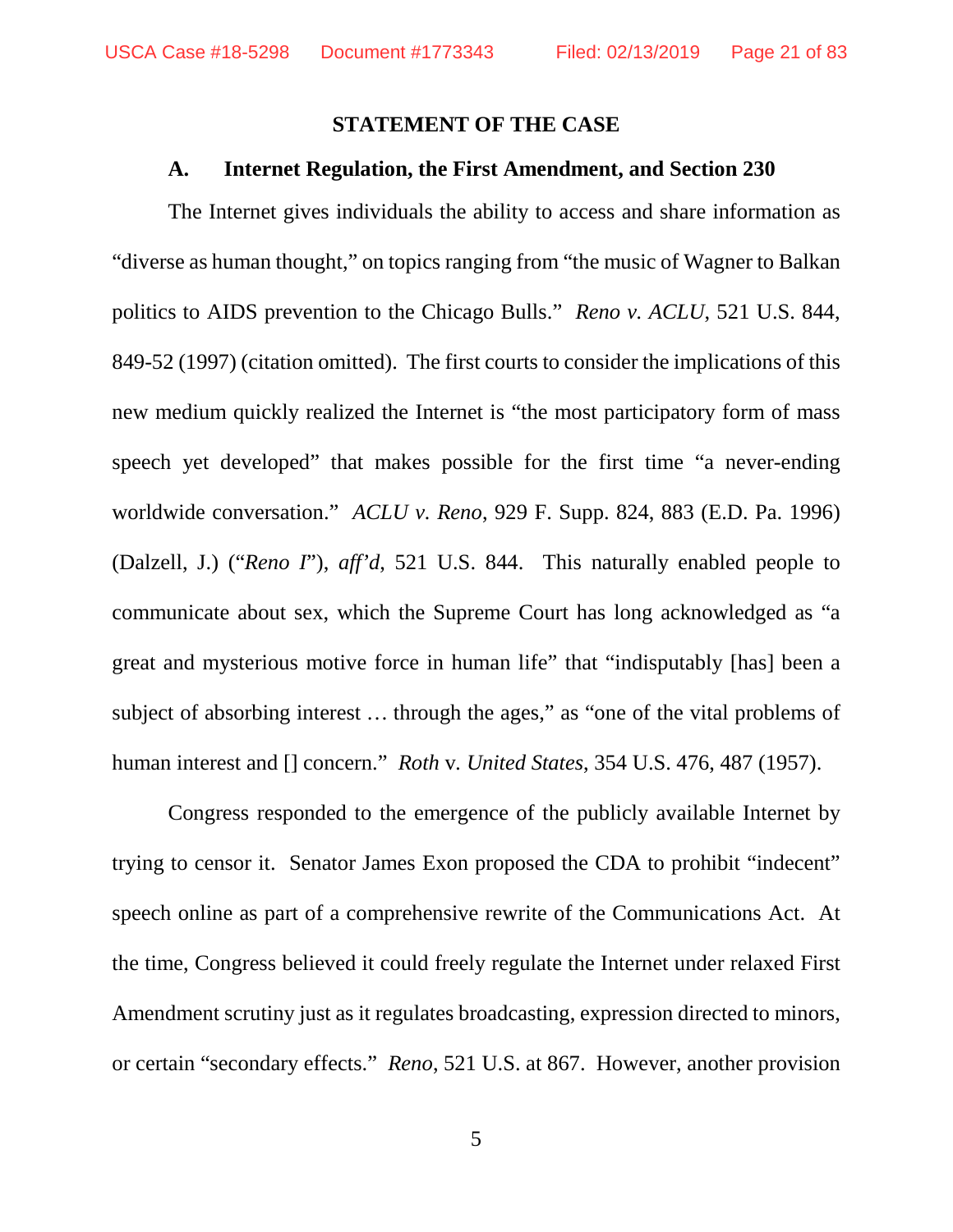of the CDA, Section 230, was added to Senator Exon's proposal as something of a First Amendment "savings clause." Internet Freedom and Family Empowerment Act, H.R. 1978, 104th Cong. (1995). It recognized that free expression on the Internet would depend greatly on online publishers' ability to host third-party speech without risking liability, and to make editorial judgments about expression they decided to permit. *See*, *e.g*., *Batzel v. Smith*, 333 F.3d 1018, 1027-29 (9th Cir. 2003).

The Supreme Court rejected the censorial provisions of the CDA, as well as their constitutional premise, finding "our cases provide no basis for qualifying the level of First Amendment scrutiny that should be applied to this medium." *Reno*, 521 U.S. at 870. It raised alarms about any approach to Internet regulation that would lead speakers to worry whether they might risk liability if they communicated about such things as birth control, homosexuality, sexually oriented topics, or prison rape (among many others). *Id*. at 871. Meanwhile, the CDA's speech-protective federal immunity provisions in Section 230 remained intact, providing essential support for online freedom of expression. *E.g*., *Jones v. Dirty World Entm't Recordings LLC*, 755 F.3d 398, 408-09 (6th Cir. 2014); *Universal Commc'n Sys., Inc. v. Lycos, Inc*., 478 F.3d 413, 418-19 (1st Cir. 2007); *Batzel*, 333 F.3d at 1027-29.

These twin pillars of online free expression—strict scrutiny of speech regulation, coupled with freedom to transmit third-party speech without risk of civil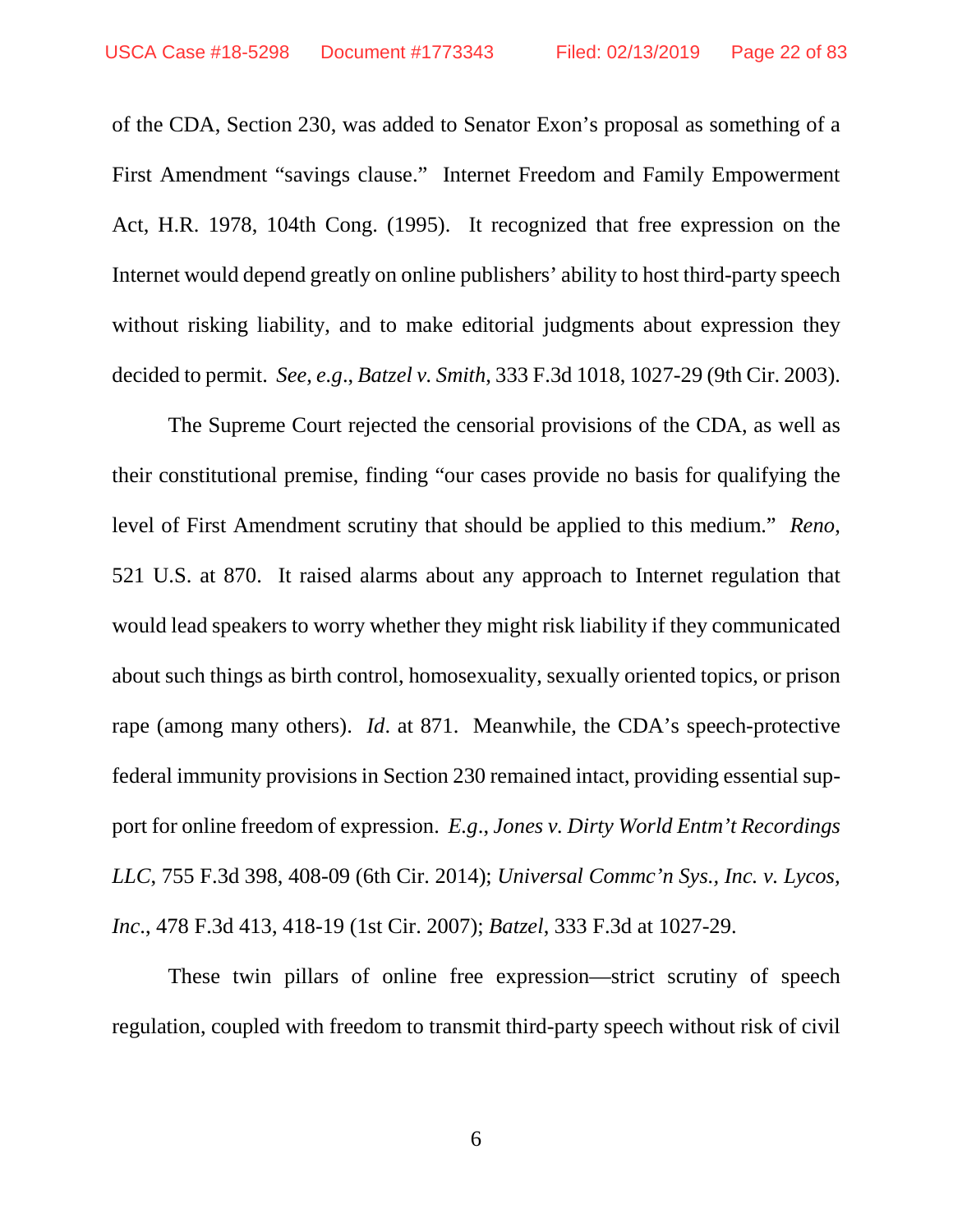or criminal sanctions—have helped maintain the Internet as "the premier technological innovation of the present age." *American Libraries Ass'n v. Pataki*, 969 F. Supp. 160, 161 (S.D.N.Y. 1997). Without such protection, online communication would have been far less robust, diverse, and free. *Zeran v. America Online, Inc.*, 129 F.3d 327, 330 (4th Cir. 1997).

#### **B. FOSTA's Specific Provisions**

FOSTA effects three major changes in the law:

First, newly added 18 U.S.C. § 2421A makes it a felony for anyone to own, manage, or operate an interactive computer service—as defined in Section 230 using any facility or means of interstate commerce "with the intent to promote or facilitate the prostitution of another person." 18 U.S.C. § 2421A(a). It also creates an "aggravated violation" for when the underlying conduct "promotes or facilitates the prostitution of 5 or more persons" or the person "acts in reckless disregard" of the fact that their conduct "contributed to sex trafficking." *Id*. § 2421A(b).<sup>1</sup> Anyone convicted of violating Section 2421A(a) can be fined, imprisoned for up to 10 years, or both; for "aggravated violations" under Section 2421A(b) imprisonment may be for up to 25 years. *Id*. § 2421A(a)-(b). The statute does not define the terms

<sup>1</sup> Sections 2421A(c) and (d) allow for, respectively, civil recovery damages and attorneys' fees, and mandatory restitution for victims of the crime.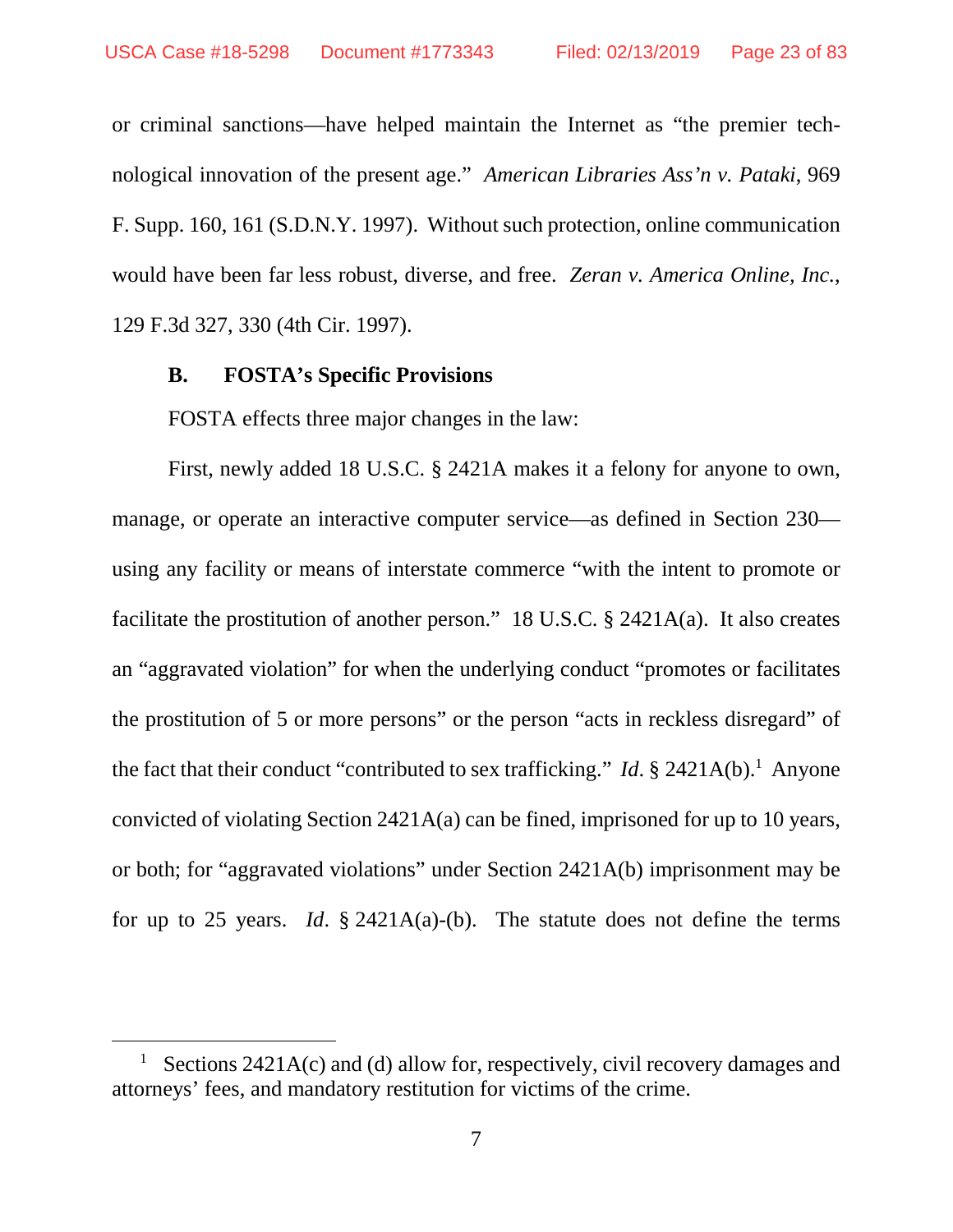"promotes," "facilitates," or "prostitution." Nor are "promote," "facilitate," or "contribute to sex trafficking" defined for purposes of Section 2421A(b).

Second, FOSTA expanded the existing federal criminal trafficking law in 18 U.S.C. § 1591 and related civil claims under 18 U.S.C. § 1595.<sup>2</sup> The law not only prohibits specific acts of traffickers, but reaches anyone who "participates in a venture," which requires only "reckless disregard" to make out a violation, and which is broadly defined as including anyone who "benefits" either financially, or by receiving "anything of value" from their participation. FOSTA further muddies the waters by newly defining "participation in a venture" to mean "knowingly assisting, supporting, or facilitating a violation of" Section 1591 (which incorporates the "reckless disregard" standard). *See id*. § 1591(e)(4). The House Report explained that under Section 1591 prior to its amendment by FOSTA, the "knowledge standard [was] difficult to prove beyond a reasonable doubt," and that the law needed to more broadly target promotion and facilitation. H.R. Rep. No. 115-572, 2018 U.S.C.C.A.N. 73, 76 (2018). FOSTA thus broadens what acts are covered by the

<sup>&</sup>lt;sup>2</sup> Section 1591(a) imposes criminal penalties (and, through Section 1595, civil liability) for anyone who knowingly recruits, entices, harbors, transports, provides, obtains, advertises, maintains, patronizes, or solicits a person, *or* who "benefits financially or by receiving anything of value from participation in a venture" involving those enumerated acts. The *mens rea* set forth in Section 1591 is knowledge *or* reckless disregard (unless the act is advertising, in which case only knowledge suffices) that a person caused to engage in a commercial sex act is a minor or was subject to force, threats of force, fraud, and/or coercion. 18 U.S.C. § 1591(a).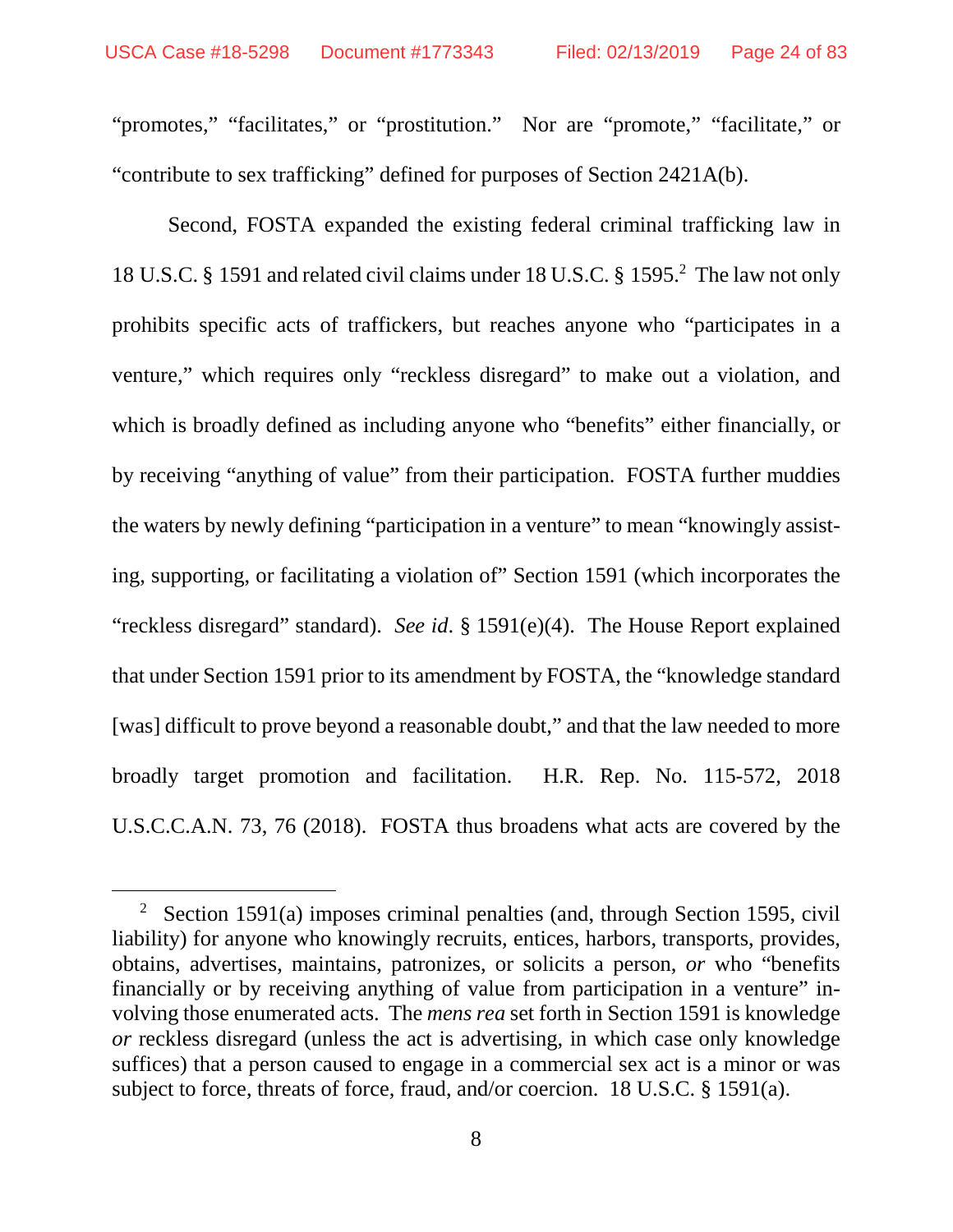law through use of the verbs "assisting or supporting, or facilitating" trafficking, and confusingly ties back into the "reckless disregard" standard of *mens rea*. 18 U.S.C.  $§ 1591(a)(2).$ 

Under Section 1591 as amended, speakers or Internet platforms seeking to avoid liability now must navigate overlapping and impenetrable *mens rea* standards. The result is that FOSTA appears to create liability whether or not the platform realized or suspected that a crime occurred or might occur, and online intermediaries must anticipate how law enforcement officials in every state might interpret these standards. This is because FOSTA amends the trafficking law to permit state attorneys general to bring civil actions *parens patriae* if there is reason to believe "an interest of the residents of that State has been or is threatened or adversely affected by any person who violates section 1591." *See id*. § 1595(d). They must also anticipate how countless numbers of civil litigants might construe the law, because FOSTA eliminated Section 230 immunities from liability under Section 1595.

Third, FOSTA diminished Section 230 immunity in two significant ways. Primarily, it vastly expanded the risk of enforcement by amending Section 230(e) to allow for both state criminal prosecutions and private civil actions, eliminating immunity for: (A) any claim in a civil action under Section 1595 if the conduct underlying the claim constitutes a violation of Section 1591; (B) any charge in a criminal prosecution under state law if the underlying conduct would constitute a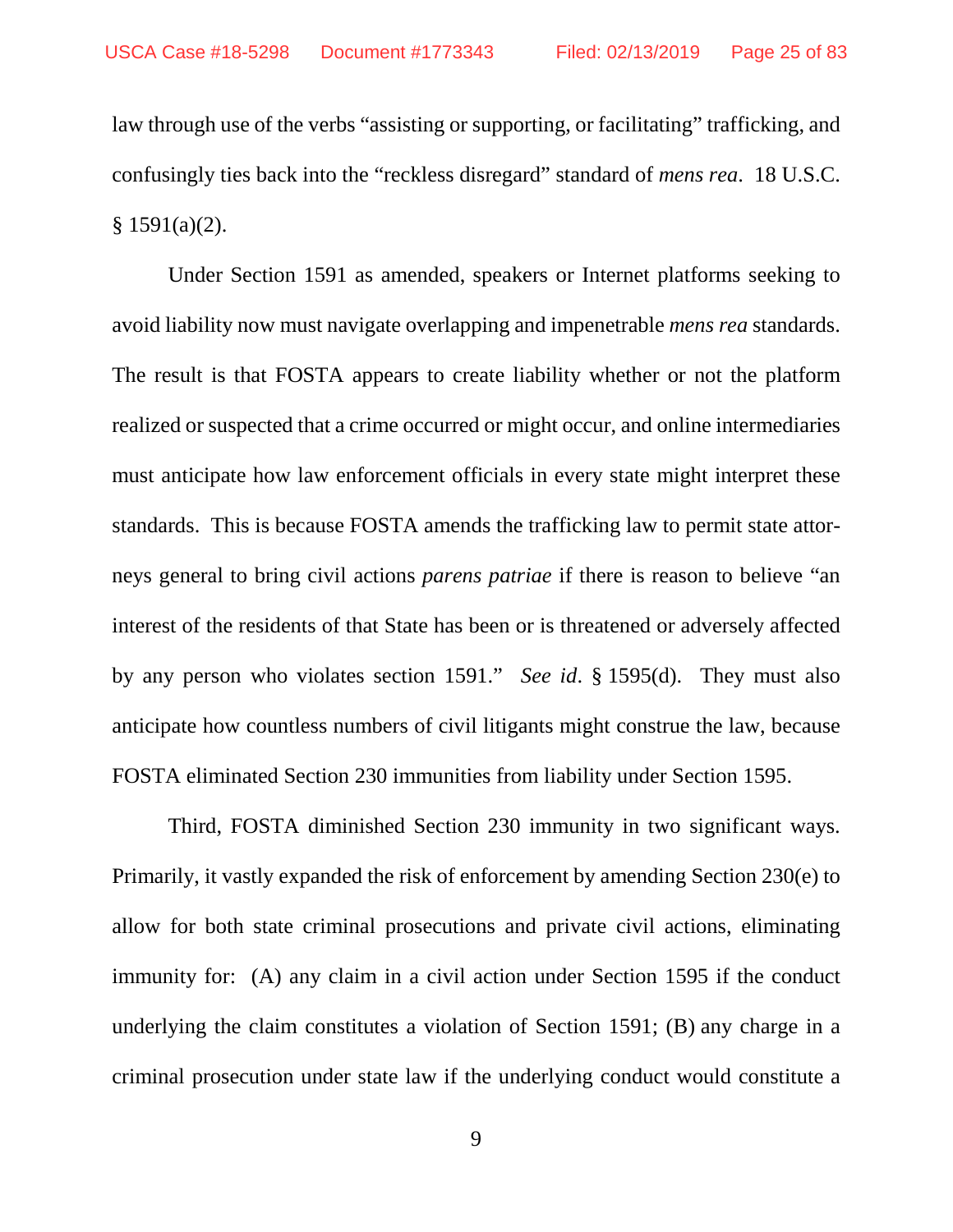violation of Section 1591; or (C) any charge in a criminal prosecution under state law if the underlying conduct would constitute a violation of section 2421A. *See* 47 U.S.C. § 230(e)(5). Further, by adding new offenses under federal law and expanding existing ones, FOSTA broadened potential liability for Internet intermediaries, who are not shielded by Section 230 from federal criminal claims. 47 U.S.C.  $§ 230(e).$ 

The amendments to Section 230, like all of FOSTA, became effective on the date of enactment. However, the changes to Section 230's statutory immunities are *retroactive* in that they apply "regardless of whether the conduct alleged occurred, or is alleged to have occurred, before, on, or after … enactment." *See* FOSTA, Pub. L. No. 115-164 § 4(b).

#### **C. FOSTA's Immediate Impact**

#### **1. Generally**

FOSTA profoundly altered the ecosystem for online speech in at least two critical ways: (1) it chilled numerous would-be online speakers into self-censoring because of the risk of criminal and civil liability; and (2) it burdened numerous online platforms and service providers with new oversight obligations, causing many that had previously hosted such speech and otherwise provided services to cease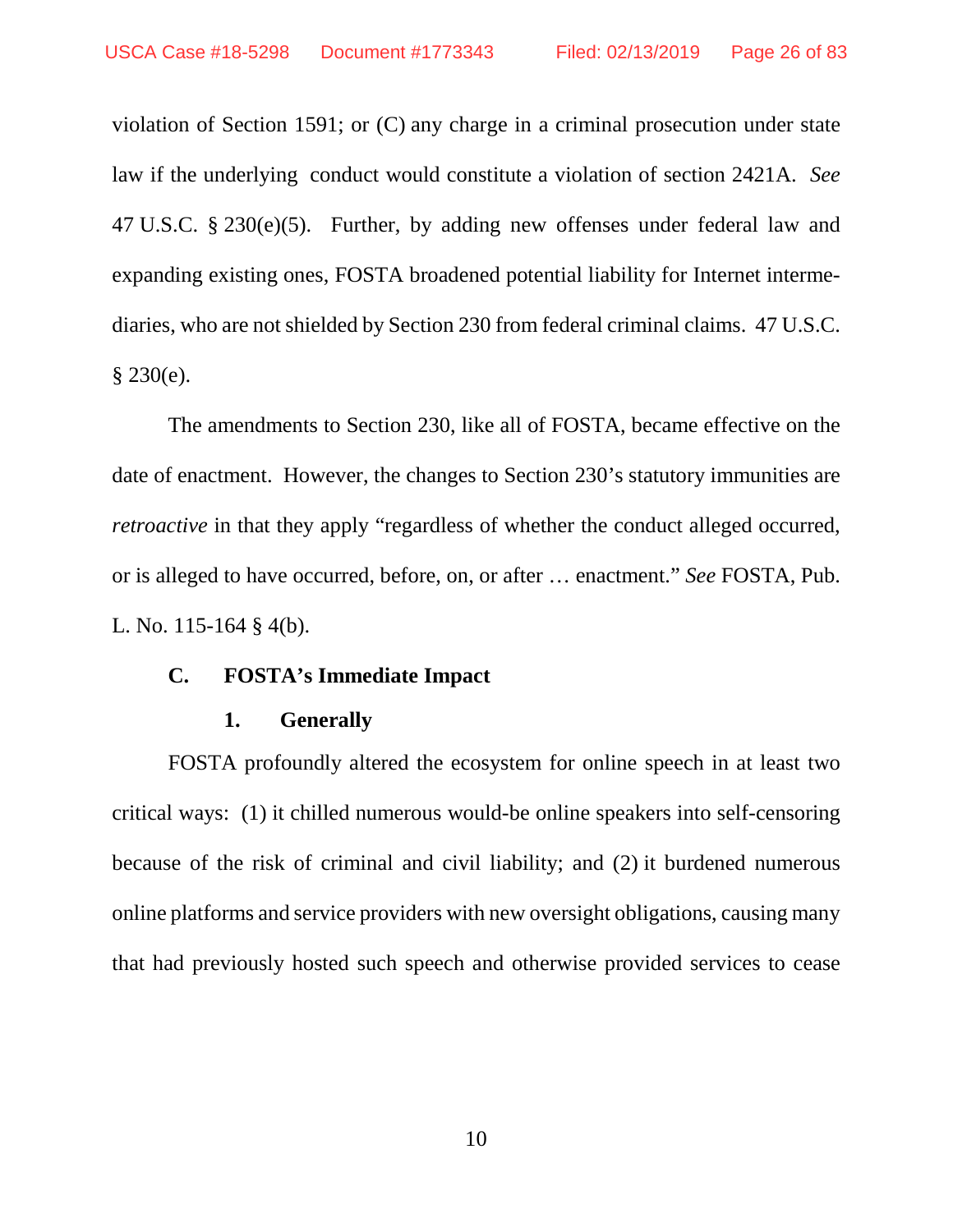doing so. These were precisely the censorial effect many predicted before FOSTA was enacted.<sup>3</sup>

Online service providers that enable interpersonal contact by users—including many lacking a connection to sexual content—immediately removed content, eliminated entire sections of websites, or were shuttered altogether out of fear of state or federal prosecution, or ruinous civil liability. *See* JA124-127 ¶ 13. These included websites that hosted personals ads, community forums devoted to discussions of sexuality and lawful adult sexual relationships, speech about nonsexual massage therapy and other non-sexual services, as well as dating sites. *Id*. ¶ 13. Some online service providers took these actions simply because they could not afford to monitor the activities of third parties on their sites as the new law effectively requires. *Id*. (discussing how the volunteer-led personals ad website www.pounced.org shut down).

Just two days after the Senate passed H.R. 1865, the online classified ad service Craigslist eliminated all personals ads, including non-sexual categories such as "Missed Connections" and "Strictly Platonic." In a public statement, it explained that it censored these sections due to FOSTA:

<sup>3</sup> *See*, *e.g*., Eric Goldman, *'Worst of Both Worlds' FOSTA Signed Into Law, Completing Section 230's Evisceration*, Tech. & Mktg. Law Blog, April 11, 2018 (https://blog.ericgoldman.org/archives/2018/04/worst-of-both-worlds-fosta-signedinto-law-completing-section-230s-evisceration.htm).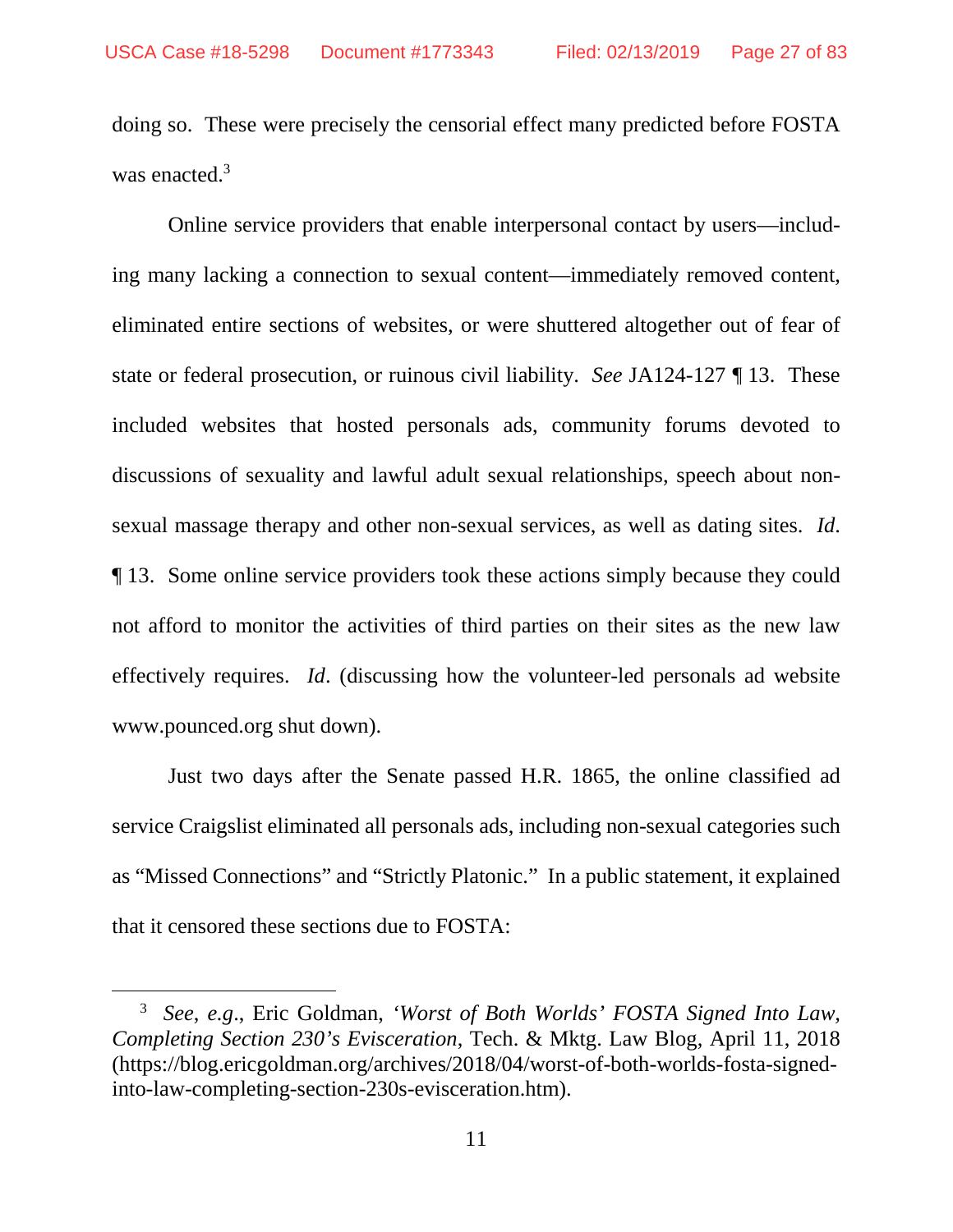US Congress recently passed HR 1865, "FOSTA," seeking to subject websites to criminal and civil liability when third parties (users) misuse online personals unlawfully.

Any tool or service can be misused. We can't take such risk without jeopardizing all our other services, so we have regretfully taken craigslist personals offline. Hopefully we can bring them back some day.

JA123-124  $\P$  10.<sup>4</sup>

Reddit, a site where users post content, including news articles, photos, or links, and participate in comment threads discussing the posts, began removing "subreddits" that relate to sex. JA124 ¶ 11. It also warned the moderator of the r/sexworkers subreddit, which is a "community forum for sex workers, clients, and even those unaffiliated with the industry to … ask questions and share resources," that the forum could be shut down if administrators felt it infringed Reddit's post-FOSTA policy. *Id*. Google changed enforcement of its Google Play policy to forbid publishing of "sexually explicit or pornographic images or videos." JA125 ¶ 13.

The Desiree Alliance, a national coalition of current and former sex workers, health professionals, social scientists, sex educators, and their supporting networks, cancelled its July 2019 conference, scuttling what would have been the largest U.S. gathering to address human, labor, and civil rights for sex workers. In an online post, its director announced that because of FOSTA, "our leadership made

<sup>4</sup> *See* About FOSTA, CRAIGSLIST, https://www.craigslist.org/about/FOSTA (last visited June 12, 2018.). Users now receive "404 Errors" if they try to access URLs where Craigslist's personals formerly appeared.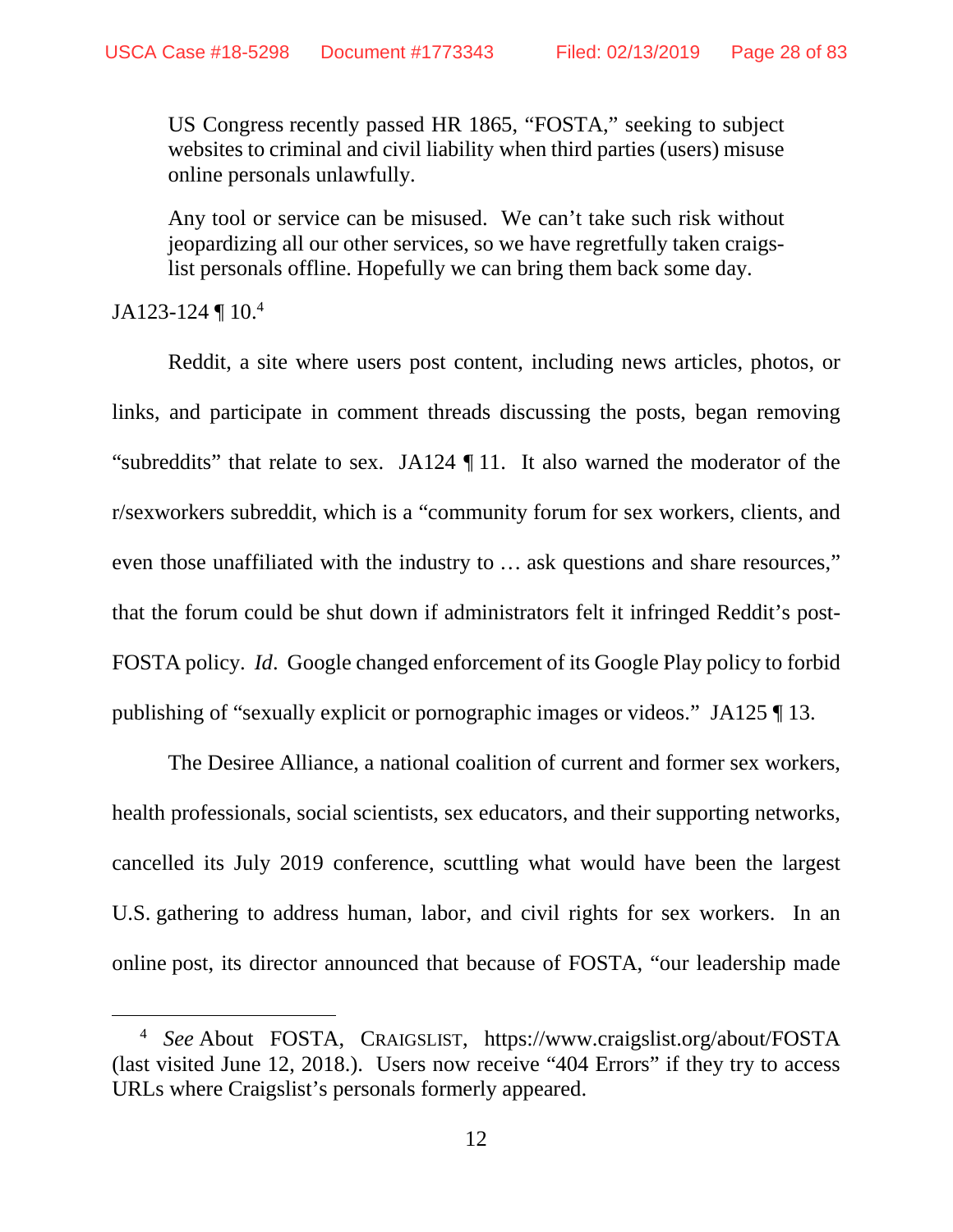the decision that we cannot put our organization and our attendees at risk." *See* http://desireealliance.org/conference. *See also* JA135 ¶ 39.

## **2. Impact on Appellants**

Appellants are individuals and organizations engaged in constitutionally protected speech on the Internet—including a national human rights organization dedicated to sexual freedom, an international human rights organization, a massage therapist, an activist dedicated to assisting and advocating for the rights of sex workers, and a digital library of Internet sites and other cultural artifacts in digital form. The Complaint alleged that FOSTA had adversely affected each Appellant, and they submitted detailed supporting declarations in subsequent briefing.

**Woodhull Freedom Foundation**, a tax-exempt education, advocacy and lobbying organization dedicated to protecting the fundamental human right to sexual freedom, focuses on supporting the health, safety, and protection of those under the broad umbrella of "sex workers," including adult film performers, live webcam models, sexual wellness instructors, escorts, and prostitutes. JA128-129 ¶¶ 2-3, 5. Because Woodhull's pursuit of its mission involves using the Internet in interstate commerce, FOSTA caused it to censor its publication of information on its site that could assist sex workers negatively impacted by the law, and to cease posting other resources for sex workers. Examples included limiting Woodhull from voicing on its blog and in social media opposition to FOSTA's enforcement against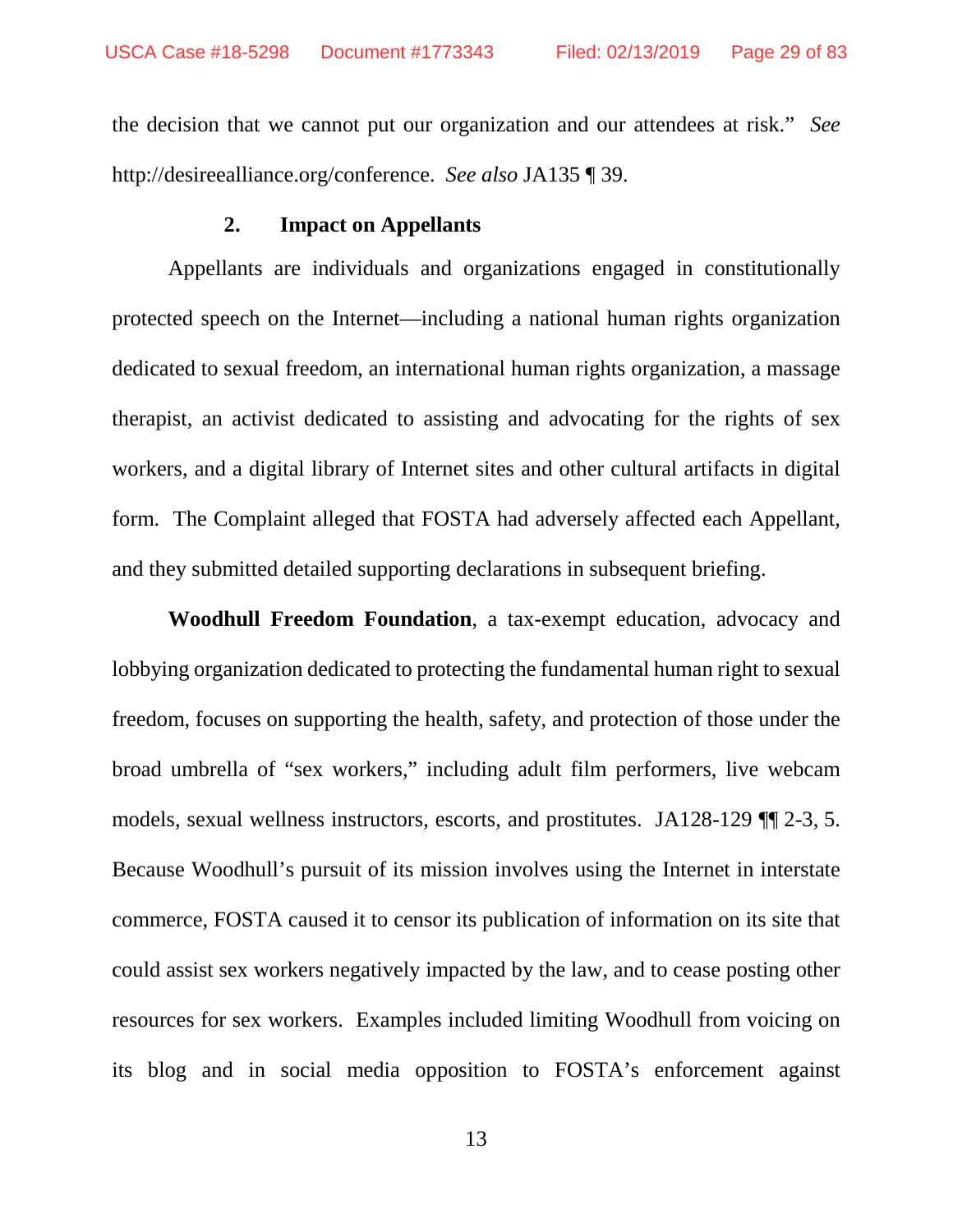marginalized sex workers, from allowing third parties to post similar material on Woodhull's *Sex and Politics* blog, and restricting the online speech associated with Woodhull's signature event, its annual multi-day Sexual Freedom Summit, held each August. JA133-134 ¶¶ 28, 31-32.

**Alex Andrews** is a long-time advocate for sex worker rights and co-founder and organizer of both a number of advocacy groups for sex worker health, safety, and human rights, and of the website Rate That Rescue (www.ratethatrescue.org), a free sex worker-led, community effort to share information, the legality of which is uncertain because of FOSTA. JA146-148 ¶¶ 1-10, 12-13. Further, Andrews canceled her acquisition and development of an electronic tool for sex workers to report violence, harassment, and other harmful behavior. JA152-153 ¶¶ 32-34, 37-39.

FOSTA endangers **Human Rights Watch's** human rights advocacy because HRW seeks to make sex work safer, which has the concomitant effect of making it easier. HRW advocates on behalf of sex workers' rights and safety in the US and internationally, and by documenting abuses against sex workers with a goal of making sex work less dangerous. For example, HRW has warned sex workers about methods police use to discover and shut down sex work. HRW credibly fears these activities could be seen as violating FOSTA. JA138 ¶ 5.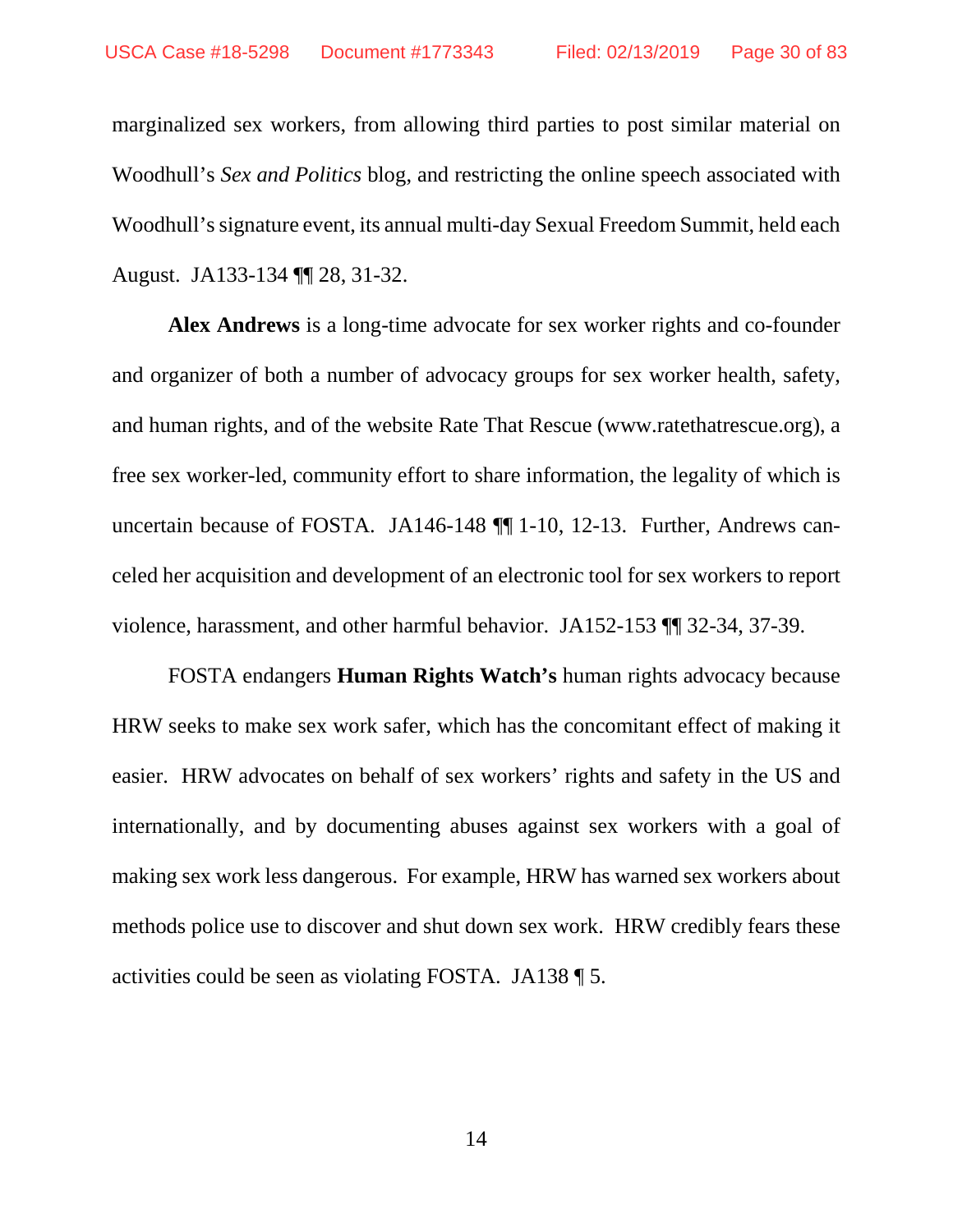**The Internet Archive** intentionally stores and displays a vast amount of both historical website data and third-party content, including content related to prostitution and trafficking, and has "no practical ability to evaluate the legality of" such third-party material. JA157 ¶ 14. The Internet Archive reasonably fears prosecution for both its preservation of web pages that may later be found to violate FOSTA, and for third-party material it hosts. Additionally, FOSTA has inhibited the Internet Archive's mission of preserving access to online information for the general public by driving a significant amount of content off the web.

**Eric Koszyk** is a licensed massage therapist and sole proprietor of Soothing Spirit Massage, who, before FOSTA, used the online classified ad platform Craigslist.org to reach approximately 90 percent of his clientele. When Craigslist eliminated its Therapeutic Services section in response to FOSTA, he lost this channel, and the business and revenues associated with it.

### **D. District Court Proceedings**

Appellants filed a Complaint seeking declaratory and injunctive relief, challenging FOSTA's constitutionality under the First and Fourteenth Amendments, both on its face and as applied. Appellants simultaneously sought a preliminary injunction pending resolution of the constitutional challenge, *see*, *e.g.*, *Abdullah v. Bush*, 945 F. Supp. 2d 64, 67 (D.D.C. 2013), *aff'd sub nom. Abdullah v. Obama*, 753 F.3d 193 (D.C. Cir. 2014), because "loss of First Amendment freedoms, for even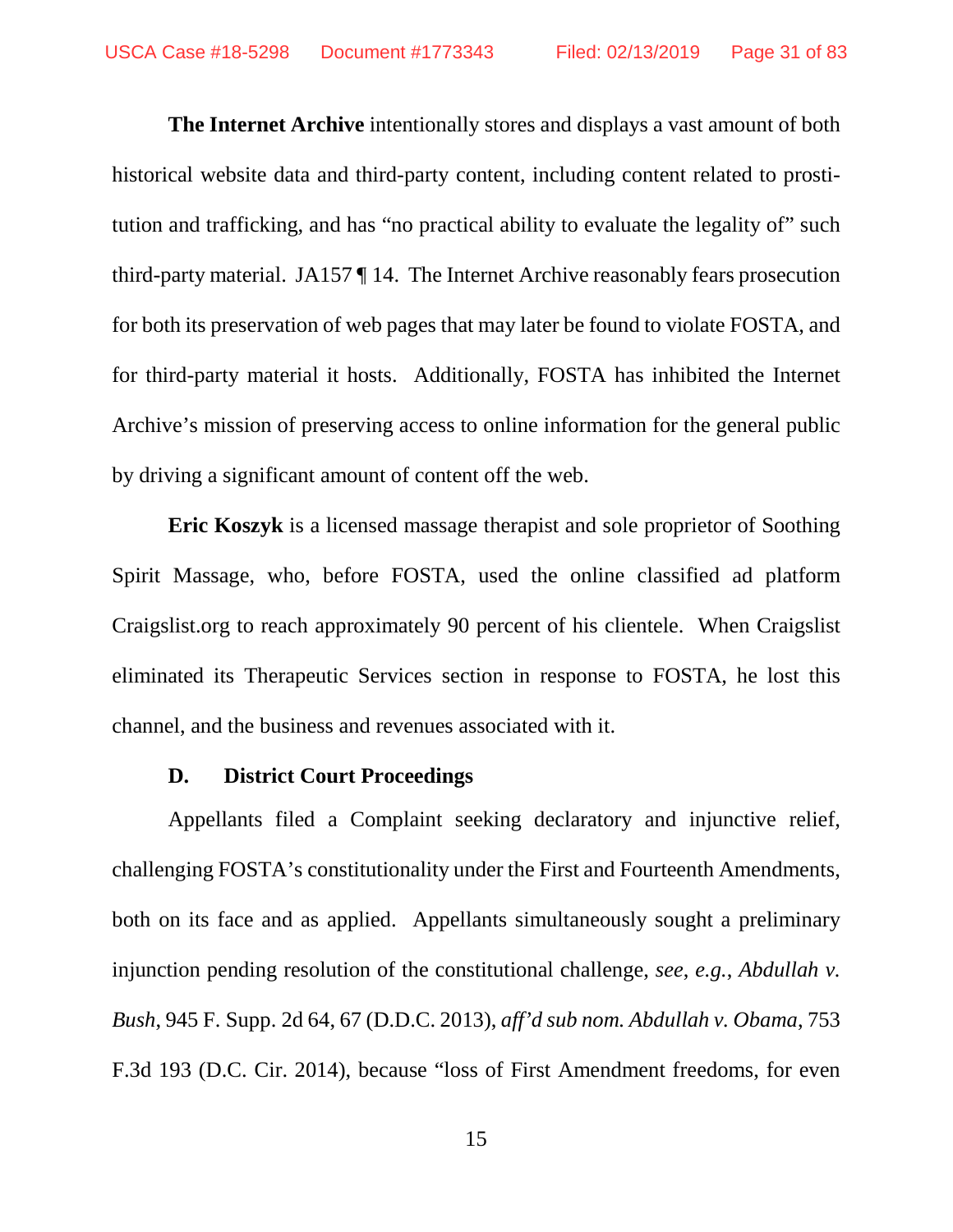minimal periods of time, unquestionably constitutes irreparable injury." *Elrod v. Burns*, 427 U.S. 347, 373 (1976).

The Government moved to dismiss on grounds that Appellants lacked standing to bring the claims, and on the merits. On September 24, 2018, the District Court dismissed the case and the motion for preliminary injunction, holding that Appellants lacked standing. It did not reach the merits of Appellants' claims.

Appellants timely appealed.

#### **STANDARD OF REVIEW**

This Court exercises *de novo* review over the District Court's conclusions of law, *Menkes v. U.S. Dep't of Homeland Sec.*, 637 F.3d 319, 329 (D.C. Cir. 2011), and conducts an independent examination of the whole record to ensure that the judgment does not constitute a forbidden intrusion on First Amendment rights. *E.g.*, *Liberty Lobby, Inc. v. Rees*, 852 F.2d 595, 598 (D.C. Cir. 1988) (quoting *Bose Corp. v. Consumers Union of U.S., Inc.*, 466 U.S. 485, 499 (1984)).

#### **STATUTES AND REGULATIONS**

The text of 18 U.S.C. §§ 1591 and 2421A, as amended and added by FOSTA, respectively, and the text of 47 U.S.C. § 230, as amended by FOSTA, appear in the Addendum.

#### **SUMMARY OF ARGUMENT**

FOSTA specifically targets speech. It newly criminalizes undefined acts of "promoting" or "facilitating" prostitution via interactive computer service, 18 U.S.C.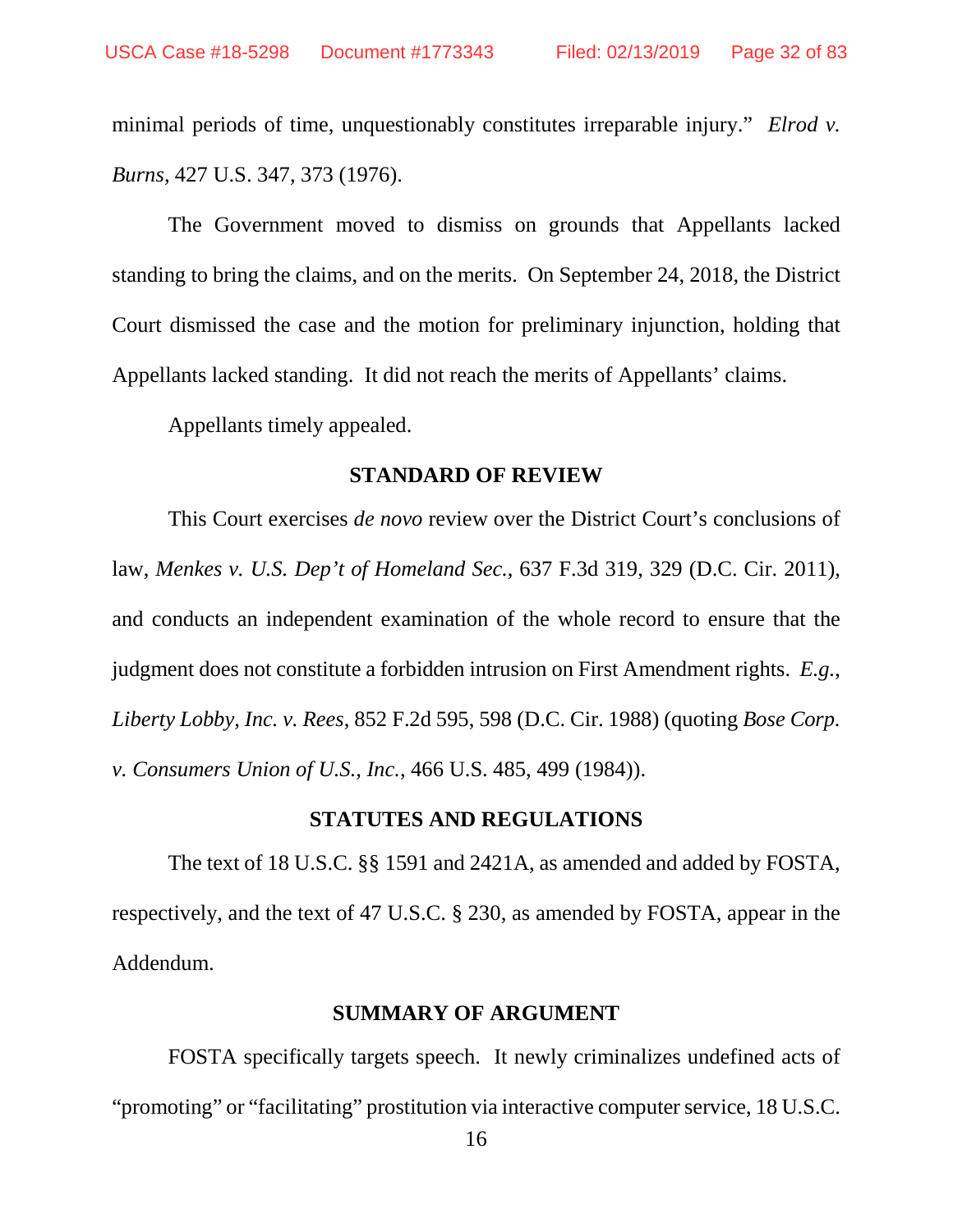§ 2421A; expands federal trafficking offenses for "participating in a venture" by "assisting," "supporting," or "facilitating" violations, all of which are undefined, *id*. § 1591(a), (e)(4); and eliminates statutory immunity from state prosecution and civil liability for interactive computer services in these areas. 47 U.S.C. § 230(e)(5). The impact of the statute on protected online speech was immediate, widespread, and dramatic.

Appellants, speakers engaged in protected online expression—comprising a national sexual freedom human rights organization, an international human rights organization, a massage therapist, a sex worker activist, and a library of online and other cultural digital artifacts— along with many others in the online ecosphere, selfcensored in reaction to FOSTA, and lost access to online platforms. Despite detailed declarations supporting the facial constitutional challenge, the District Court erroneously dismissed for lack of standing, holding, based on the Government's interpretation of FOSTA, that most Appellants did not show a credible threat of prosecution; for the remaining Appellant, it held redressability was lacking due to absence of proof he would regain access to lost online platforms upon invalidation of the law.

To reach its conclusion, the District Court disregarded the liberal standing doctrine that governs pre-enforcement facial challenges to laws that burden speech. Such challenges need not await prosecution or imminent civil liability—due to the risk of self-censorship. Standing must be adjudged under plaintiffs' interpretation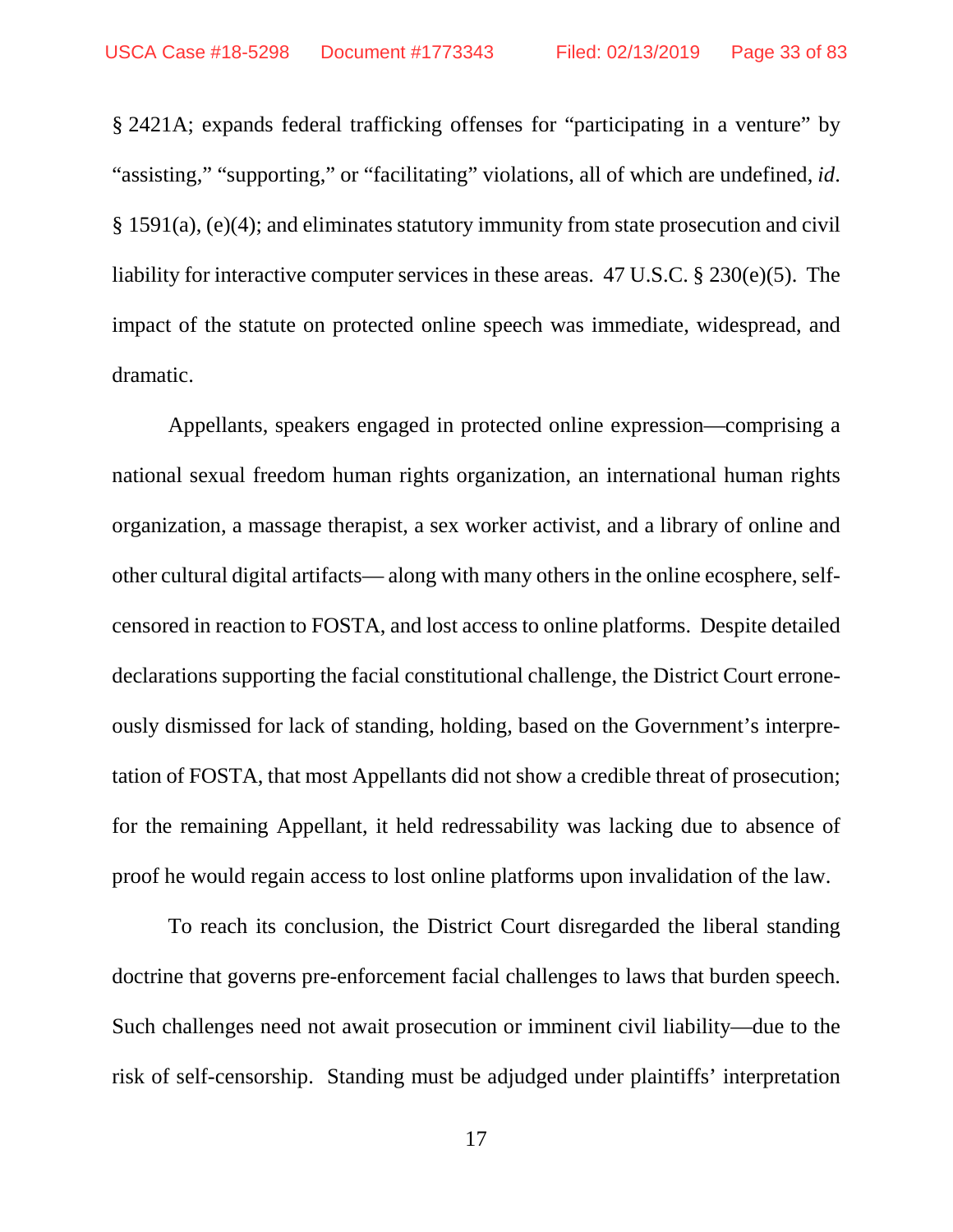of the statute, not that of the government. Under the proper standard, courts assume credible threat of prosecution absent compelling contrary evidence. The District Court ignored these rules, applying instead the standard for pre-enforcement challenges to laws *not* burdening expressive rights, and conflating the merits and standing analyses.

The District Court erred by focusing primarily on Section 2421A, while overlooking FOSTA's multifaceted provisions for imposing liability on speakers and online intermediaries. It failed to address the extent to which FOSTA's plain terms can encompass constitutionally-protected advocacy for sex workers, provision of health-related information, and harm-reduction efforts. Its conclusion that FOSTA requires intent to promote "specific unlawful acts"—even though it lacks such an express requirement—ignores that terms such as "promote" or "facilitate" as used in FOSTA are susceptible to multiple, wide-ranging meanings that reach speech that makes sex work easier or assists it in any way. And the District Court's attempt to support its view of FOSTA by analogizing to the Travel Act was inapt. That law prohibits only conduct not speech, includes terms narrowing its application as compared to FOSTA, and its applications in prosecutions make it less clear—not more—how online speech avoids "promoting" or "facilitating" prostitution.

The District Court's "credible threat" assessment also ignored that FOSTA's chilling effect is beyond the federal Government's control. In addition to giving it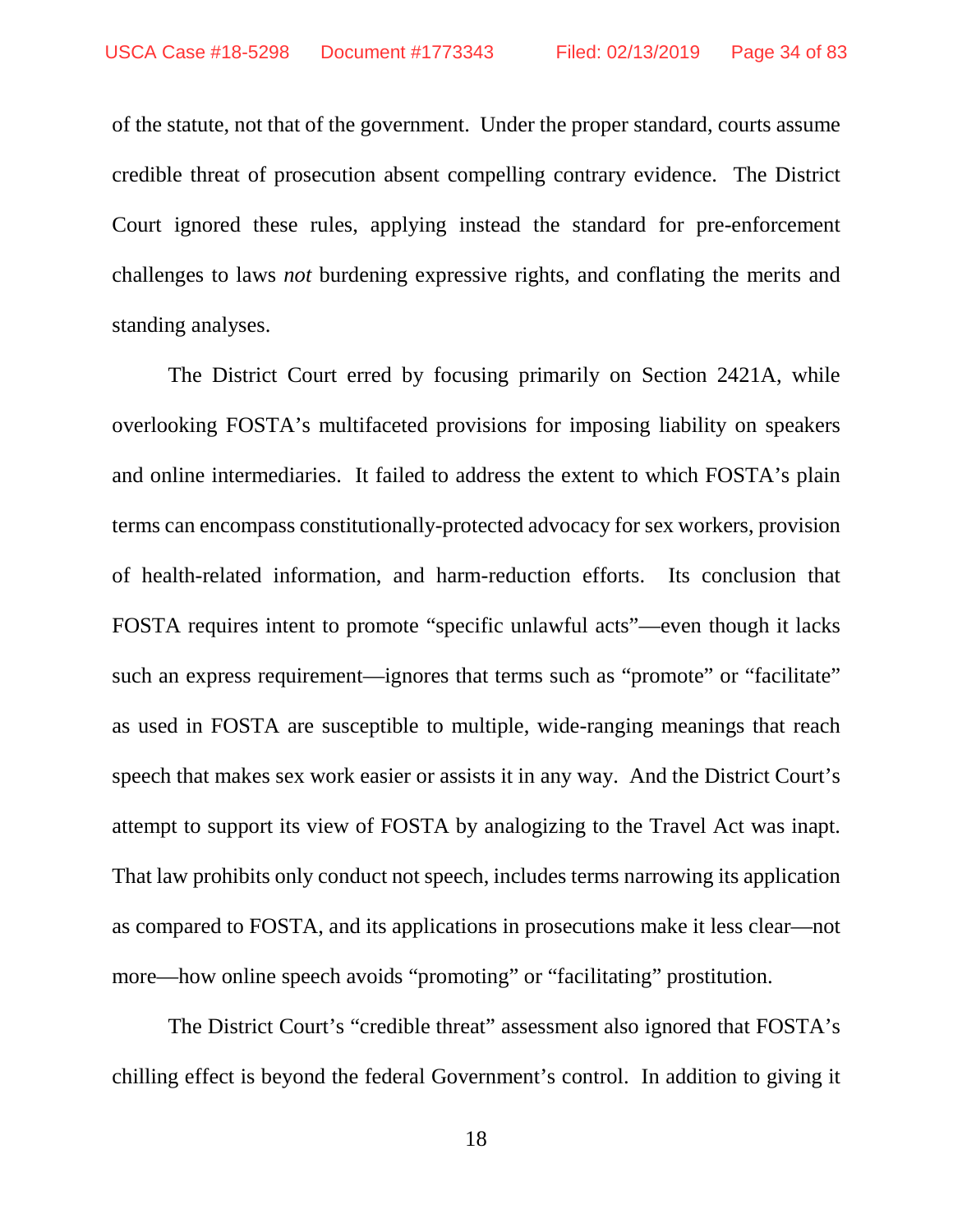new offenses to pursue, the law can now be enforced by state prosecutors and private litigants, each of which will likely have their own definitions of FOSTA's operative terms such as "promote," "facilitate," "assist," and "support," with the state laws that may now be enforced no doubt applying differing *mens rea* standards as well. Likelihood of enforcement finds support in the history of Internet regulation and of FOSTA, which clearly reflect it was designed specifically to facilitate pursuit of online intermediaries.

In this case each Appellant demonstrated standing, whether through removal of their online content, likelihood of denied services, or reasonable fear of prosecution or civil liability, often resulting in self- censorship. Most Appellants showed how their advocacy, provision of information and resources, and/or hosting of others' online speech could be characterized by those so motivated as "promoting" or "facilitating" sex work by making it easier—with the remaining Appellant showing he had been censored already when an online intermediary cut off service, citing FOSTA as the reason. The credible threat of FOSTA's enforcement also establishes its overbreadth and vagueness, and thus Appellants' likelihood of success on the merits and right to a preliminary injunction, in that such success is effectively determinative in First Amendment challenges like this.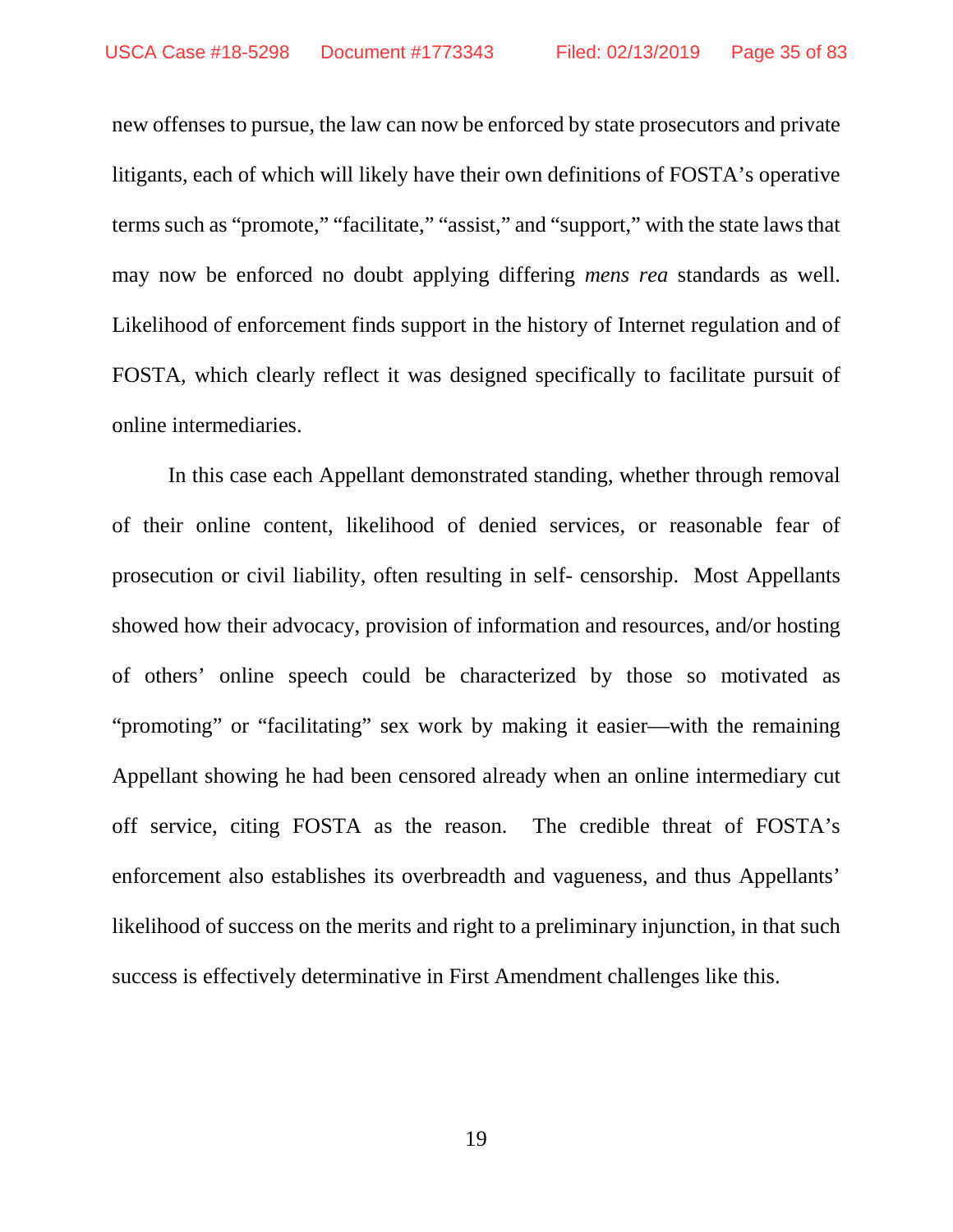#### **ARGUMENT**

# **I. THE DISTRICT COURT ERRED IN DISMISSING THE CONSTITUTIONAL CHALLENGE FOR LACK OF STANDING**

To establish Article III standing, a plaintiff must show (1) an "injury in fact," (2) a sufficient "causal connection between the injury and the conduct complained of," and (3) a "likel[ihood]" the injury "will be redressed by a favorable decision." *Susan B. Anthony List v. Driehaus*, 573 U.S. 149, 157-58 (2014) ("*SBA List*") (quoting *Lujan* v. *Defenders of Wildlife*, 504 U. S. 555, 560-61 (1992)).

In this pre-enforcement challenge to FOSTA, Appellants established injuryin-fact by plausibly alleging "an intention to engage in a course of conduct [1] arguably affected with a constitutional interest, but [2] proscribed by a statute, and [3] [that] there exists a credible threat of prosecution thereunder." *SBA List*, 573 U.S. at 159 (quoting *Babbitt v. United Farm Workers Nat'l Union*, 442 U.S. 289, 298 (1979)). Each of the Appellants established a concrete stake in the outcome of this case, as set forth in the Complaint and in declarations filed in support of their Motion for Preliminary Injunction.

The District Court's holding denying standing is incorrect must be reversed. First, it disregarded the liberal standing doctrine employed in First Amendment challenges. Second, it misread the plain text of FOSTA in numerous ways. Third, it ignored the myriad avenues FOSTA creates for credible threats of prosecution and civil liability for Appellants and others who engage in online speech, disregarding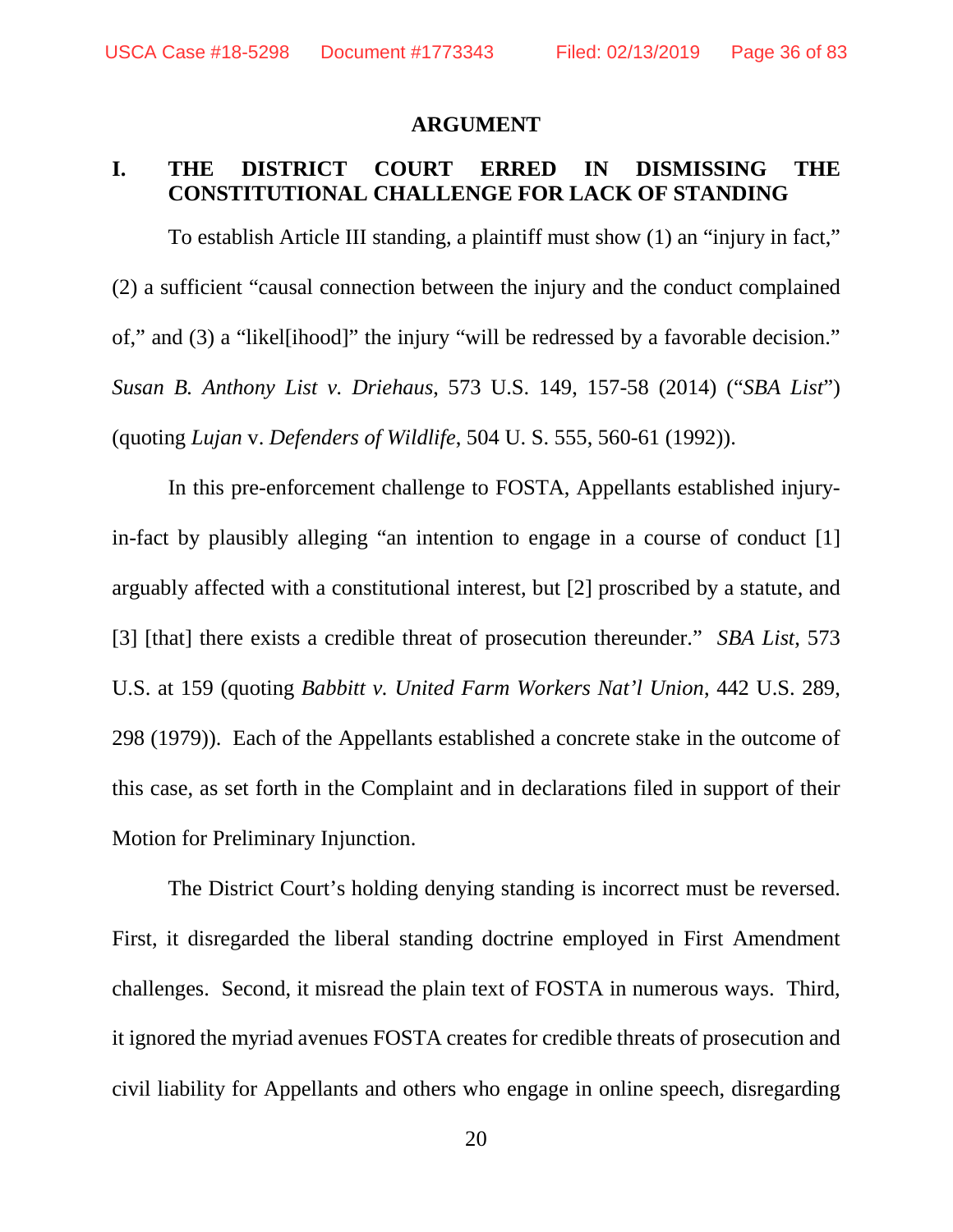the fulsome history of prosecutorial and legislative efforts to punish unpopular speech online.

# **A. Relaxed Standing Requirements Govern Facial Pre-Enforcement Challenges to Laws That Burden Speech**

The District Court's standing analysis bypassed decades of First Amendment precedent. "[C]ourts have shown special solicitude to pre-enforcement challenges brought under the First Amendment, relaxing standing requirements and fashioning doctrines, such as overbreadth and vagueness, meant to avoid the chilling effects that come from unnecessarily expansive proscriptions on speech." *N.Y. Republican State Comm. v. SEC*, 799 F.3d 1126, 1135-36 (D.C. Cir. 2015). This Court has found that "courts' willingness to permit pre-enforcement review is 'at its peak' when claims are rooted in the First Amendment." *Id*. (quoting *Unity08 v. FEC*, 596 F.3d 861, 865 (D.C. Cir. 2010)). When a law targets speech, "the alleged danger … is, in large measure, one of self-censorship; a harm that can be realized even without an actual prosecution." *Virginia v. American Booksellers Ass'n*, 484 U.S. 383, 393 (1988).<sup>5</sup> As a consequence, "actual arrest, prosecution, or other enforcement action is not a

<sup>&</sup>lt;sup>5</sup> Relaxed standing recognizes that laws restricting speech chill numerous speakers aside from the plaintiffs. *Broadrick v. Oklahoma*, 413 U.S. 601, 612 (1973) ("[T]he statute's very existence may cause others not before the court to refrain from constitutionally protected speech or expression."); *Secretary of State v. Joseph H. Munson Co.*, 467 U.S. 947, 958 (1984) ("Facial challenges to overly broad statutes are allowed not primarily for the benefit of the litigant, but for the benefit of society.").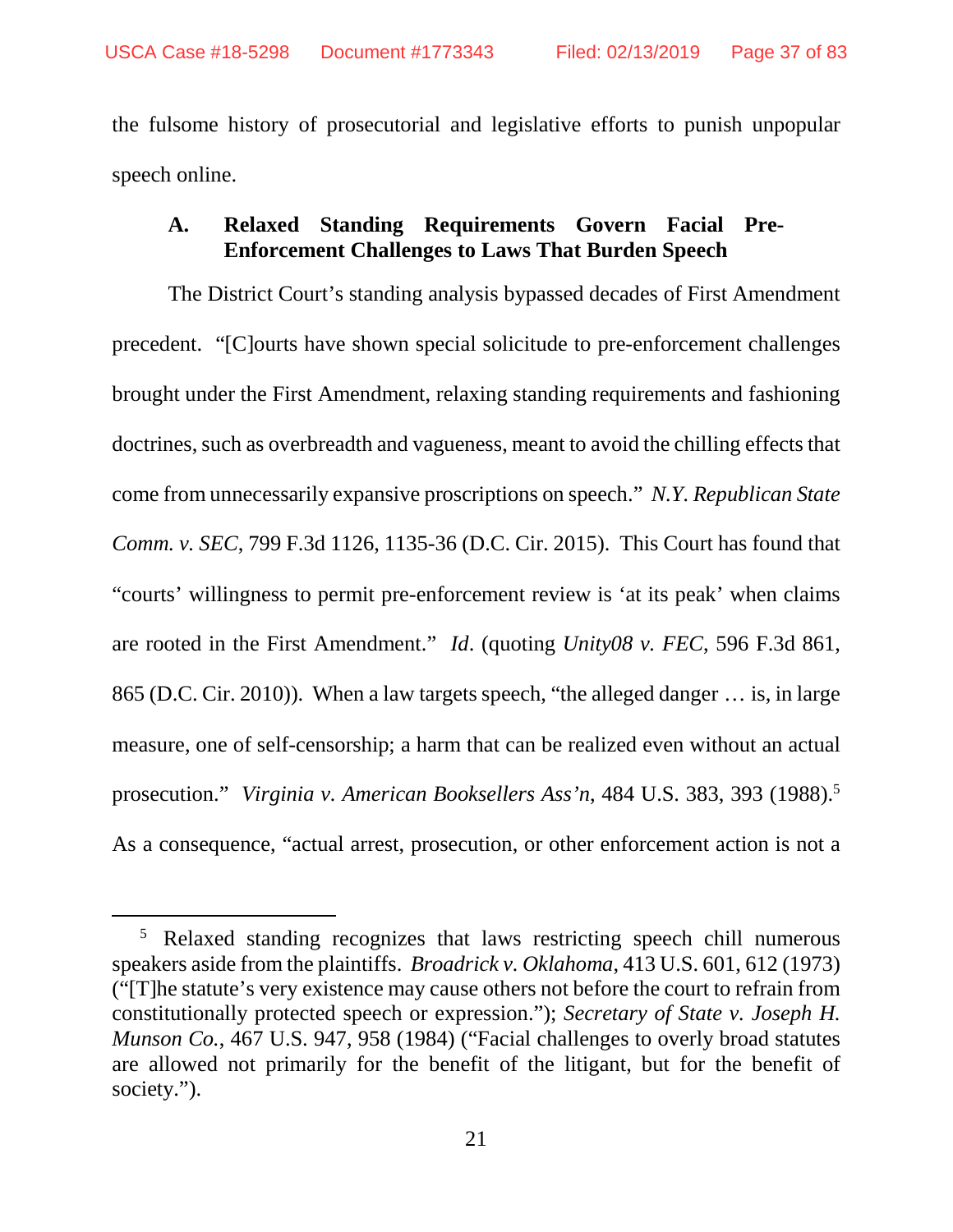prerequisite to challenging [a] law" that regulates speech. *SBA List*, 573 U.S. at 158-59.

In First Amendment challenges, the "credible threat of prosecution" standard "is quite forgiving." *ACLU v. Reno*, 31 F. Supp. 2d 473, 479-80 (E.D. Pa. 1999) ("*Reno II*") (quoting *New Hampshire Right to Life PAC v. Gardner*, 99 F.3d 8, 14 (1st Cir. 1996)). A plaintiff's fear of prosecution remains "credible" even if the government disclaims any intention to enforce the law against it, and even if the law has not been previously enforced.<sup>6</sup> As one court explained, "there is nothing that prevents the State from changing its mind," and as such, the state's asserted intention to not enforce the law against the plaintiff "cannot remove [a plaintiff's] reasonable fear that it will be subjected to penalties for its [] expressive activities." *Vermont Right to Life Comm. v. Sorrell*, 221 F.3d 376, 383 (2d Cir. 2000)*. See also National Org. for Marriage, Inc. v. Walsh*, 714 F.3d 682, 689-90 (2d Cir. 2013) (finding a claim ripe because plaintiff "feared" the law applied to it, absent any governmental indication one way or the other). A party has standing even if it has no intention to violate the challenged law, so long as it reasonably believes others may accuse it of

<sup>6</sup> *See, e.g.*, *Babbitt*, 442 U.S. at 302 (standing exists even though government maintains law limiting speech that "has not yet been applied and may never be applied"); *Doe v. Bolton*, 410 U.S. 179, 188 (1973) ("Georgia-licensed doctors … have standing despite the fact that the record does not disclose that any one of them has been prosecuted, or threatened with prosecution, for violation of the State's abortion statutes.").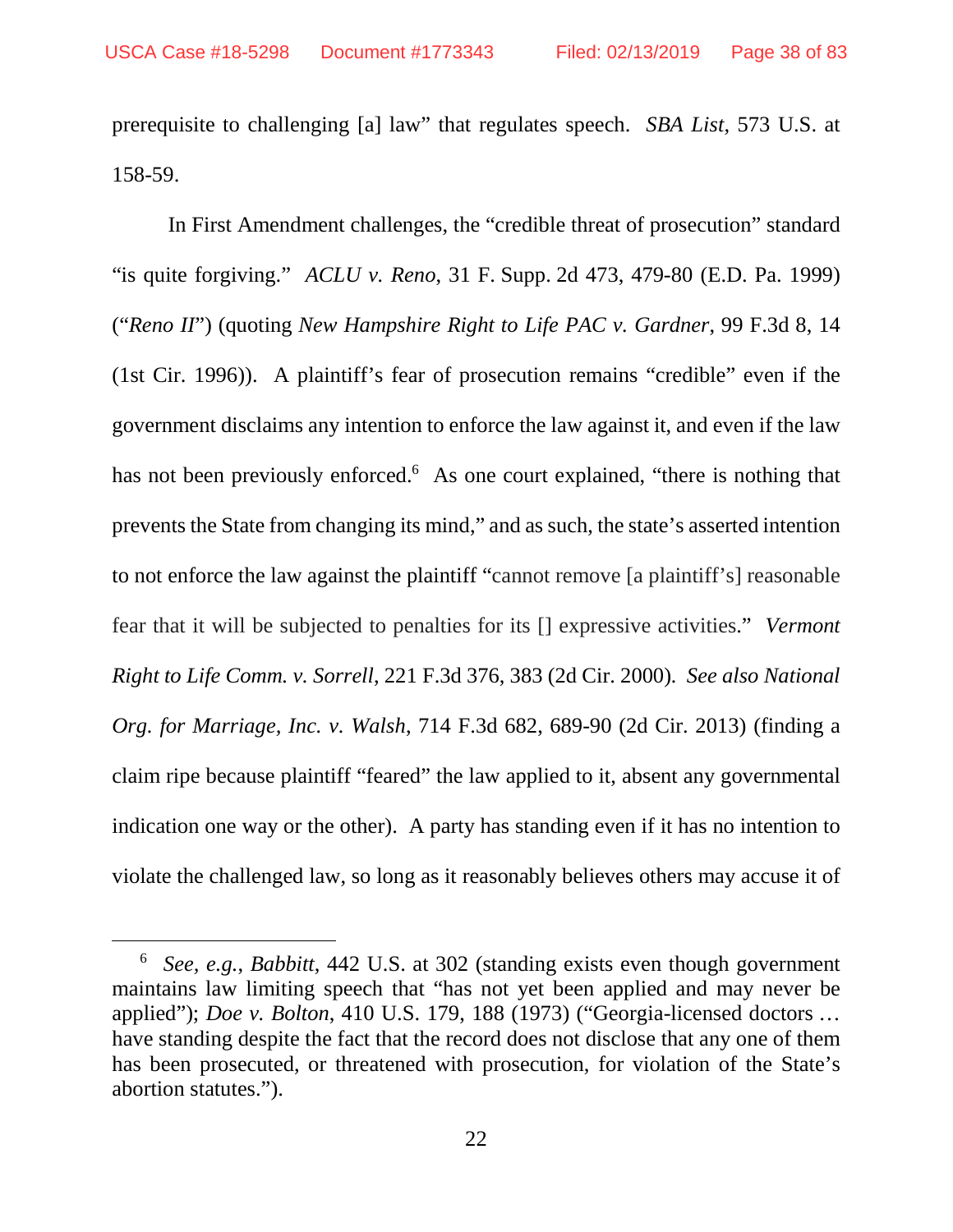doing so. *See U.S. Telecom Ass'n v. FCC*, 825 F.3d 674, 739 (D.C. Cir. 2016), *cert. denied*, 139 S. Ct. 475 (2018).

This Court "has interpreted the Supreme Court's pre-enforcement standing doctrine broadly in the First Amendment sphere," and held that "'at the motion to dismiss stage, a plaintiff's non-frivolous contention regarding the meaning of a statute must be taken as correct for purposes of standing.'" *Sandvig v. Sessions*, 315 F. Supp. 3d 1, 15, 18 (D.D.C. 2018) (quoting *Info. Handling Servs., Inc. v. Defense Automated Printing Servs*., 338 F.3d 1024, 1030 (D.C. Cir. 2003)). *See American Booksellers*, 484 U.S. at 392 (finding injury-in-fact for plaintiffs "who, *if their interpretation of the statute is correct*, will have to take significant and costly compliance measures or risk criminal prosecution") (emphasis added); *Emergency Coal. to Defend Educ. Travel v. U.S. Dep't of Treasury*, 545 F.3d 4, 10 (D.C. Cir. 2008) ("In considering standing [in a First Amendment challenge], we must assume the merits in favor of the party invoking our jurisdiction."); *American Fed'n of Gov't Emps. v. Pierce*, 697 F.2d 303, 305 (D.C. Cir. 1982) (*per curiam*) ("For purposes of the standing issue, we accept [plaintiff's legal theory] as valid[.]"). *See also generally Barr v. Clinton*, 370 F.3d 1196, 1199 (D.C. Cir. 2003) (reviewing motion to dismiss for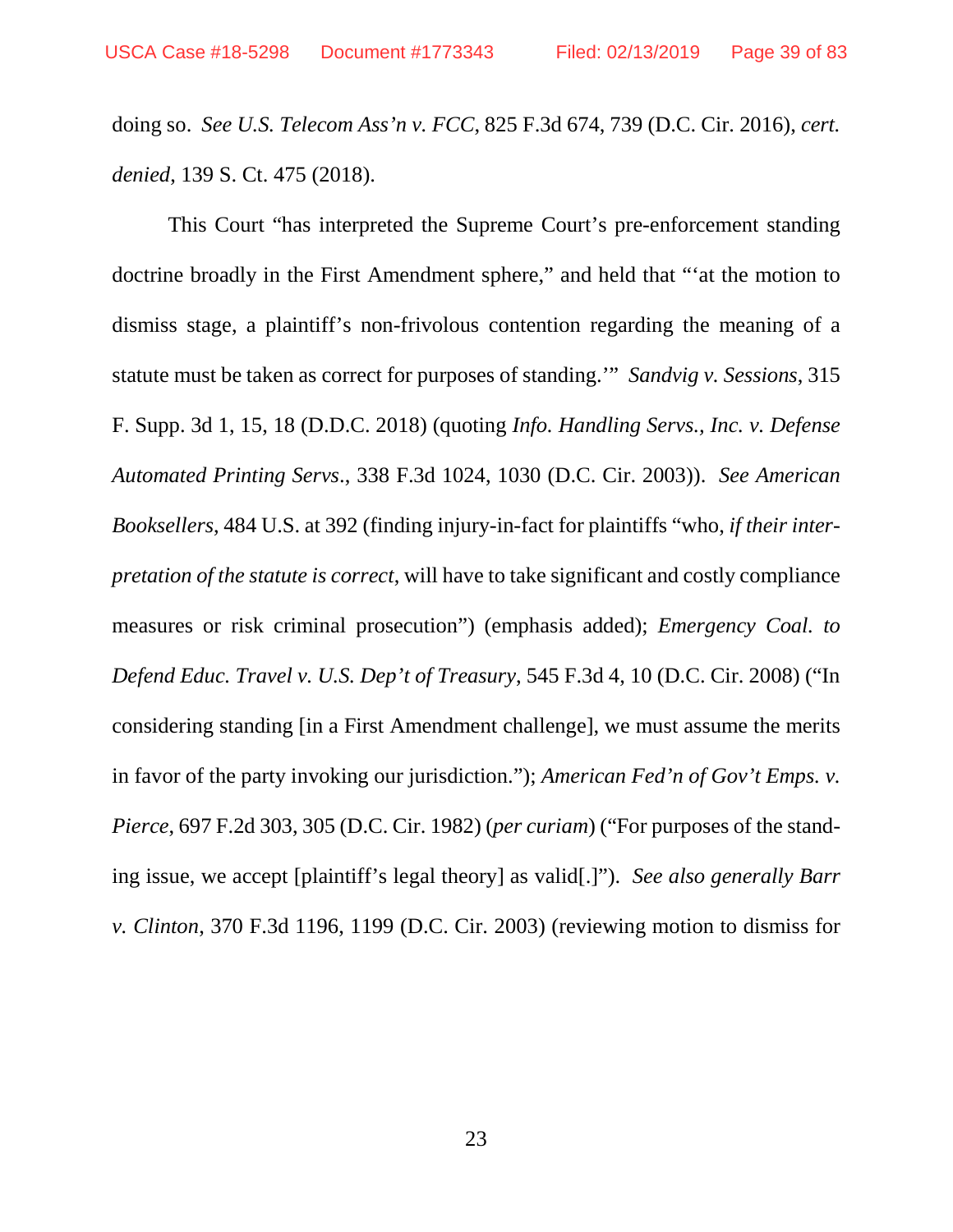lack of standing under Rule 12(b)(1) requires construing the complaint liberally, granting plaintiff the benefit of all inferences that can be derived from facts alleged).<sup>7</sup>

The threat of enforcement is magnified when the challenged statute is enforceable "by any person" and not just a prosecutor. *SBA List*, 573 U.S. at 164. Thus, the threat that speakers may be objectively chilled by the prospect of civil penalties or private rights of action provides an independent basis for pre-enforcement standing. *See Chamber of Commerce of U.S. v. FEC*, 69 F.3d 600, 603 (D.C. Cir. 1995) (finding standing and noting that statute allowed private parties to trigger enforcement). *See also Bland v. Fessler*, 88 F.3d 729, 736-37 & n.11 (9th Cir. 1996) (finding standing based on possible civil fines and private enforcement actions even where state had never enforced statute); *Walsh*, 714 F.3d at 689-90 ("The fear of

<sup>&</sup>lt;sup>7</sup> The Second Circuit has explained that "there may be other, perhaps even better [constructions of the disputed statute]," but standing exists if a plaintiff's interpretation "is reasonable enough that [plaintiff] may legitimately fear [] it will face enforcement of the statute by the State." *Sorrell*, 221 F.3d at 383; *Reno II*, 31 F. Supp. 2d at 481 (relying on plaintiffs' interpretation of Child Online Protection Act, which court found "not unreasonable"). *See also California Pro-Life Council, Inc. v. Getman*, 328 F.3d 1088, 1095 (9th Cir. 2003) (requiring only that plaintiff's intended speech "*arguably* falls within the statute[]") (emphasis added); *Majors v. Abell*, 317 F.3d 719, 721 (7th Cir. 2003) (holding any ambiguity in statute must be interpreted in plaintiffs' favor at motion to dismiss stage, with plaintiffs' interpretation credited unless statute "clearly fails" to cover their conduct).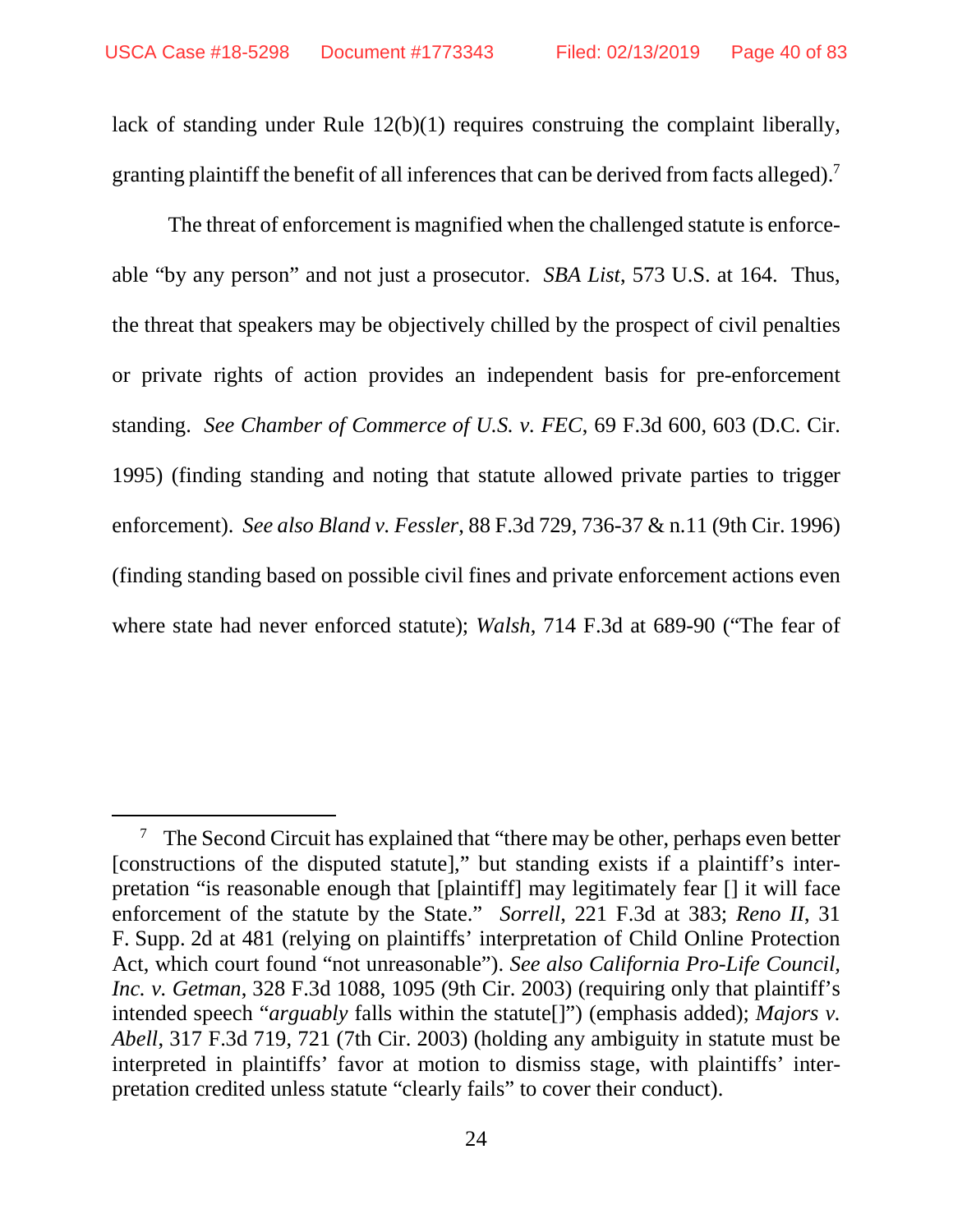civil penalties can be as inhibiting of speech as can trepidation in the face of threatened criminal prosecution.") (quoting *Sorrell*, 221 F.3d at 382).<sup>8</sup>

The element of redressability is also subject to relaxed standing rules in First Amendment cases. This Court has held that speakers have standing to challenge restrictions that target third parties they rely upon to reach audiences. *Block v. Meese*, 793 F.2d 1303, 1308 (D.C. Cir. 1986) (movie distributor had standing to challenge government classification of his films as "political propaganda" based on possibility of deterring potential customers). Challengers of online speech restrictions have standing even when the restriction targets third-party online platforms and services, which respond by curtailing the speakers' lawful speech. *Center for Democracy & Tech. v. Pappert*, 337 F. Supp. 2d 606, 649-50 (E.D. Penn. 2004). Plaintiffs in such cases need not prove their speech will be restored once legal impediments are lifted. It suffices to show that, if the case succeeds, future decisions will be made without the government's restriction.<sup>9</sup>

<sup>&</sup>lt;sup>8</sup> The Supreme Court has recognized that federal courts have long found injuryin-fact in cases in which "plaintiff's self-avoidance of imminent injury is coerced by threatened enforcement action of a *private party* rather than the government." *Medimmune, Inc. v. Genentech, Inc.*, 549 U.S. 118, 130 (2007); *Abbott Labs. v. Gardner*, 387 U.S. 136, 152-53 (1967).

<sup>9</sup> *See*, *e.g*., *Backpage.com, LLC v. Dart*, 807 F.3d 229, 238 (7th Cir. 2015); *Council for Periodical Distribs. Ass'n v. Evans*, 642 F. Supp. 552, 560 (M.D. Ala. 1986) (publishers' claims were redressable because challenge would ensure future decisions about hosting publishers' content "would be made free of coercion and without prior restraint"). *See also Parsons v. Dep't of Justice*, 801 F.3d 701, 717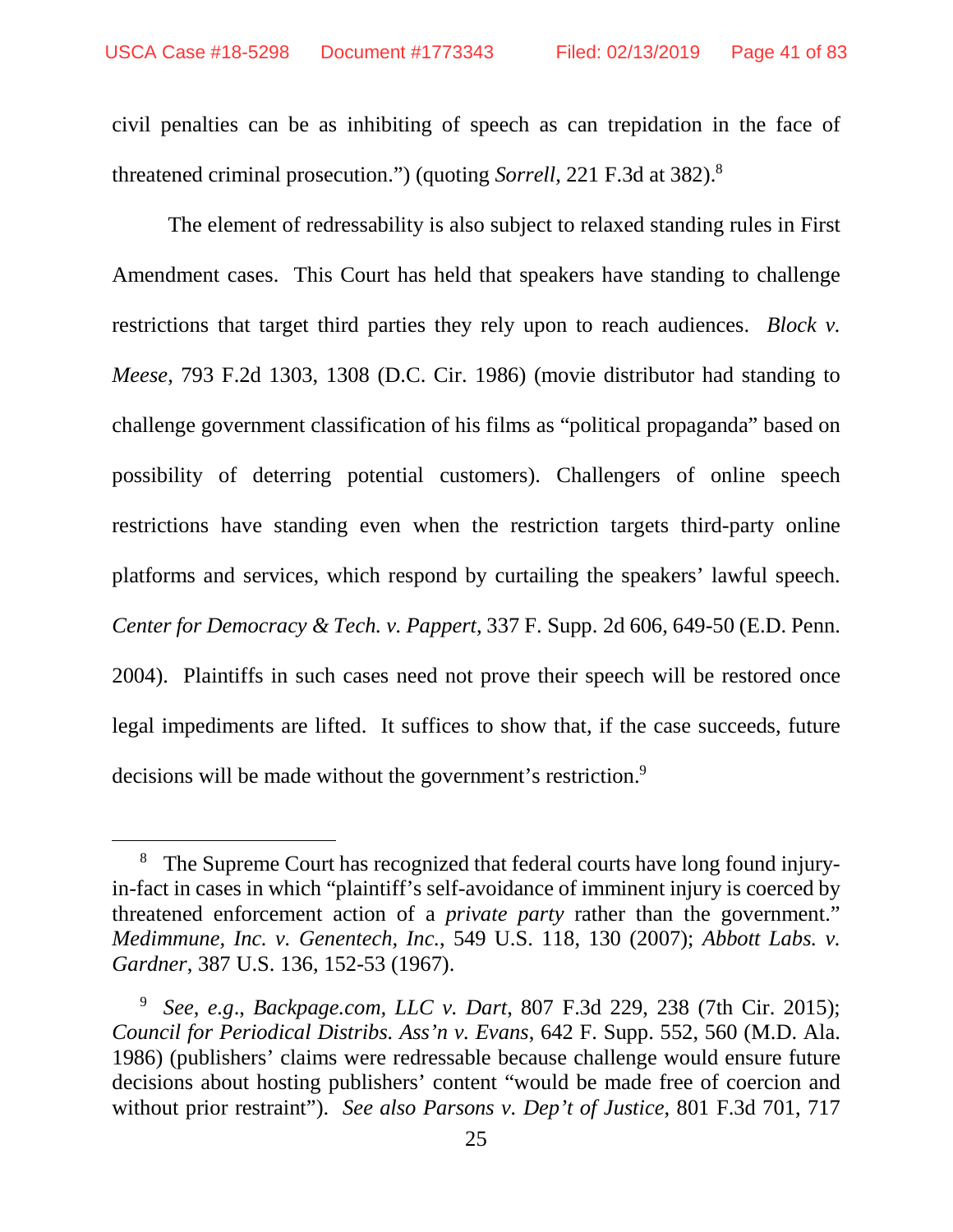### **B. The District Court Misapplied Standing Doctrine**

The District Court neither cited nor addressed any of this Circuit's controlling precedents regarding standing in the First Amendment context, relying instead on this Court's general summary of pre-enforcement standing in *Seegars v. Gonzales*, 396 F.3d 1248 (D.C. Cir. 2005). JA403. But *Seegars* expressly set forth the standard for "preenforcement challenges to a criminal statute *not* burdening expressive rights," *id.* at 1253 (emphasis added), and acknowledged the "tension between [the non-First Amendment standard] and our cases upholding preenforcement review of First Amendment challenges to criminal statutes." *Id.* at 1254 (discussing *Navegar, Inc. v. United States*, 103 F.3d 994 (D.C. Cir. 1997)). This Court explained that in First Amendment cases such as this, plaintiffs need only show "an intent to commit acts that would really or arguably violate the provisions challenged." *Id*. (citing *Chamber of Commerce of U.S.*, 69 F.3d at 603-04, and *American Library Ass'n v. Barr*, 956 F.2d 1178, 1194, 1196 (D.C. Cir. 1992)).<sup>10</sup>

<sup>(6</sup>th Cir. 2015) ("it is reasonable to assume a likelihood that the injury would be partially redressed" even though court did not know how declaratory judgment might affect actions of third-party law enforcement officers).

The only case the District Court cited regarding application of the standard in First Amendment cases is *Blum v. Holder*, 744 F.3d 790 (1st Cir. 2014), an out-ofcircuit decision that is readily distinguishable. *Blum* involved a pre-enforcement challenge to 18 U.S.C. § 43, which criminalizes "force, violence, and threats involving animal enterprises." Unlike FOSTA, Congress specified that the statute did not apply to "*any* expressive conduct (including peaceful picketing or other peaceful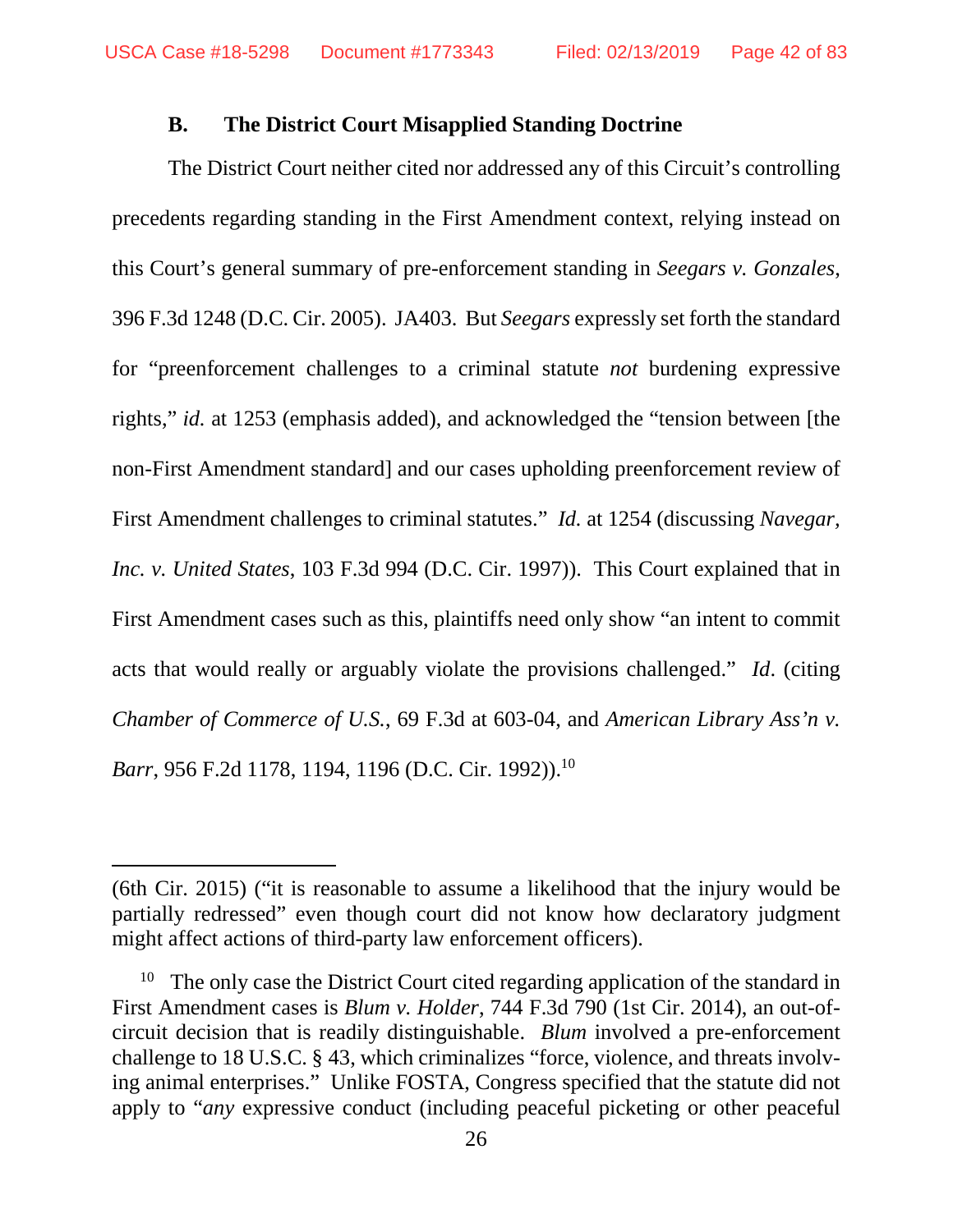The District Court also erred by conflating the merits and standing analyses. For standing, the issue is not whether the Government could obtain a conviction if it prosecuted one of the Appellants under the law, or whether FOSTA's terms are constitutionally infirm. Rather, the court "must assume the merits in favor of the party invoking [its] jurisdiction," and it is improper to mix a merits question into the standing analysis. *Emergency Coal. to Defend Educational Travel*, 545 F.3d at 10. The proper issue is not whether a plaintiff would lose a case brought under FOSTA, but whether the Appellants reasonably believe they might be forced to defend such a case. *See U.S. Telecom Ass'n*, 825 F.3d at 739.<sup>11</sup>

# **C. The District Court Misread FOSTA**

The District Court's standing analysis also was founded on an erroneous reading of FOSTA that adopted the Government's interpretation, not the Plaintiffs' as required. JA403.

# **1. Statutory Analysis**

FOSTA adopted a number of changes in the law, including new prohibitions set forth in Section 2421A, modifications of Section 1591 that broadened its scope,

demonstration) protected from legal prohibition by the First Amendment to the Constitution." 18 U.S.C. § 43(e)(1) (emphasis added).

<sup>&</sup>lt;sup>11</sup> Although the court claimed this analysis "does not go to the merits," JA401 n.11, it also said that it "need not determine what daylight, if any, exists between the  $12(b)(1)$  and  $12(b)(6)$  standards." JA400 n.9.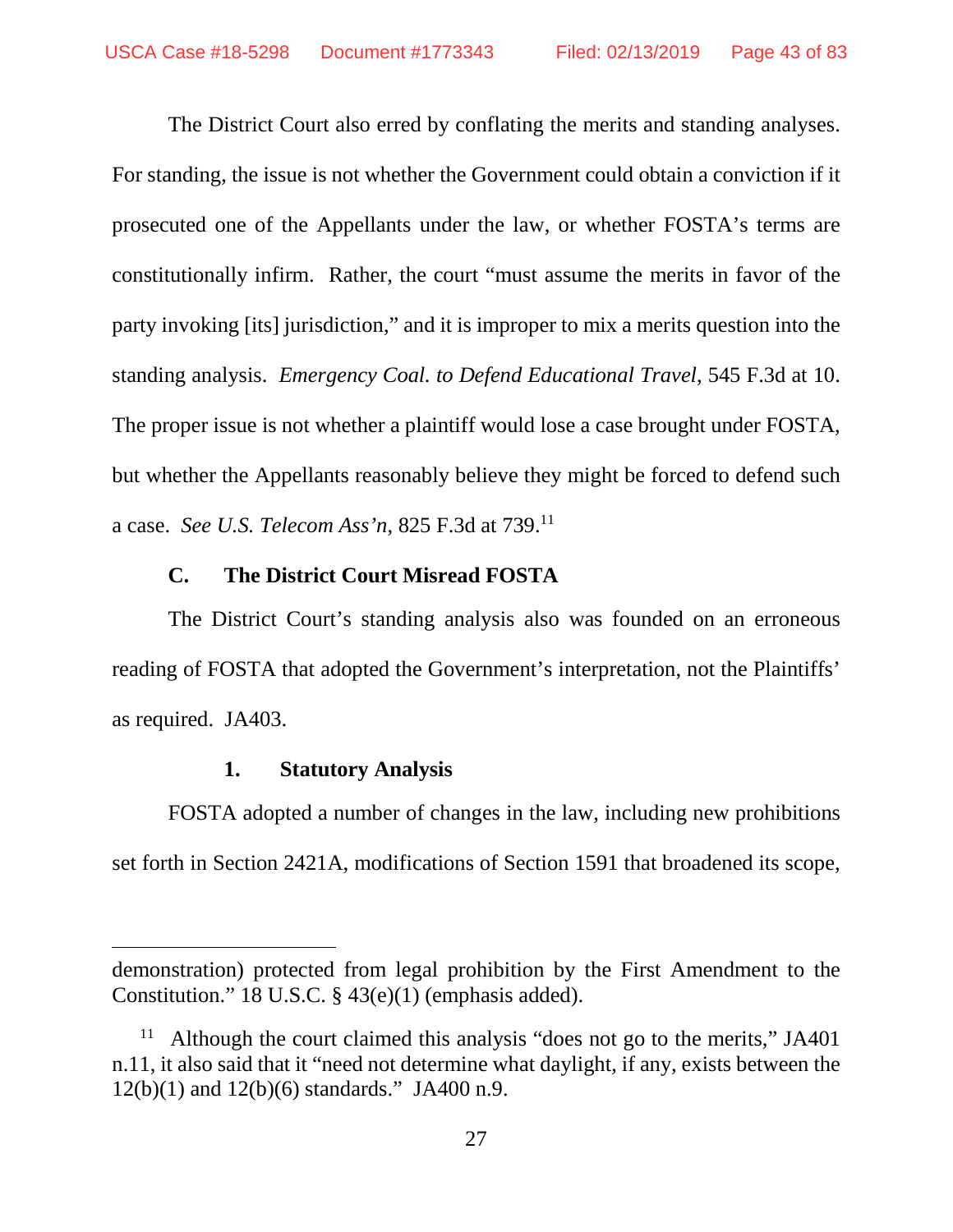and amendments to Section 230 that diminished immunity for online intermediaries. The District Court's analysis largely ignored the constellation of changes and focused primarily on the text of Section 2421A as if it were a solitary enactment. Even from that limited perspective, the District Court's analysis is erroneous.

Section 2421A makes it a crime to "promote or facilitate the prostitution of another person." 18 U.S.C. § 2421A(a). But the law does not define "promotes" or "facilitates." Nor does it specify what constitutes "prostitution," a term undefined by federal law. The verbs "promote" and "facilitate" are disjunctive: thus, the law bars one from "facilitating" prostitution, that is, "making it easier," *United States v. Rivera*, 775 F.2d 1559, 1562 (11th Cir. 1985), even in the absence of "promoting" it, that is, "advancing or actively supporting it."<sup>12</sup> FOSTA can thus apply broadly to "any act that would cause the unlawful activity to be accomplished or to assist in the unlawful activity in any way." *United States v. Bennett*, 1996 WL 477048, at \*5 (9th Cir. Aug. 21, 1996)*.*

As Appellants Woodhull, Human Rights Watch, and Andrews pointed out in their motion for preliminary injunction and supporting declarations, FOSTA's plain terms can be read to encompass their advocacy for sex workers, provision of health-

<sup>&</sup>lt;sup>12</sup> According to the Oxford English Dictionary, "promote" means "to advance or actively support (a process, cause, result, etc.)," Oxford English Dictionary (3d ed. 2007), while Black's Law Dictionary defines "to facilitate" as "to make the occurrence of (something) less difficult." Black's Law Dictionary (10th ed. 2014).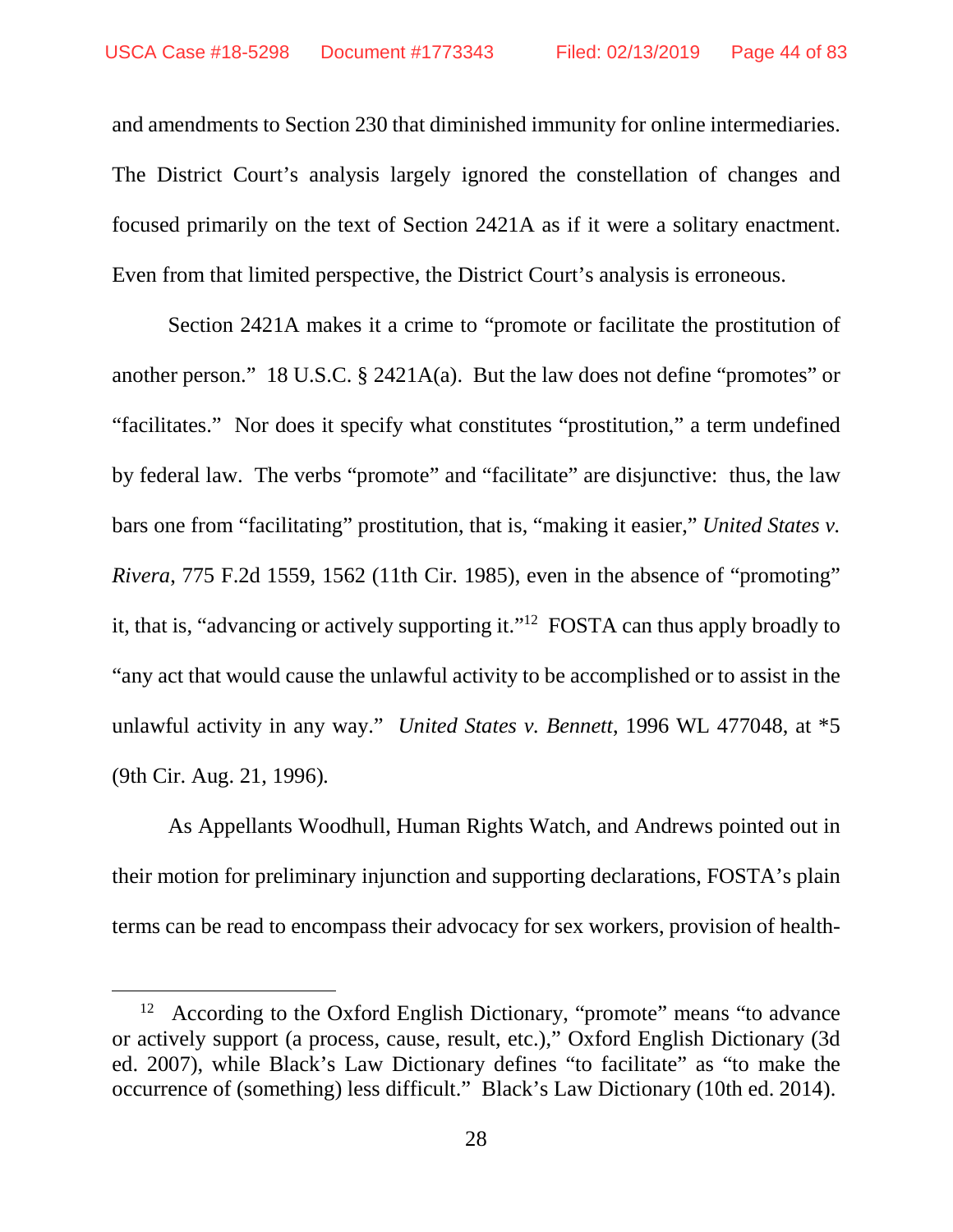related information, and harm-reduction activities. Woodhull, HRW, and Andrews all use and operate interactive computer services with the intent to advocate for, and to provide assistance to sex workers—including those involved in prostitution. All of these activities fall within the broad parameters of the term "facilitate." In particular, those who advocate decriminalization have good reason for concern, as such advocacy may be considered evidence of intent to facilitate a violation of the law. *See* Eugene Volokh, *Crime-Facilitating Speech*, 57 STAN. L. REV. 1095, 1187- 90 (March 2005) ("an intent test will tend to deter ideological advocacy, and not just intentionally crime-facilitating speech").

But the District Court disagreed that FOSTA threatened to reach such constitutionally-protected speech, concluding instead that it required the Government to prove intent to promote "specific unlawful acts" of prostitution. JA406. However, the language of Section 2421A contains no such limitation. Unlike the Travel Act (discussed below), which requires promotion of specified criminal acts, FOSTA targets facilitation of "prostitution of another person" as a general concept.

The District Court's construction of the statute does not foreclose a credible threat of prosecution, as the Ninth Circuit recently explained in its approach to statutory construction in *United States v. Sineneng-Smith*, 910 F.3d 461 (9th Cir. 2018). The Ninth Circuit invalidated a section of the Immigration and Nationality Act that outlawed "encourag[ing] or induc[ing] an alien to come to, enter, or reside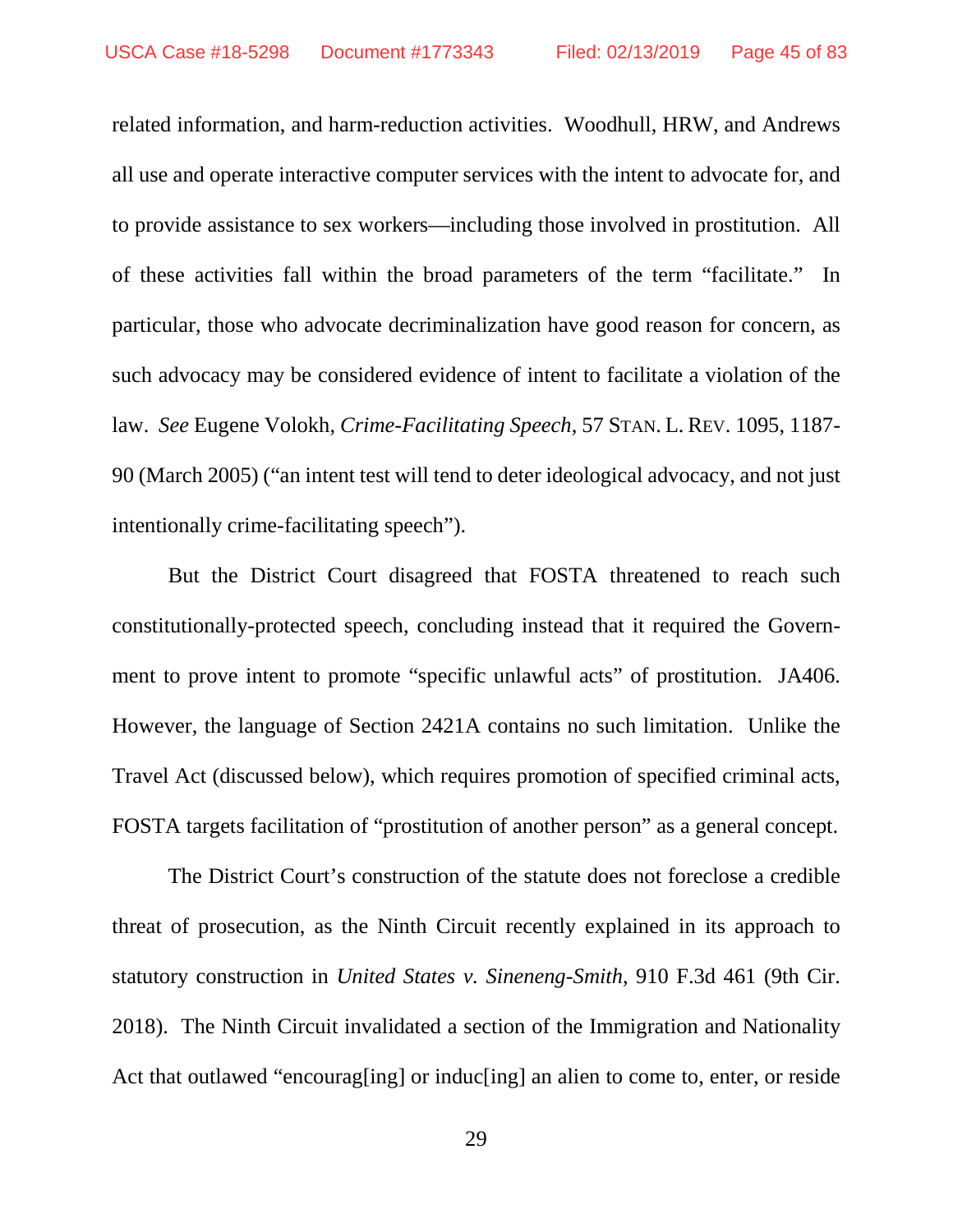in the United States, knowing or in reckless disregard of the fact that such coming to, entry, or residence is or will be in violation of law." *Id*. at 471 (quoting 8 U.S.C.  $§ 1324(a)(1)(A)(iv)$  ("INA")). There, as here, the government argued that to show "encouragement" or "inducement" compelled the government to show "an 'intent' to violate the immigration laws," and that the encouragement had to be directed "toward [a] known audience." *Id*. at 472, 479.

But the court concluded that it didn't matter: It held that even "implying a *mens rea* requirement into the statute, and applying it only to speech to a particular person does not cure the statute's impermissible scope." *Id*. at 484. The court found it "apparent" that the INA was "susceptible to regular application to constitutionally protected speech and that there is a realistic (and actual) danger that the statute will infringe upon recognized First Amendment protections." *Id*. at 483. Thus, even under the government's reading of the statute, it could be applied to reach "[a] speech addressed to a gathered crowd, or directed at undocumented individuals on social media." *Id*. (internal footnotes omitted).

The court acknowledged the INA was "intended to restrict the facilitation of illegal immigration" and that other parts of the statute targeted specific illegal actions, but that "there is no way to get around that fact that the terms ['encourage' or 'induce'] also plainly refer to First Amendment-protected expression." *Sineneng-Smith*, 910 F.3d at 475. It therefore held the law violated the First Amendment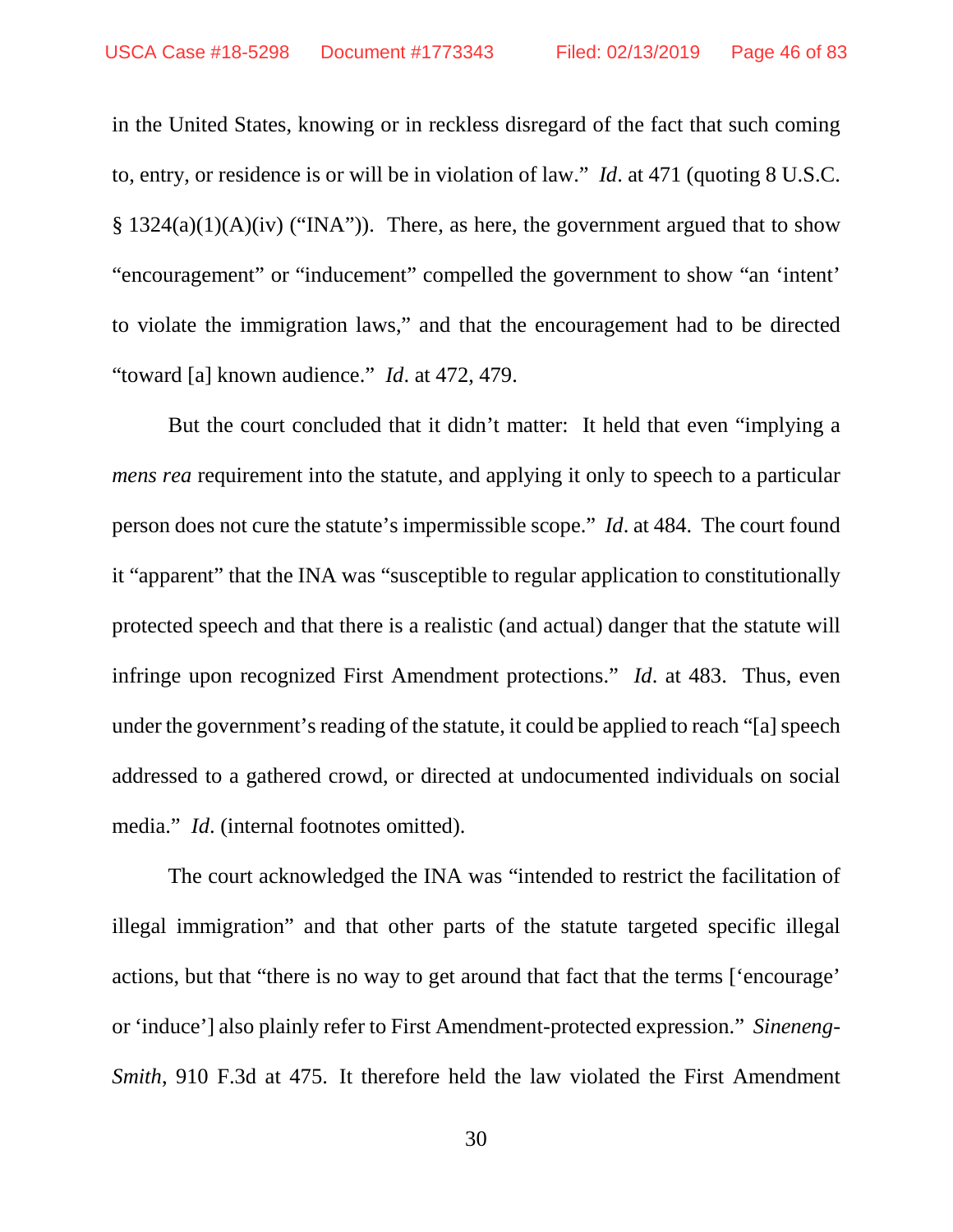because it could be applied to "pure advocacy on a hotly-debated issue in our society." *Id*. at 484.<sup>13</sup>

By the same reasoning, there is no doubt that the verbs "promote" or "facilitate" in FOSTA could be applied to the assistance and advocacy on behalf of sex workers in which Appellants engage. Like the "encourage" or "induce" prong of the INA, FOSTA's terms on their face could apply to either speech or conduct that makes sex work "easier" or "assists" it "in any way." *Rivera*, 775 F.2d at 1562; *Bennett*, 1996 WL 477048, at  $*5$ . And, as in the INA, the two operative verbs in Section 2421A(a)—promotes and facilitates—are susceptible to "multiple and wideranging meanings." Unlike the statute at issue in *Williams*, they are not linked to other well-defined verbs that might cabin them to only proscribe unprotected speech. *See Williams*, 553 U.S. at 294.<sup>14</sup> Appellants' concern about the threat FOSTA poses is far from speculative.

 $13$  In reaching this conclusion, the Ninth Circuit distinguished the analysis in *United States v. Williams*, 553 U.S. 285, 293 (2008), where the Supreme Court interpreted the multiple verbs in 18 U.S.C. § 2252A(a)(3)(B)—advertises, promotes, presents, distributes, or solicits—as being limited to "offers to provide and requests to obtain child pornography." The court explained that the immigration law "does not have a string of five verbs—it is limited to only two" that "can be applied to speech, conduct, or both." *Sineneng-Smith*, 910 F.3d at 474.

<sup>&</sup>lt;sup>14</sup> Likewise, the operative verbs in Section 1591(e)(4)—assisting, supporting, and facilitating—are not presented in a context that narrows their meanings to avoid broad application to speech protected by the First Amendment; FOSTA amended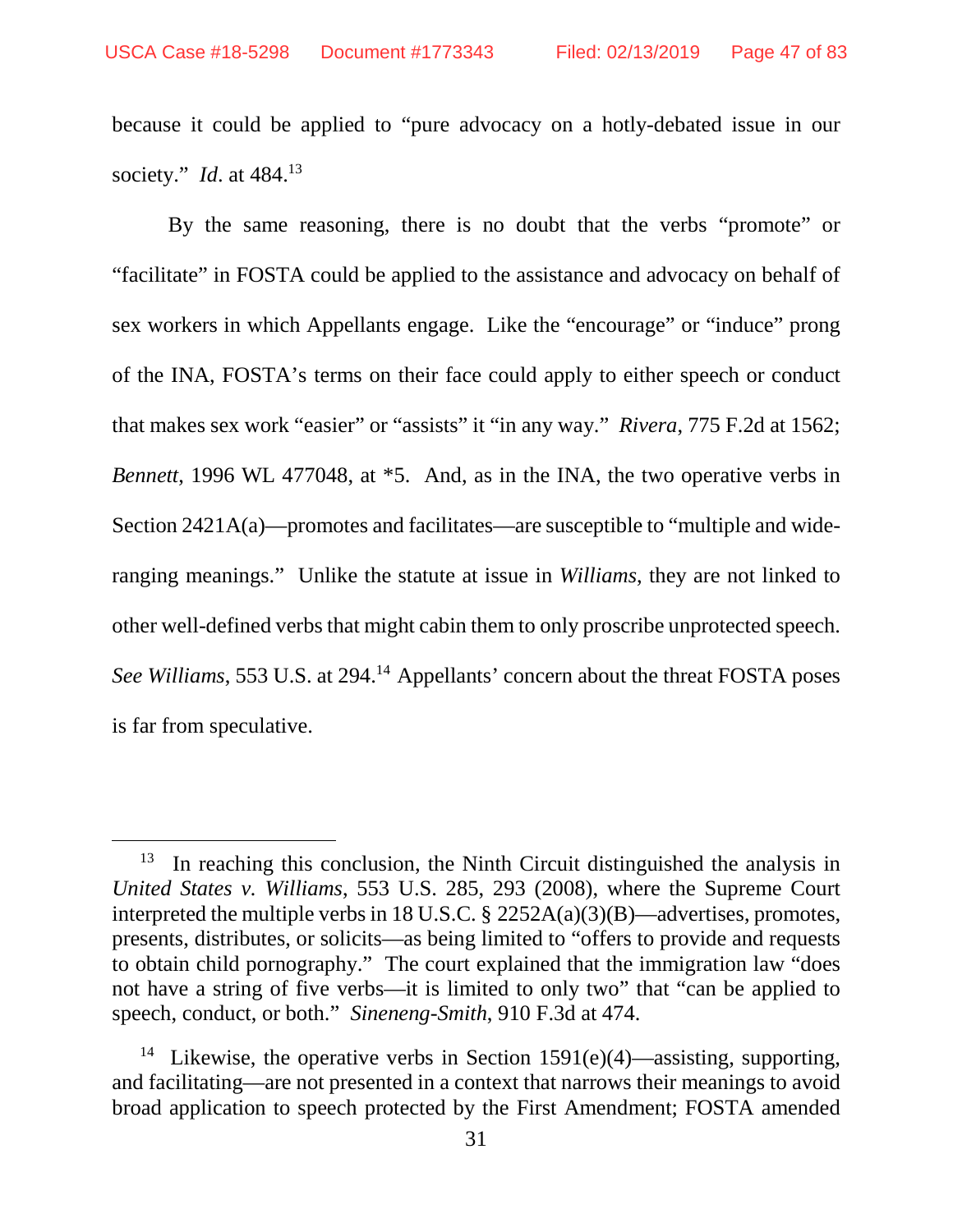# **2. The District Court Erroneously Analogized FOSTA to the Travel Act**

The District Court also erred by relying on what it called "a persuasive body of evidence concerning prosecution under an analogous statute," JA403, finding that Section 2421A "mirrors" the Travel Act, 18 U.S.C. § 1952. It found "[t]he history of enforcement of the Travel Act gives a sense both of the meaning of the plain text of Section 2421A, and of the likelihood of enforcement for specific conduct," JA403, 407 n.12, and faulted Appellants for "not present[ing] the Court with *any* example of prosecution under the Travel Act that tracks its own theory of FOSTA's vast sweep." JA407.

If this were true, FOSTA is gratuitous surplusage. But the District Court over-

looked the significant differences between FOSTA and the Travel Act:

- The Travel Act prohibits only conduct, not speech. Conversely, FOSTA specifically targets online endeavors, which necessarily involve solely speech.
- The Travel Act applies only to "offenses in violation of the laws of the State in which they are committed or of the United States." 18 U.S.C. § 1952(b) (defining "unlawful activity" as a violation of specific state laws). Conversely, in Section 2421A, the offense of "promoting" or "facilitating" prostitution requires no predicate state offense.
- The Travel Act conjoins a series of verbs that connote active involvement, making it illegal to "promote, manage, establish, carry on, or facilitate the promotion, management, establishing, or

the existing statute expressly to broaden the law's prohibition. And Section  $2421A(b)(2)$ 's "contribute to sex trafficking" is not defined or cabined in at all.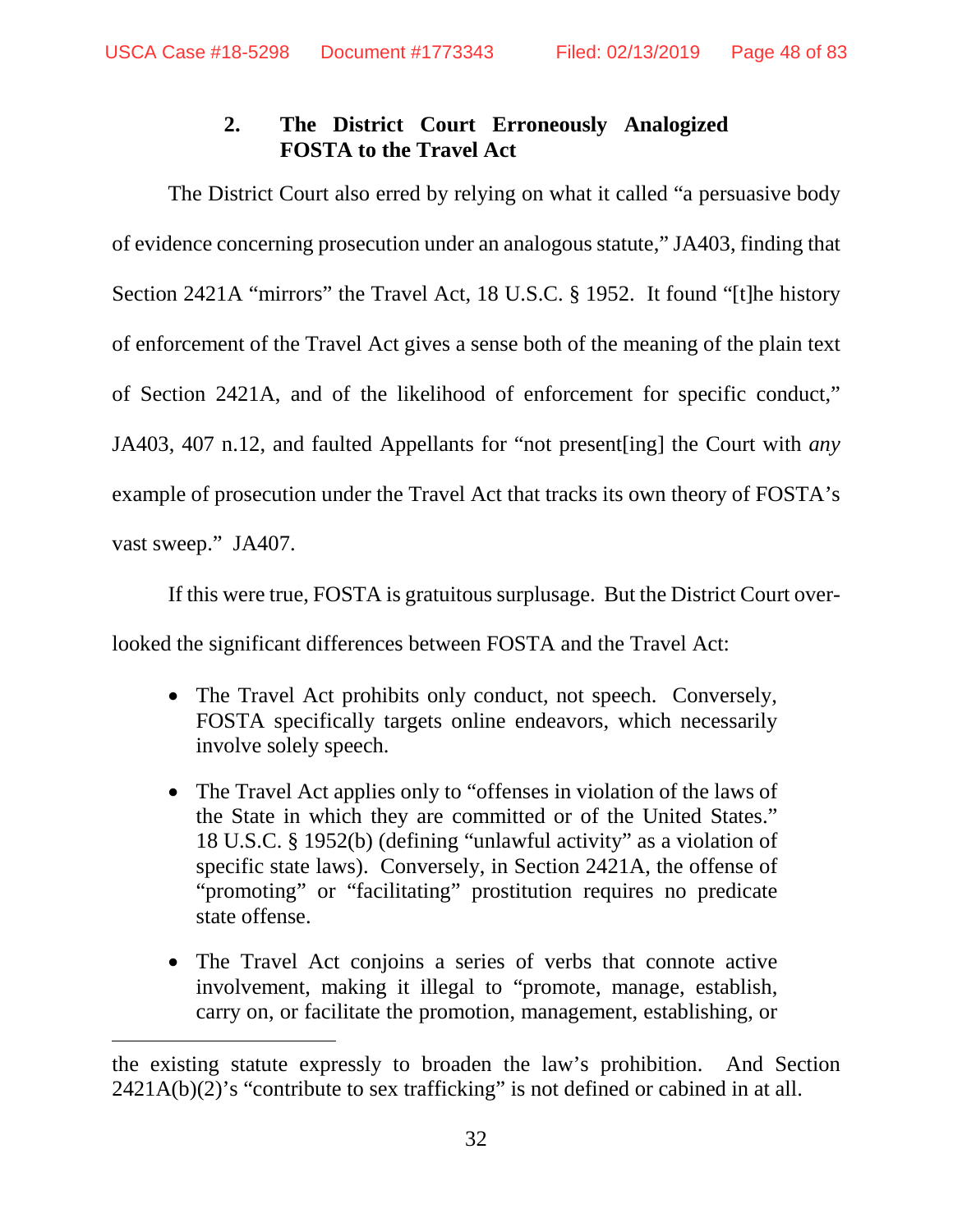carrying on, of any unlawful activity," 18 U.S.C. § 1952(a), thus narrowing the range of actions that fall within the law's scope. In sharp contrast, FOSTA criminalizes speech that "promotes" or "facilitates" prostitution.<sup>15</sup>

The District Court's reference to recent Travel Act prosecutions only underscores the difference between the two laws. *United States v. Reiner*, 500 F.3d 10, 13 (1st Cir. 2007), was a Travel Act prosecution where the defendant was convicted because he made all personnel decisions and handled the business's financial aspects, and *United States v. Seals*, 2014 WL 3847916, at \*9 (W.D. Ark. Aug. 5, 2014), involved a defendant who hired prostitutes and handled the business's finances. JA407. These cases may illustrate what it means to "promote, manage, establish, carry on, or facilitate the promotion, management, establishing, or carrying on, of any unlawful activity" in violation of specified state laws (under 18 U.S.C. § 1952(a)), but say nothing about what it might mean to operate a website in a way that "facilitates" prostitution under FOSTA. They certainly provide Appellants no assurance they might not be prosecuted for nothing more than publishing information online, or hosting third-party speech, under FOSTA's broader prohibitions.

<sup>&</sup>lt;sup>15</sup> This distinction is critical insofar as Appellants credibly fear being targeted by criminal *and* civil actions under FOSTA, because they intentionally act to make the prostitution of other people "easier" (*e.g*., safer), but are not involved in the types of activities or direct involvement that constitutes "promotion" under the Travel Act.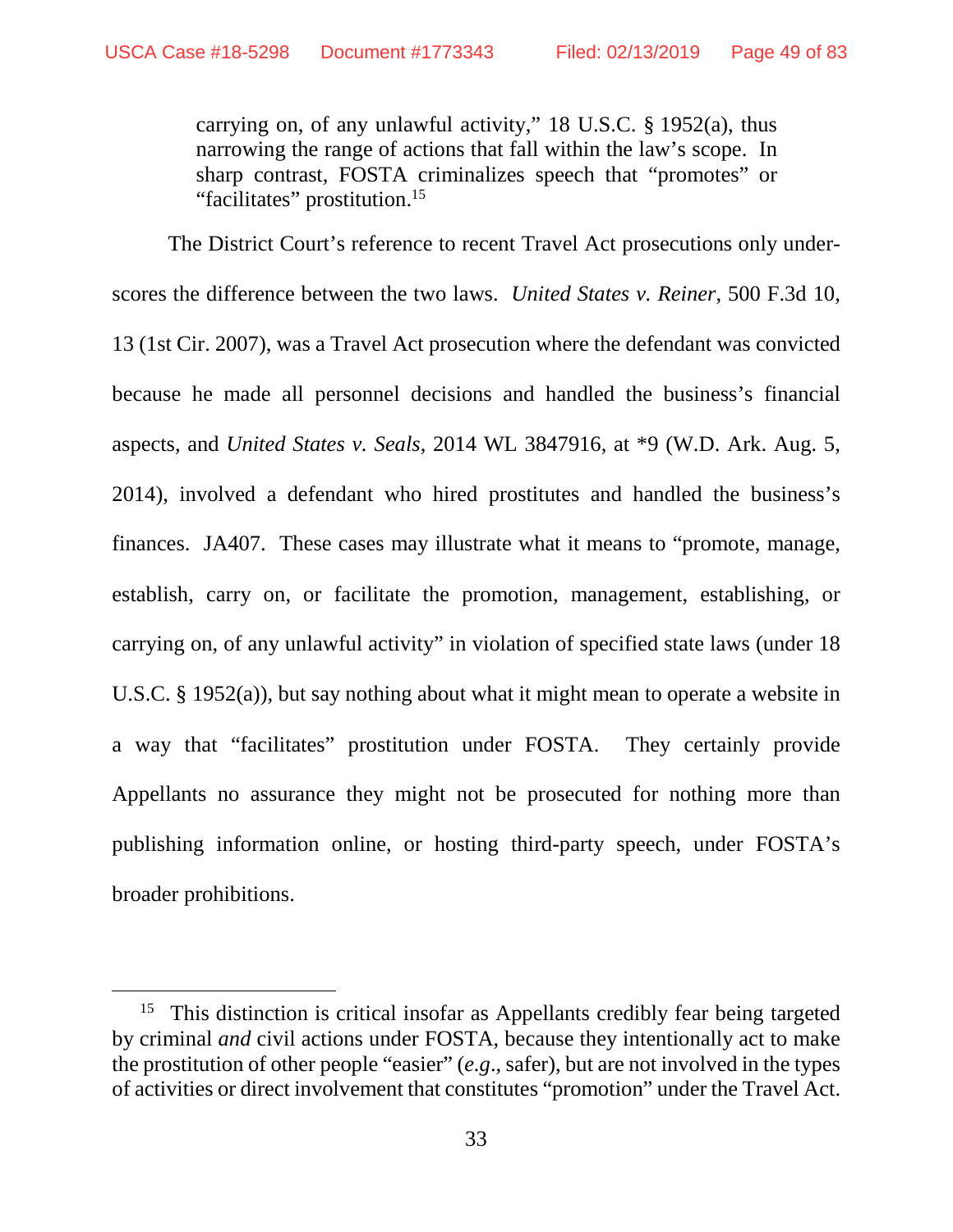Even if the comparison to the Travel Act were apt, the asserted absence of prior cases says nothing about whether Appellants' speech could be targeted under FOSTA. The Ninth Circuit rejected similar arguments in *Sineneng-Smith*, finding "the absence of convictions based purely on protectable expression is not evidence that the statute does not criminalize speech." *Sineneng-Smith*, 910 F.3d at 478. The Ninth Circuit correctly observed that "[j]ust because the government has not (yet) sought many prosecutions based on speech, it does not follow that the government cannot or will not use an overbroad law to obtain such convictions." *Id*.

# **D. The District Court Failed to Consider FOSTA's Multiple Pathways to Liability**

The District Court's assessment of Appellants' "credible threat" under FOSTA also failed to account for the myriad new avenues of potential liability it created. In enacting FOSTA, Congress did not merely empower federal prosecutors to bring the same charges they could previously have brought under the Travel Act. To the contrary, Congress modified Sections 1591 and 230, creating multiple ways for federal and local prosecutors and private actors to drag into court those who host or post information using an interactive computer service.

Under FOSTA, federal prosecutors may charge speakers directly under Section 2421A. They may prosecute under Section 1591 as well, which was amended by FOSTA to expand its reach to include "participation in a venture" based on "reckless disregard" of activities that may assist, support, or facilitate trafficking.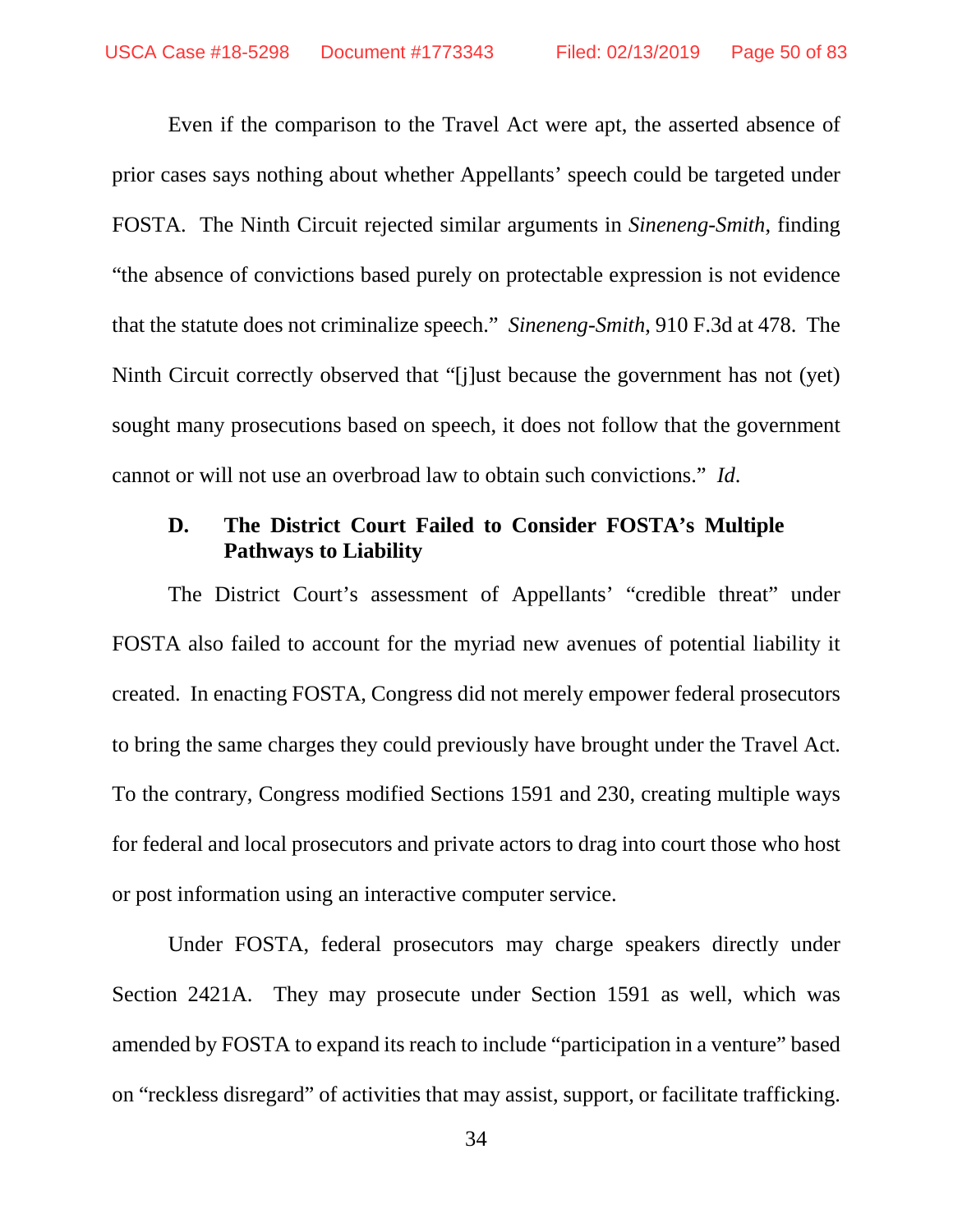FOSTA also permits state and local prosecutors to bring charges under state laws that mirror Sections 2421A and 1591. By amending Section 230 to eliminate federal immunity for such charges, FOSTA  $\S 4$  (adding 47 U.S.C.  $\S 230(e)(5)(B)-(C)$ ), FOSTA now allows state prosecutions that were formerly preempted.<sup>16</sup> Private litigants also can "enforce" FOSTA because it removes Section 230 immunity for suits brought under Section 1595 (which authorizes civil actions for damages and attorney fees for violations of Section 1591) and for civil claims in federal court for violation of 18 U.S.C. § 2421A(b).

Additionally, FOSTA allows state attorneys general to bring *parens patriae* actions on behalf of state residents anytime they have "reason to believe [their] interest … has been or is threated or adversely affected by any person who violates Section 1591." FOSTA § 6(a) (adding 18 U.S.C. § 1591(d)). FOSTA purports to impose liability for conduct occurring even before the law was signed. *Id*. § 4(b).

The chilling effect of this regime is beyond the federal Government's control. State attorneys general and private civil litigants each will likely have their own definitions of "promote," "facilitate," "assist," "support" and "contribute to sex trafficking." The various state laws that now may be enforced under FOSTA no

<sup>16</sup> *See, e.g.*, *People v. Ferrer*, 2016 WL 7237305 (Cal. Super. Ct. Dec. 9, 2016) and *People v. Ferrer*, No. 16FE024013 (Cal. Super. Ct. Aug. 23, 2017) (each dismissing state charges against website operators on Section 230 and First Amendment grounds); *Dart v. Craigslist, Inc.*, 665 F. Supp. 2d 961, 961 (N.D. Ill. 2009).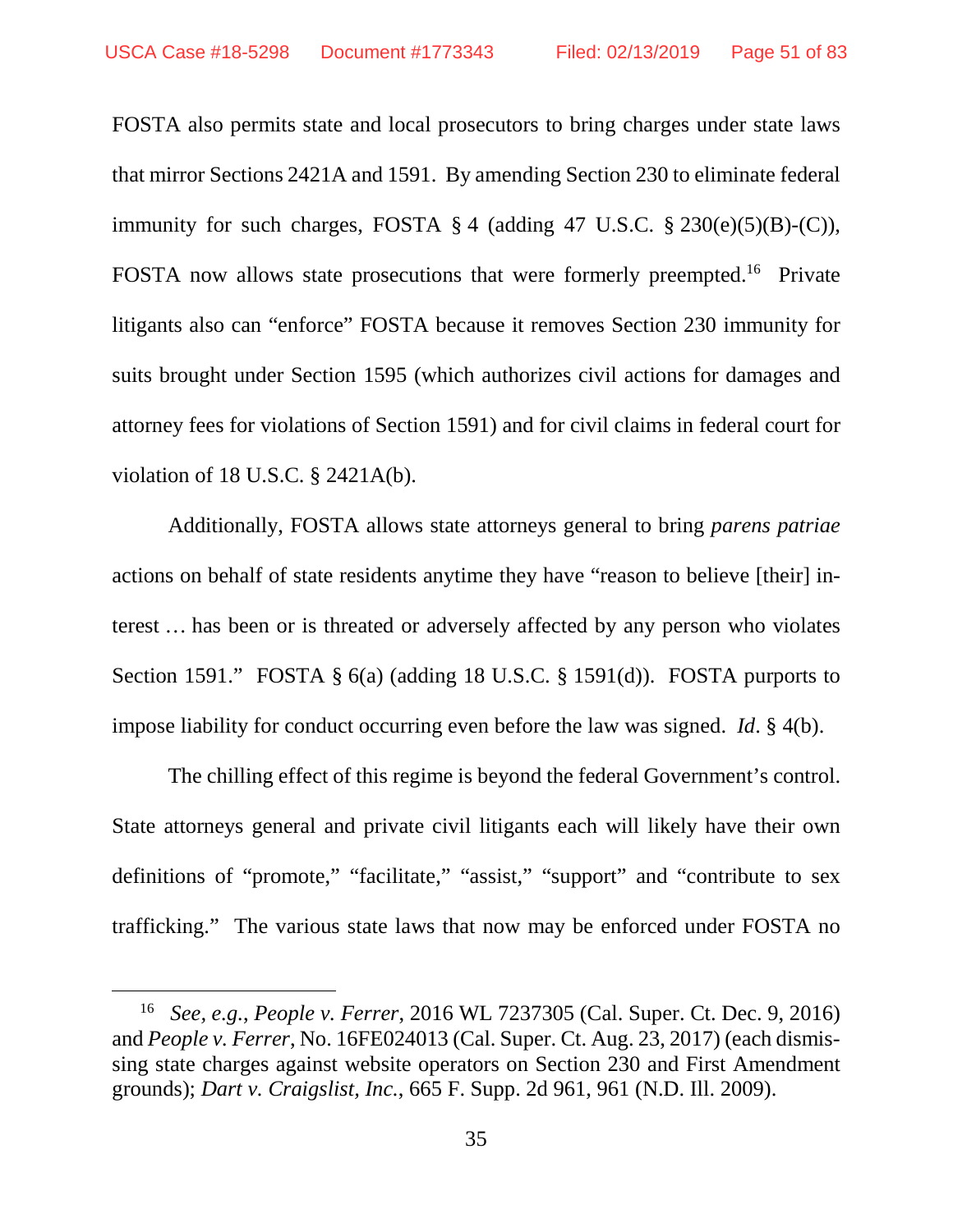doubt will apply differing standards, as well as differing levels of *mens rea*. <sup>17</sup> Even the prospect of having to defend a meritless lawsuit brought by a state attorney general or private litigant creates a powerful disincentive to speak anywhere close to FOSTA's blurry lines.

Standing exists where "any person" may lodge a complaint under a law regulating speech where the plaintiff is a possible target of such action. *SBA List*, 573 U.S. at 164. *See 281 CARE Comm. v. Arneson*, 766 F.3d 774, 782 (8th Cir. 2014). In pre-enforcement First Amendment challenges, the issue is not whether officials or private litigants *will* apply the law to a plaintiff's speech, it is whether they *could* do so, regardless of the likelihood of that occurring. *See*, *e.g*., *Reno I*, 929 F. Supp. at 870-72 (Dalzell, J.).

# **E. The District Court Ignored the Context in Which FOSTA Was Adopted**

The District Court also ignored the history of Internet regulation and enforcement, and the events that led to FOSTA's adoption. In so doing, "the district judge failed to consider the full panoply of circumstances relevant to the plaintiffs'

<sup>&</sup>lt;sup>17</sup> All 50 states have laws prohibiting trafficking that correspond to Section 1591. *See* Congressional Research Service, *Sex Trafficking: An Overview of Federal Criminal Law*, June 25, 2015, at 1 n.1 (listing state statutes). Almost all states ban prostitution as well through various laws, and define the offense in different ways. For example, Virginia prohibits "aiding" prostitution by various means, including "giv[ing] any information or direction to any person with intent to enable such person to commit an act of prostitution." Va. Code § 18.2-348.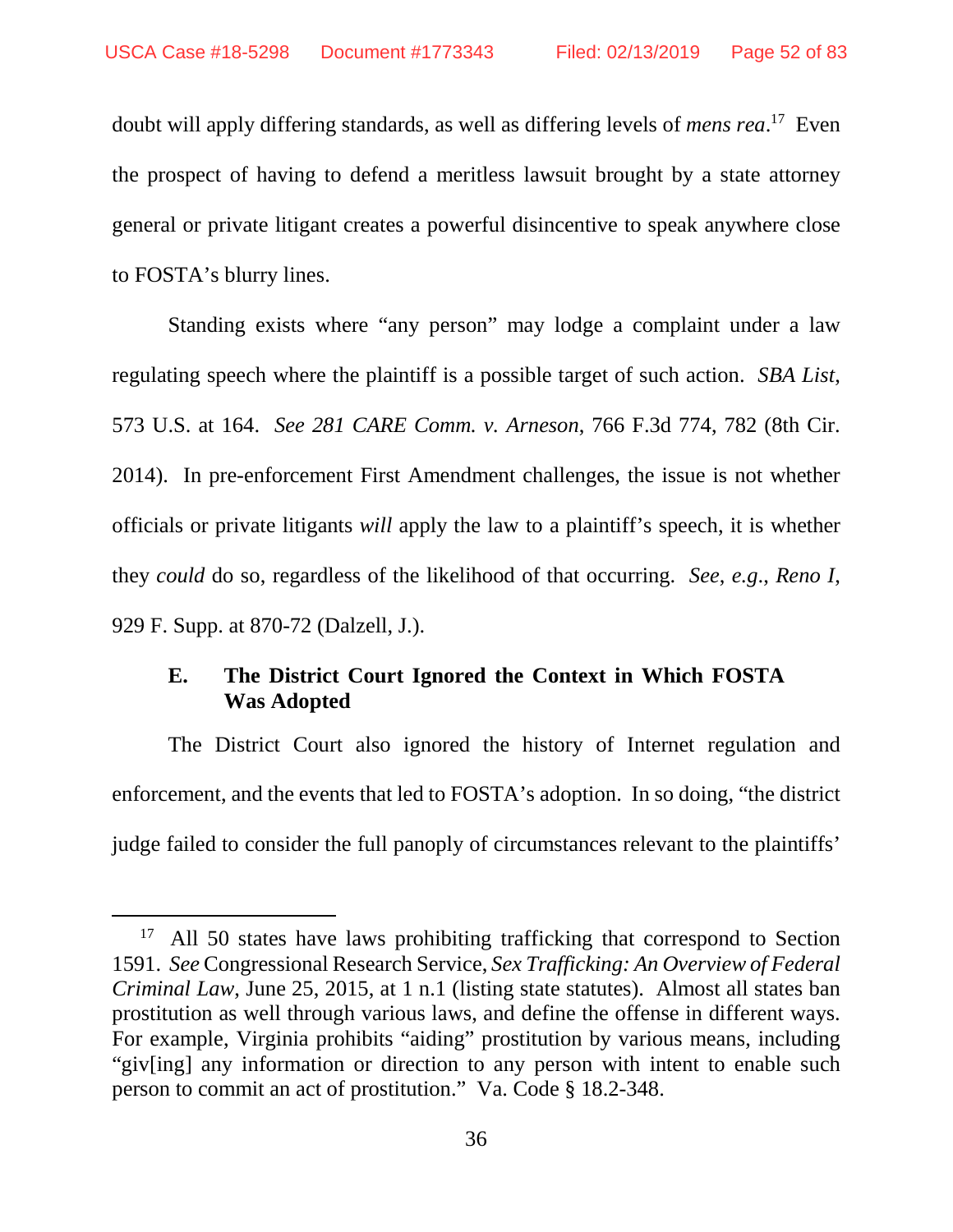claim of an imminent threat of prosecution" and instead "focused on a few saplings in a forest of far more significant growth." *Navegar*, 103 F.3d at 999.

The District Court failed to acknowledge that, for nearly a decade, law enforcement officials at the state and local levels have attempted to impose criminal and civil liability on Internet intermediaries for hosting speech related to sex. In 2008, 42 state attorneys general issued a joint statement seeking to limit the "erotic services" section of Craigslist. *See*, *e.g.*, http://blog.craigslist.org/2008/ 11/06/jointstatement-with-attorneys-general-ncmec. South Carolina Attorney General Henry McMaster threatened Craigslist with "criminal investigation and potential prosecution" for aiding and abetting prostitution if it did not remove its "erotic services" section as well as any "graphic pornographic material." *Craigslist, Inc. v. McMaster*, No. 2:09-cv-01308-CWH (D.S.C. 2010). A similar action was brought by the Sheriff of Cook County, Illinois, who filed suit to force Craigslist to eliminate its adult category for merely providing a neutral platform for advertising. *Dart v. Craigslist*, 665 F. Supp. 2d at 967-69. Mississippi Attorney General Jim Hood threatened to prosecute Google and served extensive document subpoenas after demanding it "take down entire websites that possibly contain illegal or dangerous content and, in his opinion, facilitate illegal activity," including human trafficking. *Google, Inc. v. Hood*, 96 F. Supp. 3d 584, 593 (S.D. Miss. 2015), *vacated and remanded*, 822 F.3d 212 (5th Cir. 2016).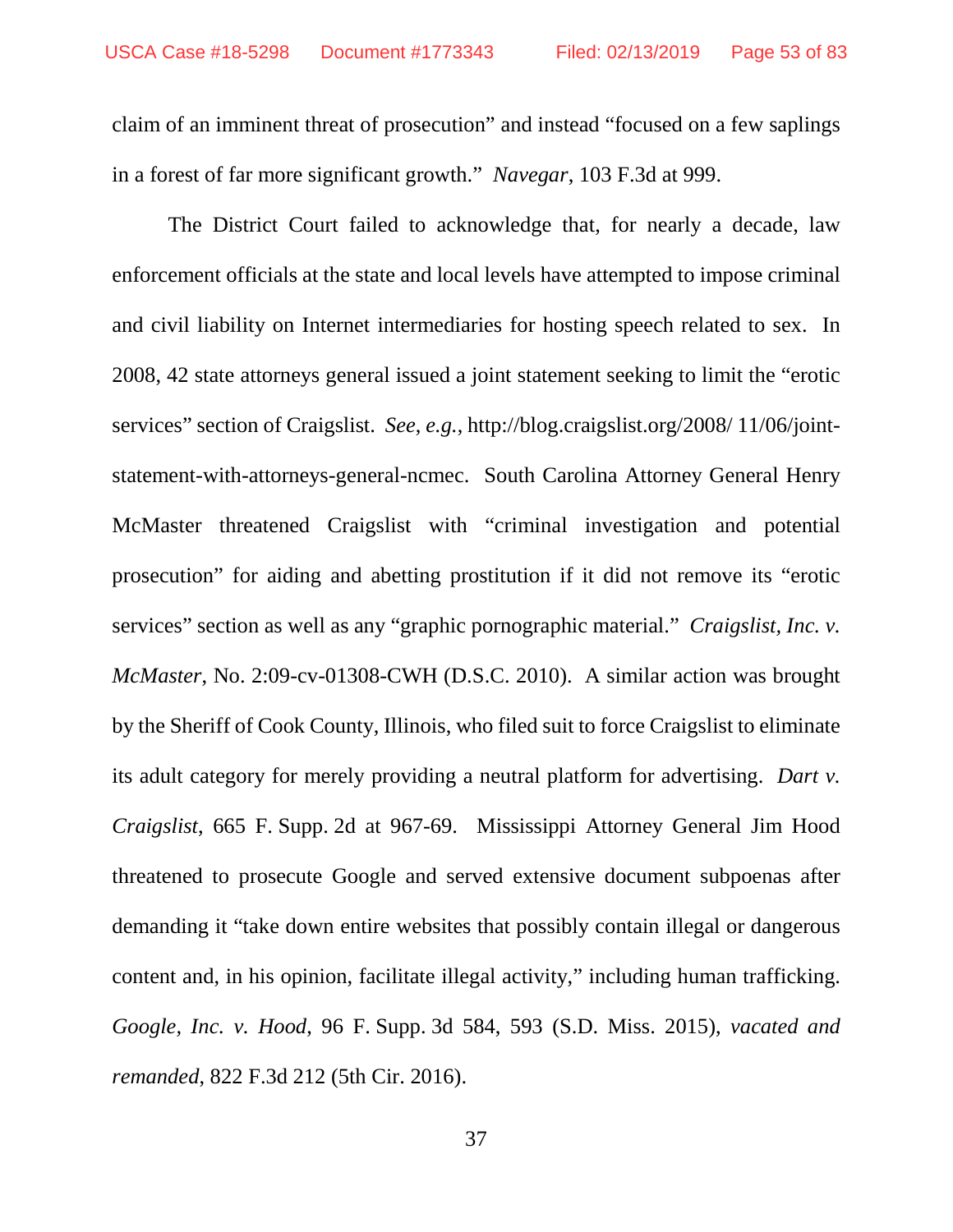States also adopted legislation aimed at online "escort" advertising. In 2012, legislatures in Washington State, New Jersey, and Tennessee passed laws banning ads for "commercial sex acts," but federal courts enjoined each one as a violation of the First Amendment and preempted by Section 230. In each case, they rejected arguments that the laws prohibited only ads for illegal transactions. *Backpage.com, LLC v. McKenna*, 881 F. Supp. 2d 1262 (W.D. Wash. 2012); *Backpage.com, LLC v. Cooper*, 939 F. Supp. 2d 805 (M.D. Tenn. 2013); *Backpage.com, LLC v. Hoffman*, 2013 WL 4502097 (D.N.J. Aug. 20, 2013).

Civil litigants also sought to impose liability on various online platforms notwithstanding the protections of Section 230. Use of civil litigation is commonplace against interactive computer services to punish third-party speech asserted to have caused harm, to deny disfavored speakers a platform, to seek to effect social change, or to simply target deep pockets.<sup>18</sup>

<sup>18</sup> *See*, *e.g.*, *Saponaro v. Grindr, LLC*, 93 F. Supp. 3d 319, 323 (D.N.J. 2015) (Section 230 barred claim that service provider "fail[ed] to properly supervise its site," such that "a thirteen-year-old was allowed to use its services and [] hold himself out as an adult"); *Doe v. MySpace, Inc.*, 474 F. Supp. 2d 843, 849 (W.D. Tex. 2007) (Section 230 barred Plaintiff's claims that the service provider failed to implement sufficient safeguards to protect minors from sexual assault), *aff'd*, 528 F.3d 413 (5th Cir. 2008); *Doe v. SexSearch.com*, 502 F. Supp. 2d 719, 727 (N.D. Ohio 2007) ("Plaintiff attempts to do the same [] as the plaintiffs in *Doe v. MySpace* and, in fact, comes right out and tells the Court his Complaint is artfully pled to avoid the CDA."), *aff'd on other grounds*, 551 F.3d 412 (6th Cir. 2008).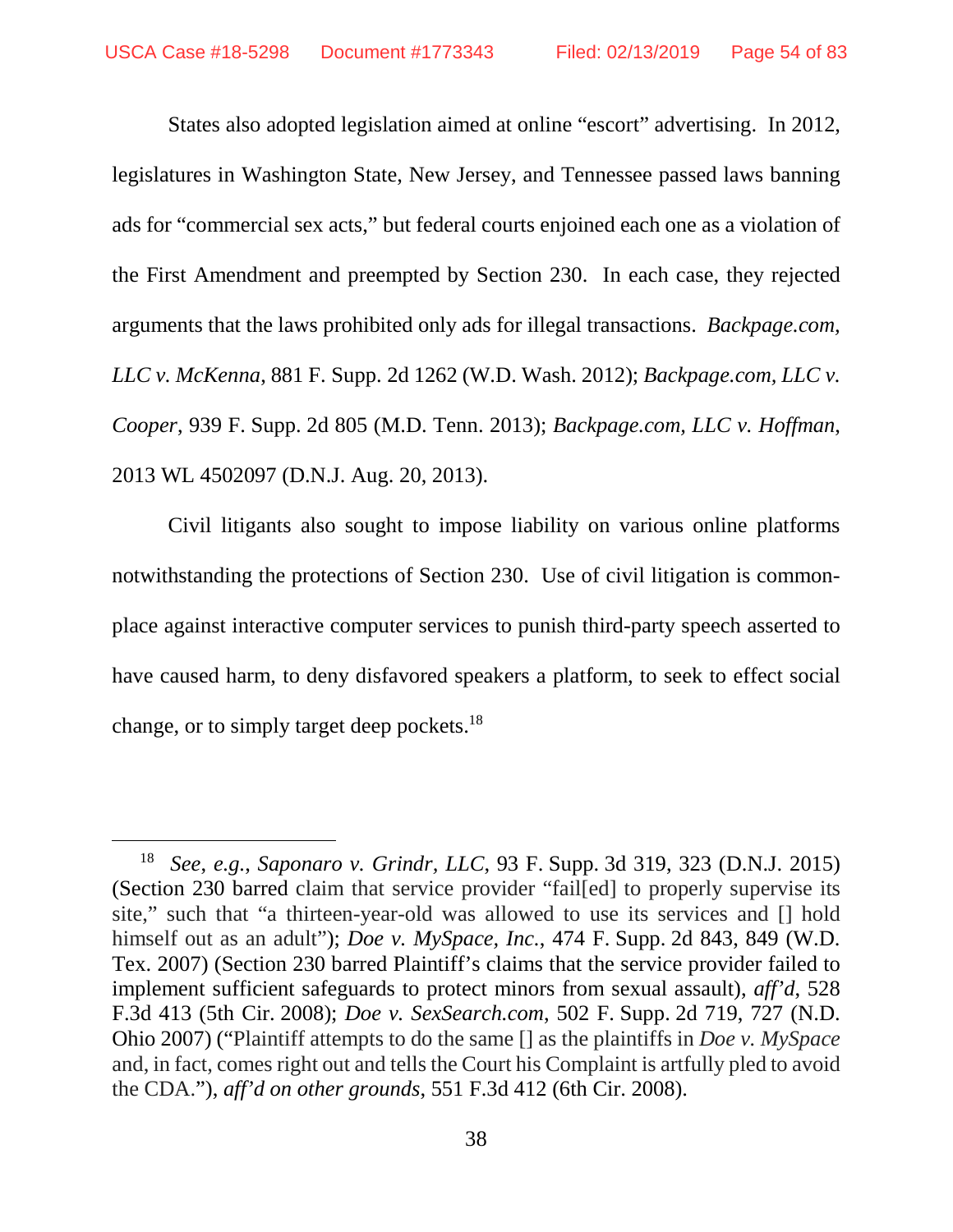When these governmental and private efforts were unsuccessful, pressure mounted for Congress to change the law, with a particular focus on cutting back on immunities Section 230 provides. *E.g*., Letter from Nat'l Ass'n of Attorneys General to Sens. Rockefeller and Thune and Reps. Upton and Waxman, July 23, 2013 (https://www.eff.org/files/cda-ag-letter.pdf). Civil litigants who had been actively involved in suing online platforms also sought to modify the law to make imposing liability easier. Goldman, *supra* note 3.

FOSTA's *raison d'être* is to make claims and enforcement actions like those described above newly viable. It is virtually certain that its expansive terms will be used by politically ambitious prosecutors to target speech they dislike, or by aggressive plaintiffs' lawyers (particularly given FOSTA's fee-shifting and mandatory reparations provisions).

The District Court failed to acknowledge how this background underlies Appellants' perception of a credible threat of prosecution. For example, it pointed to cases Appellants cited below where courts had applied Section 230 to block efforts by local law enforcement officials and private litigants to impose liability on intermediaries, to conclude that "[t]hat line of cases, however, only reaffirms the Government's position!" JA405 (exclamation point in original). But far from supporting the Government's interpretation of the law, these cases illustrate the types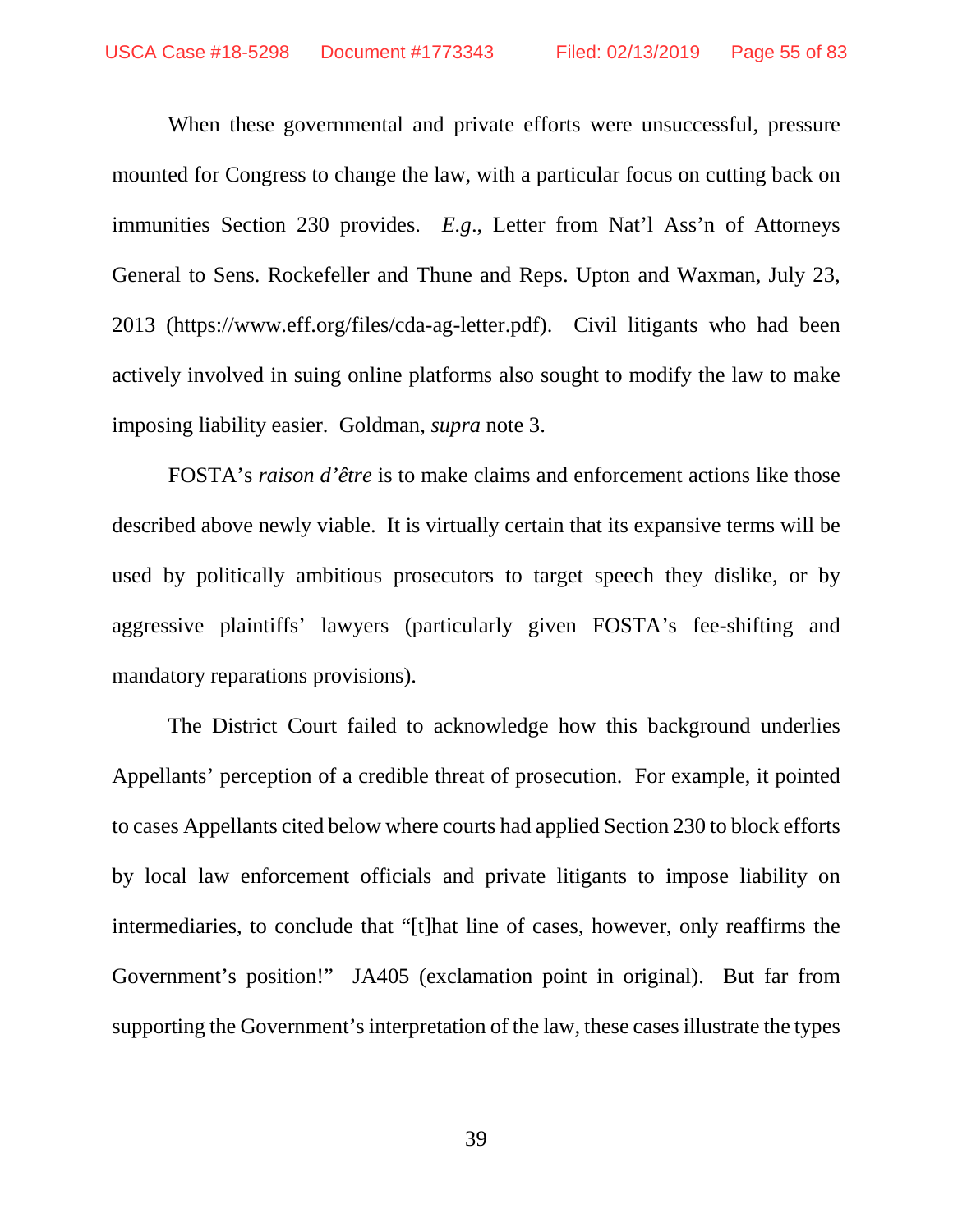of cases that previously were barred by Section 230 that now will be permitted to go forward under FOSTA.

In addition, FOSTA will increase the risk of prosecution because it altered the level of *mens rea* required to bring a prosecution. Congress amended Section 1591 to broaden "participation in a venture" to undo the *mens rea* standard articulated in *Backpage.com, LLC v. Lynch*, 216 F. Supp. 3d 96 (D.D.C. 2016). The House Report on FOSTA explained the reason for these changes: proving specific knowledge was too difficult, so Congress had to adopt a new statute that "targets promotion and facilitation of prostitution" based on the premise that "[p]rostitution and sex trafficking are inextricably linked." H.R. Rep. No. 115-572, 2018 U.S.C.C.A.N. at 76.<sup>19</sup>

# **II. ALL OF THE APPELLANTS HAVE STANDING TO CHALLENGE FOSTA**

Each of the Appellants has demonstrated standing, whether through the removal of their content, the likelihood of denied services, or a reasonable fear of criminal prosecution or civil liability often resulting in self-censorship. Under the

<sup>&</sup>lt;sup>19</sup> The Government confirmed this point in the law's "signing statement," which explains that FOSTA was adopted because, under prior law, prosecutors were "limited by the high evidentiary standard needed to bring federal criminal charges." *See* Letter from Prim F. Escalona to Mick Mulvaney, Director, Office of Management and Budget, JA216-217 (explaining that FOSTA "provides for an aggravated felony if the defendant recklessly disregards that the crime contributed to sex trafficking as prohibited by 18 U.S.C. § 1591(a)," and that Section 1591's definition of "participation in a venture" was amended to "ensure federal liability" and "is not intended to be limiting").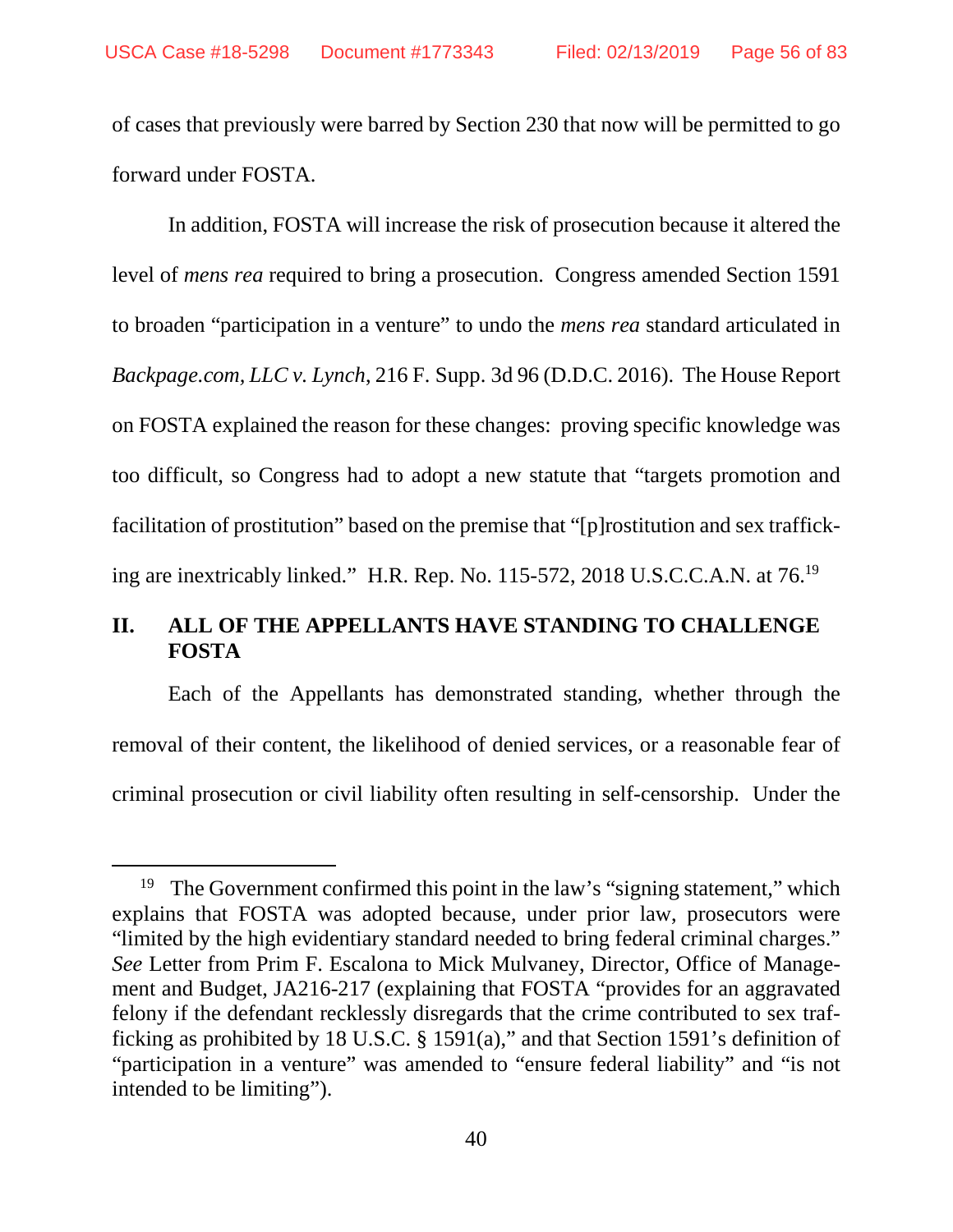law of this Circuit, and all others, that is enough. However, this case may proceed even if only one of the Appellants has established standing to bring a facial challenge. *Emergency Coal. to Defend Educ. Travel*, 545 F.3d at 9.

### **A. Woodhull Freedom Foundation**

Appellant Woodhull has standing because the organization intentionally engages in activity that can easily be encompassed within FOSTA's vague and overbroad prohibitions.

Woodhull alleged sufficient facts and submitted declarations demonstrating that its speech supporting sex workers otherwise falls within Section 2421A's broad prohibitions on speech related to prostitution, and that Woodhull speaks with the intent to "facilitate" prostitution of other people by seeking to make sex work safer and thus easier. *See* JA327-300 (describing various forms of advice and support for sex workers); JA228-230 (describing activities of Woodhull, and how its speech has been chilled); JA86-88 (same). Woodhull self-censored information from its website that could assist sex workers adversely affected by the law, and declined to publish the speech of others on computer services it operates. JA133-134 ¶¶ 28, 31- 33.

Woodhull also demonstrated a credible fear of prosecution based on its role as an online intermediary with respect to third party speech. JA136 ¶ 42. It was inhibited from posting other resources for sex workers on its site, from voicing on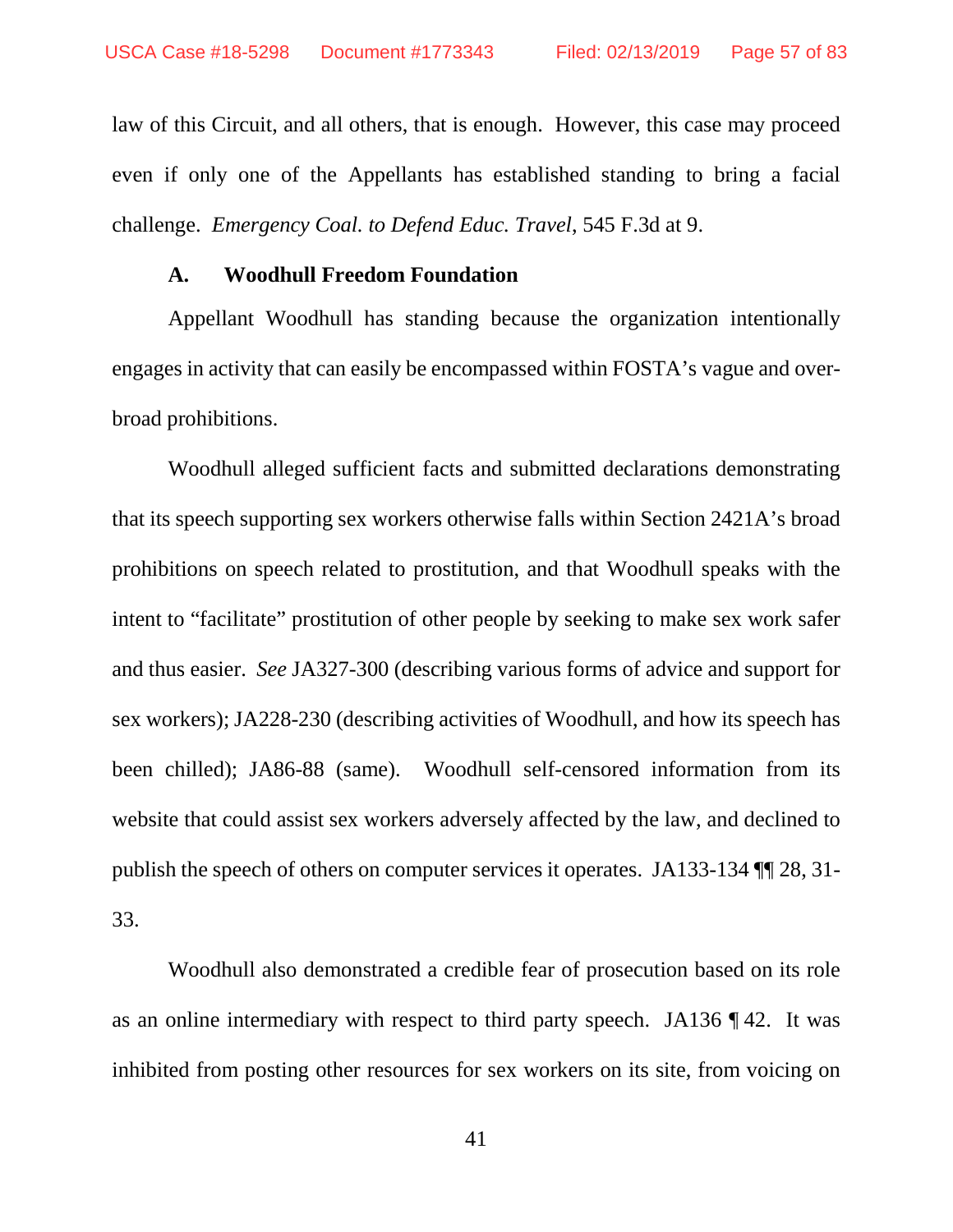its blog and in social media opposition to FOSTA's enforcement against marginalized sex workers, and from allowing third parties to post similar material on Woodhull's *Sex and Politics* blog. JA135-136 ¶¶ 41-42; JA133 ¶ 28. Further, FOSTA deterred it from fully promoting its Sexual Freedom Summit, JA134-135 ¶¶ 32-36, and caused Woodhull to forgo incorporation into the Summit of workshops focused on sex work. JA135 ¶ 40.

Woodhull's assessment of the risks posed by FOSTA is eminently reasonable in light of the law's text, the history that led to its enactment, and historical efforts to regulate and censor erotic speech on the Internet. Woodhull acted in significant part based on awareness that numerous other websites that provided platforms for publication of information about sex workers or sex work have closed, blocked United States users, or shut down channels associated with this category of information. JA123-127 ¶¶ 10-13; *see also* JA24-27; JA133 ¶ 29.

#### **B. Human Rights Watch**

HRW plausibly alleged a credible threat of prosecution under FOSTA, sufficient to confer standing. Like Woodhull, HRW engages in speech intended to facilitate the prostitution of another person, by making sex work safer and thus inevitably easier. Thus, for many of the same reasons as Woodhull, HRW faces a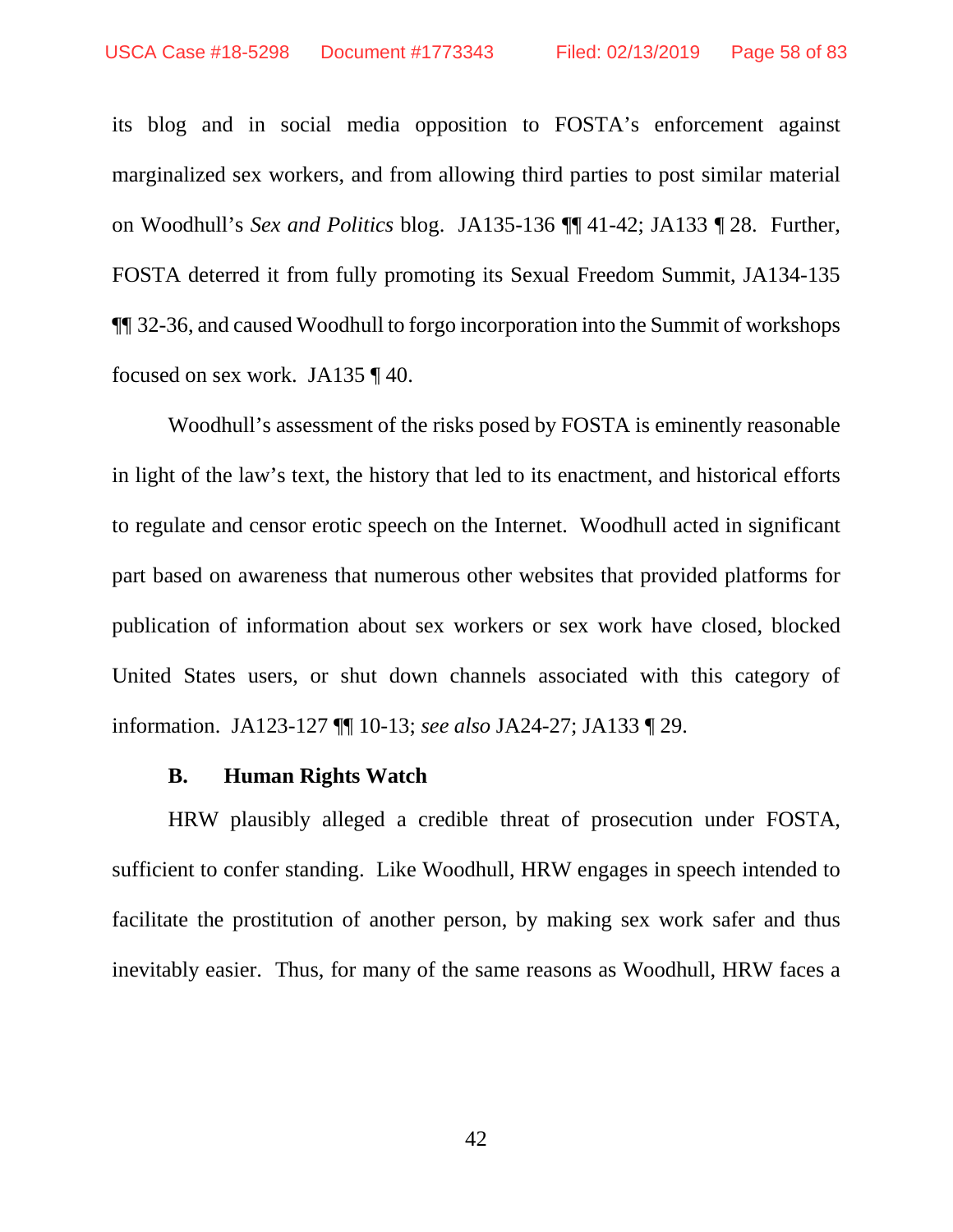credible threat of prosecution under Section  $2421A$ <sup>20</sup> HRW also fears that social media and other Internet platforms will be unwilling to republish its advocacy materials, based on fear of prosecution following FOSTA's reduction of Section 230's intermediary immunity, thus costing it an important means of spreading its message. JA139 ¶ 9.

The District Court has little to say about this, except to repeat the same Travel Act comparison and assert that "without that *mens rea*, there is no credible threat of prosecution, and thus no standing to bring this pre-enforcement challenge." JA410. However, this is incorrect for the reasons outlined above: FOSTA's prohibitions on "promoting" or "facilitating" the prostitution of another person are not limited to criminal actions, and can instead encompass constitutionally-protected advocacy on behalf of sex workers.

### **C. Alex Andrews**

Alex Andrews faces a credible fear of prosecution and civil liability under FOSTA for maintaining and developing digital tools with the intent to assist sex workers. FOSTA imposes two different forms of liability on Andrews. First, there

<sup>&</sup>lt;sup>20</sup> HRW documents abuses against sex workers in the United States, and elsewhere. JA137 ¶ 2. HRW publishes online documents which advocate for the rights of sex workers, including advocacy that sex work be decriminalized. JA137- 139 ¶¶ 2, 3-8. HRW believes that its global advocacy against criminalization of sex work can be viewed by U.S. law enforcement or civil litigants as "promoting" or "facilitating" prostitution. JA139 ¶ 8.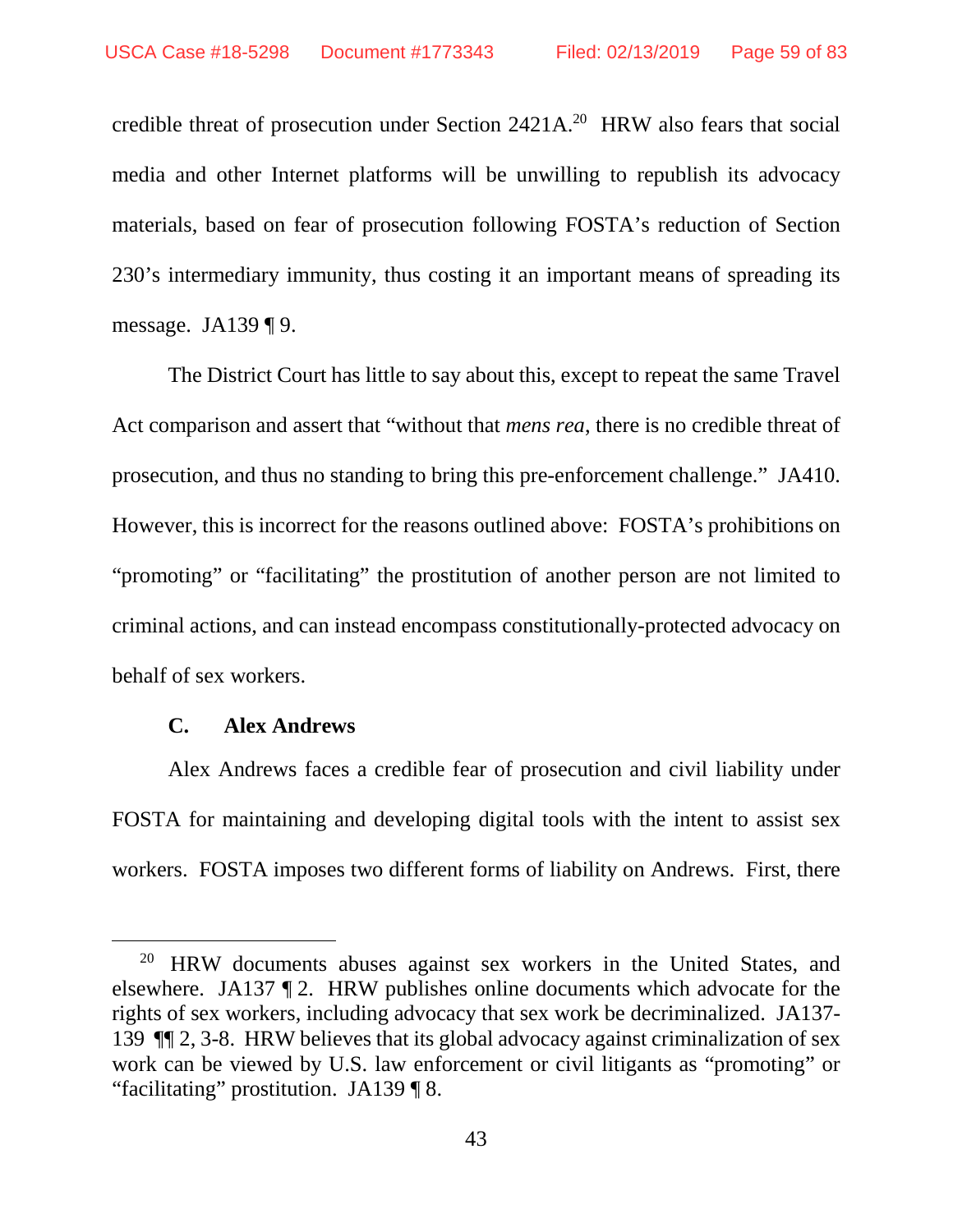is a credible risk of enforcement of Section 2421A against Andrews as a speaker, threatening liability for her advocacy, as FOSTA makes it a felony for anyone to own, manage, or operate an interactive computer service "with the intent to promote or facilitate the prostitution of another person." 18 U.S.C. § 2421A. Second, the reduction of Section 230 immunity threatens Andrews as an intermediary that operates by helping to create and maintain a website where users provides resources to sex workers, and an application that would have, but for FOSTA, increased sex worker safety. JA148-150, 152-153 ¶¶ 12-18, 23, 30-31, 32-33.

Andrews' website Rate That Rescue reflects her intent to improve the lives, health, safety, and well-being of sex workers and thus runs the risk that her advocacy will be viewed as intending to facilitate the prostitution of other people, and indeed, more than five, making her potential offense "aggravated." JA148-150, 152 ¶¶ 12- 18, 23, 30-31. The website was created to "share information about all types of organizations that provide services that sex workers use." JA150 ¶ 23. This includes listing and rating a variety of organizations that provide services to sex workers, including "housing, childcare, counseling, education, and outreach." JA150  $\P$  22.<sup>21</sup>

<sup>21</sup> Andrews' fear of direct liability under Section 2421A also caused her to recommend that the Sex Workers Outreach Project put on hold a bid to purchase a mobile application and website that would have also served to improve sex worker safety by distributing information to sex workers. JA152-154 ¶¶ 32-39.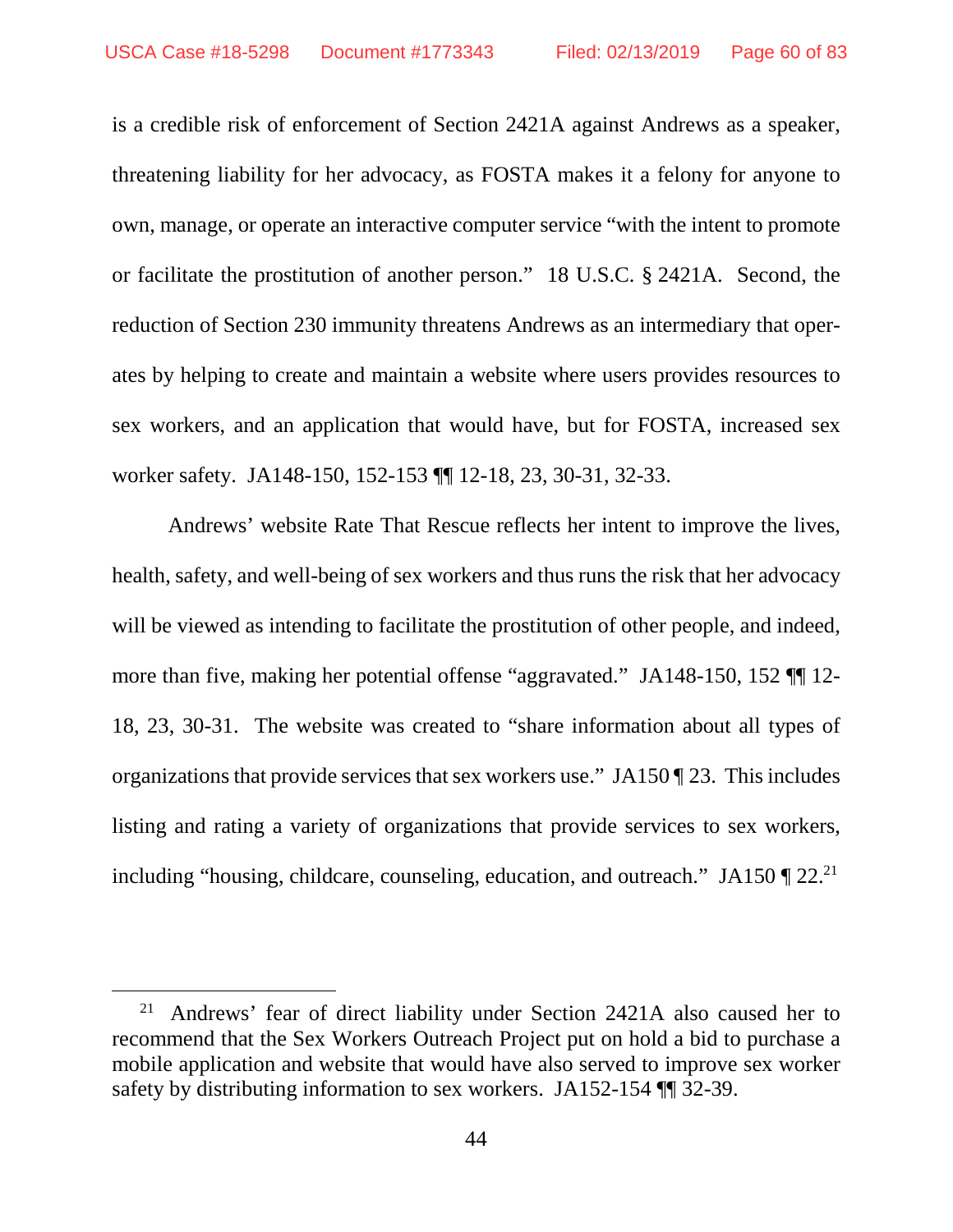Rate That Rescue provides a list of organizations that provide free services to sex workers—including healthcare, housing, and childcare. JA151 ¶ 28. Providing childcare to sex workers makes sex work easier during the time that sex workers' children would not be otherwise cared for. JA151 ¶ 28. Evaluating "rescue services" that identify organizations that move a sex worker out of trafficking and into consensual sex work, rather than out of sex work altogether, also makes sex work safer and easier. JA149  $\P$  15-16. Providing a space for sex workers to review other types of online services that they regularly use, such as website hosting providers and payment processors, makes sex work easier as well. JA150 ¶ 23.

Andrews also credibly fears FOSTA liability because in providing a platform for speech of others on Rate That Rescue, she intends the website will provide helpful services and resources to sex workers.<sup>22</sup> Because the entire purpose of the platform is to assist sex workers and make their lives and work easier, it is highly likely the content created by its users—most of whom are sex workers and their allies—could be construed as promoting or facilitating prostitution under Section 2421A. JA151-152 ¶¶ 28-29.

As with Woodhull and HRW, the District Court found that Andrews lacked standing only by ignoring her stated intent and wrongfully limiting Section 2421A

 $22$  FOSTA's 230 carveouts removed state criminal and civil liability protections that previously applied to Rate That Rescue. 47 U.S.C.  $\S 230(e)(5)(A)-(C)$ .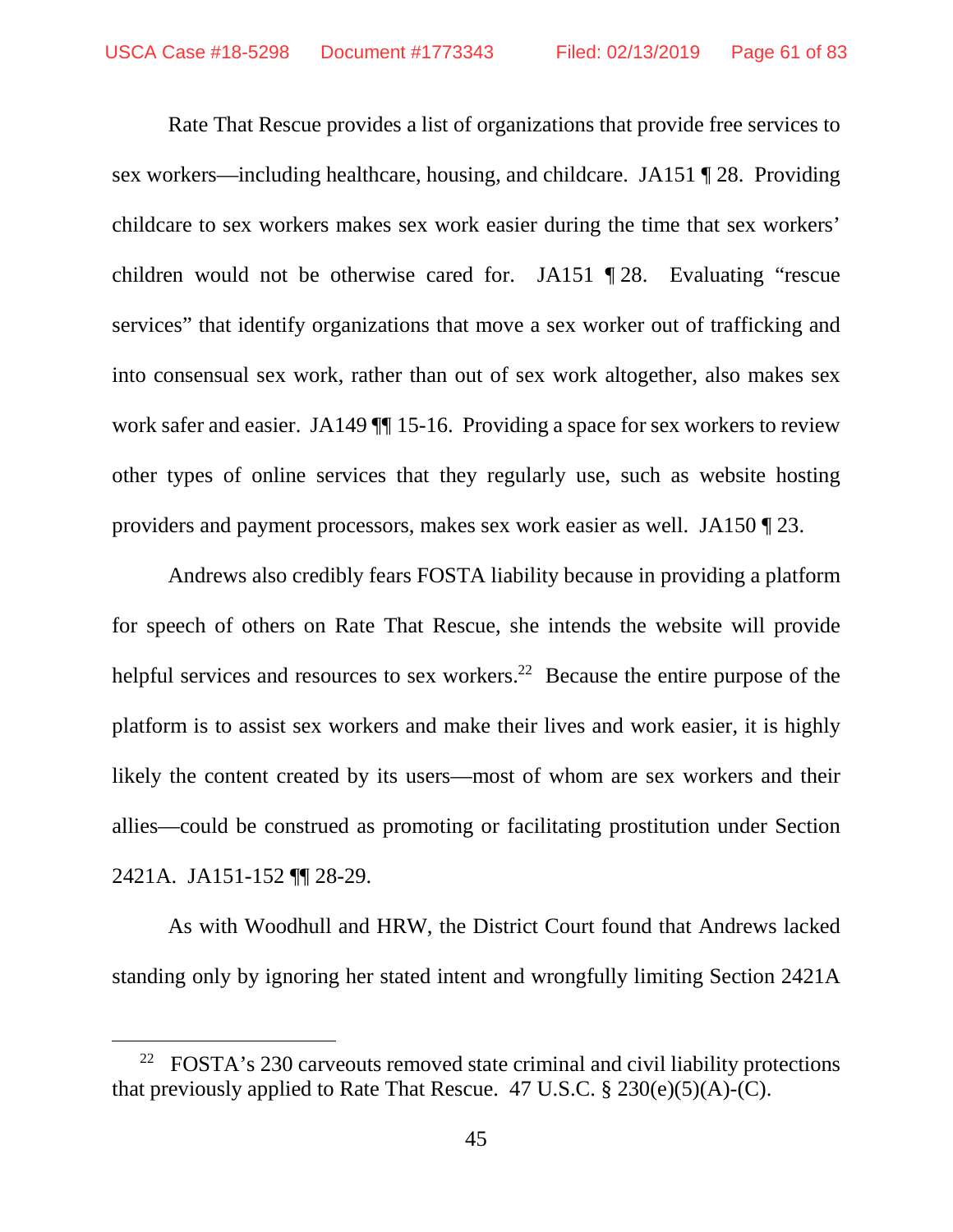to require an individual to promote or facilitate a specific, individual act of prostitution. JA411.

### **D. Internet Archive**

The Internet Archive has standing as an online intermediary that republishes others' content and is directly targeted by FOSTA's various carve-outs from Section 230 intermediary immunity. The Internet Archive is an online library that "collects and displays web materials on behalf of the Library of Congress, the National Archives, most state archives and libraries, as well as universities and other countries, with the vast majority in its collection being material authored by third parties." JA156 ¶ 6. Given the massive scale of content available through it, the Internet Archive has no practical ability to evaluate the legality of any significant portion of the third-party content that it archives and makes available. JA157 ¶ 14.<sup>23</sup>

As such, the Internet Archive relies heavily on Section 230 immunity. JA157 ¶ 15. Any weakening in Section 230 immunity, thus increasing the risk that it may bear liability for the content it hosts, thus imposes great oversight burdens on the

 $23$  The material includes over 330 billion web pages spanning from 1996 to the present, over 17 million texts (including over 2 million scanned public-domain works), 5 million audio files, and 4 million video files. JA156 ¶¶ 8, 9, 12. The Archive "crawls" and archives about 80 million web pages per day, and over 20,000 items are added to the collection by third parties daily. These files are downloaded by tens of millions of users each month. JA156-157 ¶¶ 7, 12, 13.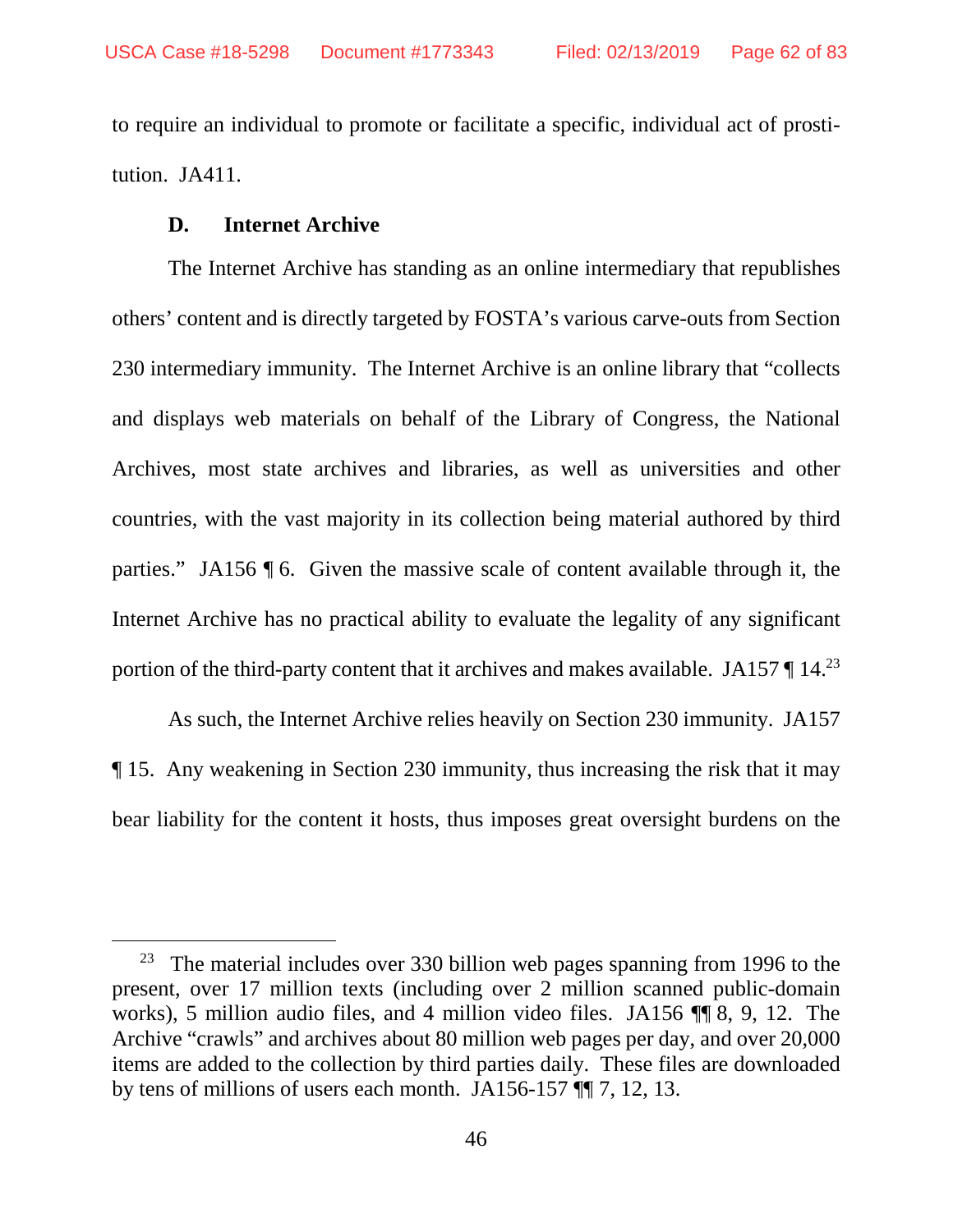Archive, creating an injury in fact and conferring standing to challenge the source of those new burdens.

The District Court disregarded the Internet Archive's concerns, both misunderstanding *how* FOSTA exposes Internet intermediaries to liability—and why that incentivizes them to silence users—and assuming that FOSTA sets forth a clear *mens rea* standard when it does not. According to the District Court, the Internet Archive has nothing to reasonably fear because it "simply cannot meet the stringent *mens rea* standard required for liability" if it cannot proactively review all user-generated content. JA414. But the question is not what liability plaintiffs may face in the abstract or simply as operators of sites hosting user speech. The practical question is what will happen when platforms receive claims that illegal speech is on their sites—and how this will affect their overall policies toward third-party content.

The Supreme Court in *Reno v. ACLU* referred to this as the problem of the "heckler's veto" and struck down a law that would have "confer[red] broad powers of censorship … upon any person" who might make false allegations. 521 U.S. at 880. *See also Zeran*, 129 F.3d at 333 (explaining that notice liability requires an intermediary to make "an on-the-spot editorial decision whether to risk liability by allowing the continued publication" of a user's speech, or else yield to the "natural incentive simply to remove messages upon notification, whether the contents were [unlawful] or not"); *Loveday v. FCC*, 707 F.2d 1443, 1458 (D.C. Cir. 1983)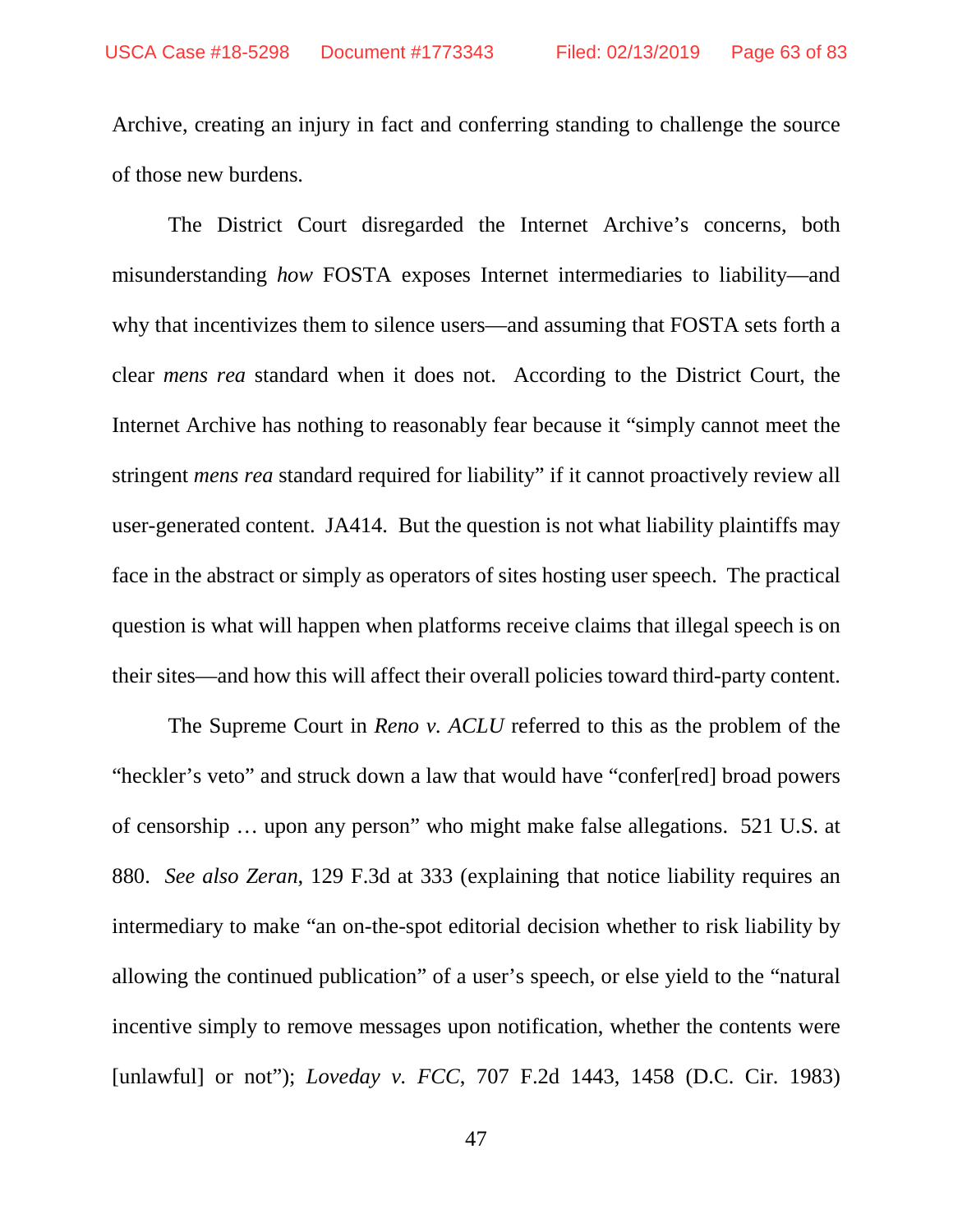(acknowledging that duty of broadcast intermediaries to investigate would cause self-censorship and render them easy targets for abuse). On its face, FOSTA will force intermediaries like the Internet Archive to err on the side of deleting content.

### **E. Eric Koszyk**

While FOSTA raises the specter for all Appellants that they will lose services from online intermediaries on which they rely, Koszyk has been censored already. He is not bringing a pre-enforcement challenge based on objective chilling effect.<sup>24</sup> Because of FOSTA his protected speech was in fact removed and avenues for future speech blocked on Craigslist. Whether Koszyk has standing can thus be answered without having to parse the broad and undefined terms in FOSTA or adjudge the credibility of the threat the law poses to speakers. This Court need only determine that Koszyk's injury is redressable by a favorable judgment here, a determination the District Court got wrong.

"Redressability examines whether the relief sought, assuming that the court chooses to grant it, will likely alleviate the particularized injury alleged by the plaintiff." *Fla. Audubon Soc'y v. Bentsen*, 94 F.3d 658, 663-64 (D.C. Cir. 1996) (*en banc*) (footnote omitted). The key word is "likely." *Lujan*, 504 U.S. at 561. Under the proper standard, Koszyk's injury is redressable for several reasons.

<sup>&</sup>lt;sup>24</sup> The District Court did not dispute that Koszyk suffered a concrete and particularized injury fairly traceable to FOSTA.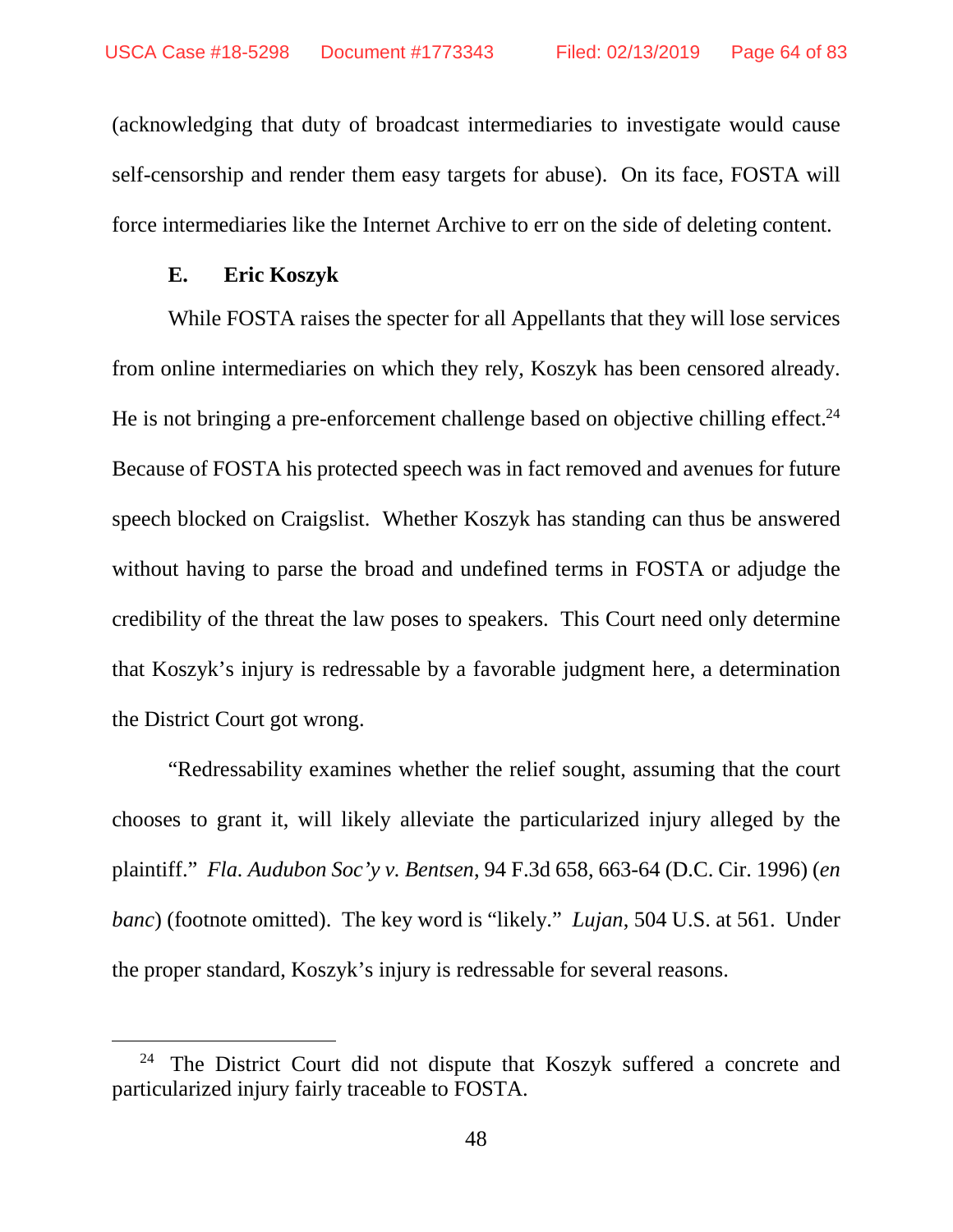First, a publisher's or speaker's injuries are redressable by a court even when the legal challenge concerns a speech restriction that affects third parties not before the court, as removing the speech restriction ensures any decisions to distribute the speaker's speech are made without coercion.

It is well settled that courts can redress the injuries of speakers who depend on services of third parties targeted by challenged speech restrictions. The Supreme Court held in *Bantam Books, Inc. v. Sullivan*, 372 U.S. 58 (1963), that publishers had standing to challenge a Rhode Island law that targeted bookstores and distributors of the publishers' works.<sup>25</sup> In upholding book publishers' standing, the Supreme Court understood that "[t]he distributor who is prevented from selling a few titles is not likely to sustain sufficient economic injury" to challenge speechsuppressive laws. *Id.* at 64 n.6. Thus, unless the publisher itself "is permitted to sue, infringements of freedom of the press may too often go unremedied." *Id*. 26

<sup>25</sup> Earlier, in *Smith v. California*, the Court struck down a law holding booksellers strictly liable for obscene books on their shelves. The problem, the court noted, was that the booksellers' resulting caution would burden third parties' speech rights. Such "self-censorship, compelled by the State would be a censorship affecting the whole public, hardly less virulent for being privately administered." 361 U.S. 147, 154 (1959).

<sup>26</sup> *See also Denver Area Educ. Telecom. Consortium v. FCC*, 518 U.S. 727 (1996) (upholding cable programmers' First Amendment challenge to laws requiring cable operators that distributed their content to segregate and block patently offensive sexual content); *Meese v. Keene*, 481 U.S. 465, 477 (finding plaintiff's challenge to government's "political propaganda" film-labeling rules redressable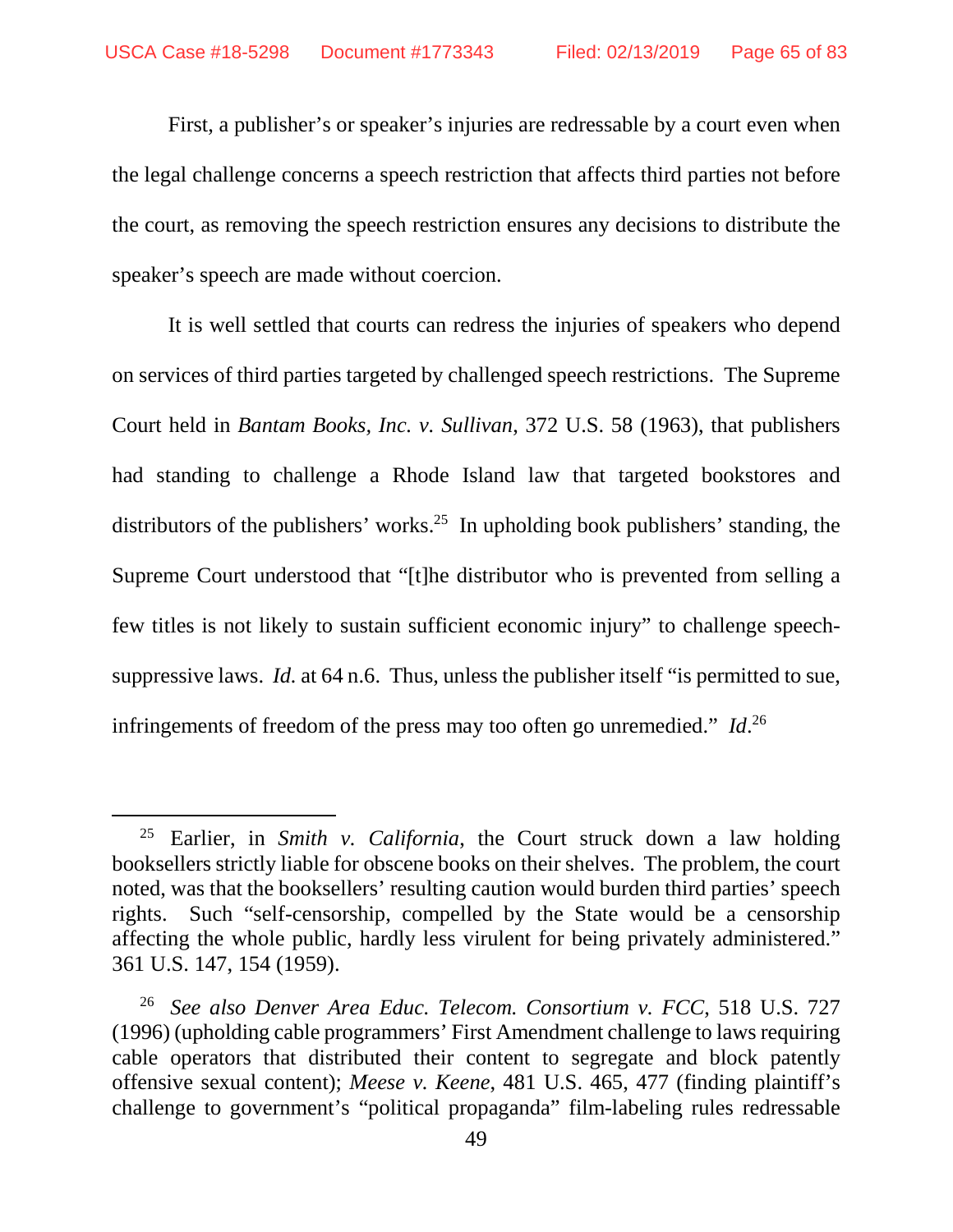This Court and other federal appellate courts have similarly recognized that speakers have standing to challenge speech restrictions that target third parties they rely upon to reach audiences. *See, e.g.*, *Block*, 793 F.2d at 1308 (movie distributor had standing to challenge government classification of one of his films as "political propaganda," because the restriction stopped potential customers from purchasing and playing the film); *ACLU v. Ashcroft*, 322 F.3d 240, 266 n.33 (3d Cir. 2003) (affirming ACLU "listener" standing to challenge law regulating online speakers), *aff'd*, *Ashcroft v. ACLU*, 542 U.S. 656 (2004).

This well-established rule applies in full force to online speakers. In *Pappert*, 337 F. Supp. 2d at 649-50, the court held Internet users had standing to challenge a Pennsylvania statute requiring ISPs to block child pornography, which had led ISPs to block additional, lawful content as well. In striking down the statute, the court recognized "the action taken by private actors to comply with the Act has blocked a significant amount of speech protected by the First Amendment." *Id.* at 652 (applying *United States v. Playboy Entm't Grp., Inc.*, 529 U.S. 803 (2000)).

These cases demonstrate—contrary to the District Court's reasoning—that a speaker need not prove that their removed speech would be republished to establish redressability. It is enough that any future decisions would be made without the

because "judgment declaring the Act unconstitutional would eliminate the need to choose between exhibiting the films and incurring the risk").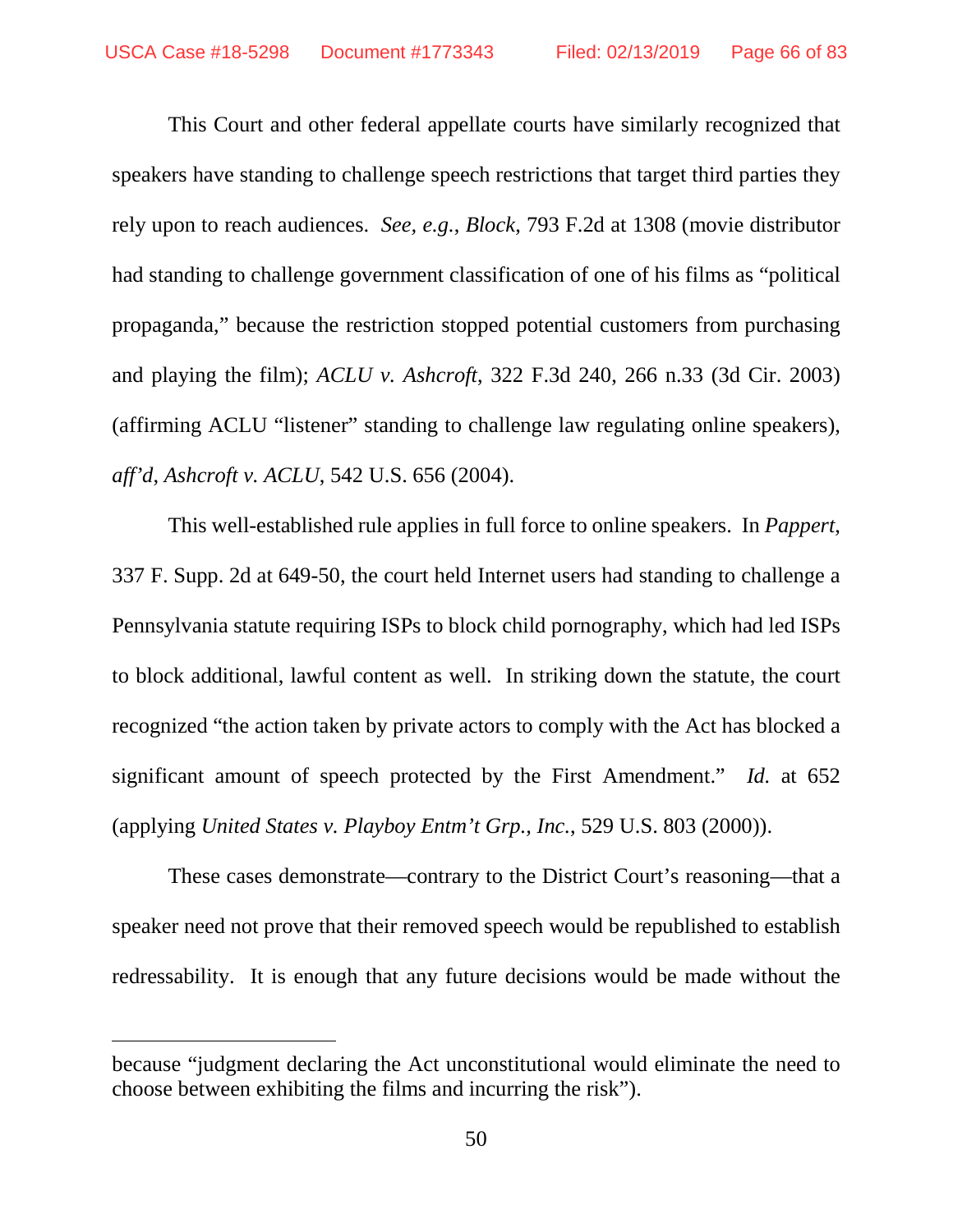government speech restriction. In *Council for Periodical Distributors*, 642 F. Supp. 552), magazine publishers seeking to invalidate government action that led merchants to remove their publications had redressable claims because the challenge would ensure future decisions about hosting the publishers' content "would be made free of coercion and without prior restraint." *Id*. at 560. *See also Parsons*, 801 F.3d at 717 (assuming speech injury was redressable even though "we cannot be certain whether and how" the requested judgment would lessen the injury).

Koszyk is in the same position as the speakers, publishers, and booksellers described above, all of whom had redressable legal claims. He seeks to distribute advertisements for his business on Craigslist, which accounted for an estimated 90 percent of his customers. JA141, 144-145 ¶¶ 6, 23-24. But that platform ceased distributing his speech out of concern that continuing to provide a platform for therapeutic massage ads risks liability under FOSTA. JA144-145 ¶¶ 21-24. Koszyk's injuries would thus be redressed by a ruling enjoining FOSTA because it would ensure that Craigslist can make future decisions about whether to host his advertisements free from the coercive, censorious effect of FOSTA.

Even under the inapposite authorities cited by the District Court, $27$  Koszyk sufficiently demonstrated that, for purposes of surviving a motion to dismiss,

<sup>27</sup> Koszyk's claims are unlike those this Court found lacking in *West v. Lynch*, 845 F.3d 1228 (D.C. Cir. 2017). There, the plaintiff sought to set aside a DOJ memorandum regarding enforcement of federal drug laws in states that legalized the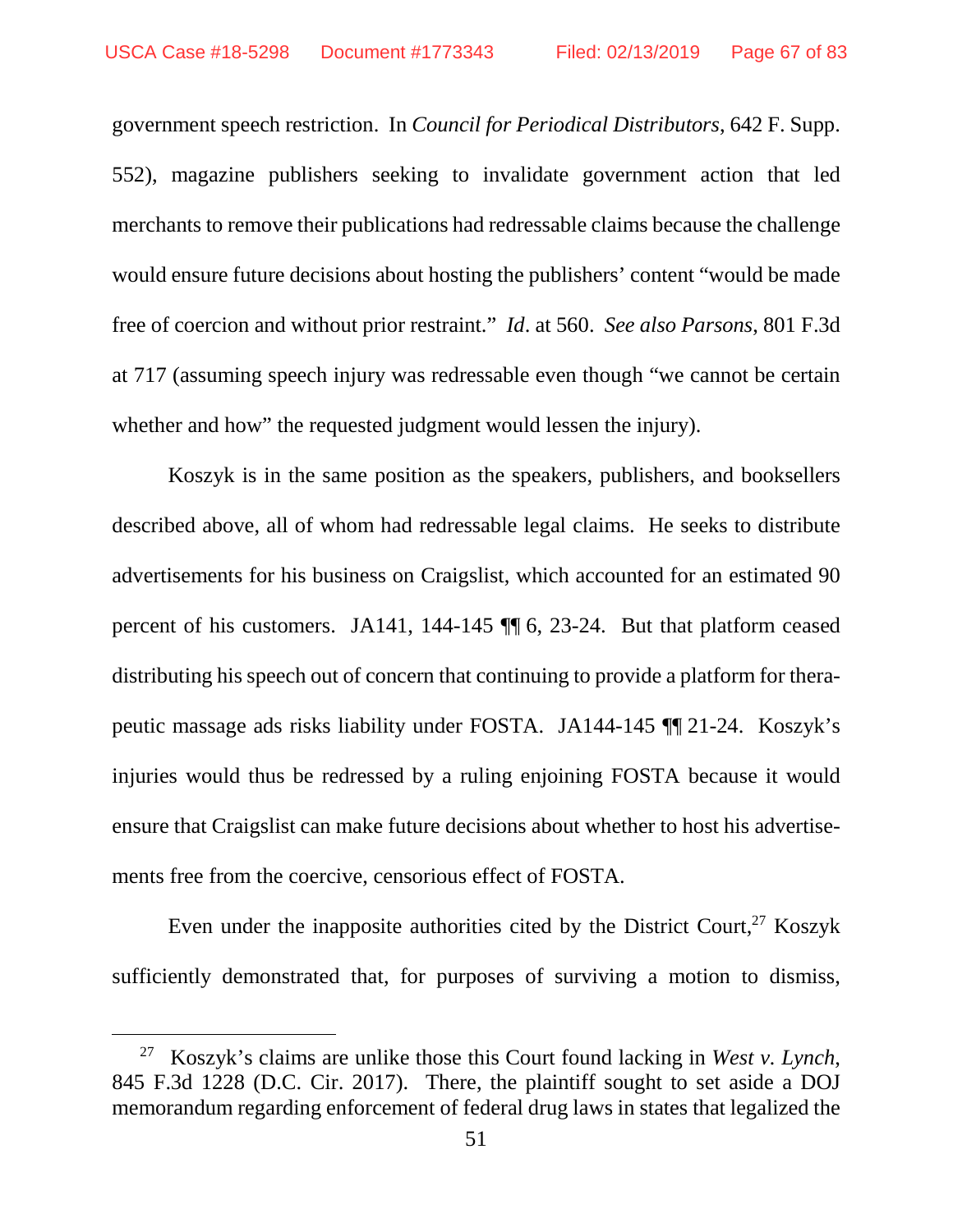enjoining FOSTA will result in Craigslist allowing him to post advertisements once more. Craigslist publicly announced it had closed various sections because of FOSTA, and, at the same time, said it wanted to "bring them back someday." A ruling that FOSTA is unconstitutional would likely enable Craigslist to re-open the portions of its website that it shuttered in response to the law. JA123 ¶ 10. *See Tozzi v. U.S. Dep't of Health & Human Servs.*, 271 F.3d 301, 308-09 (D.C. Cir. 2001) (finding plaintiffs' claims redressable based on affidavits and other record evidence establishing likelihood that a favorable decision would alleviate their injuries).

### **III. INJUNCTIVE RELIEF SHOULD BE GRANTED**

The credible threat to Appellants from FOSTA as properly viewed on a pre-

enforcement challenge also establishes their right to a preliminary injunction. *See*,

sale of marijuana, on the theory that doing so would force Washington state officials to stop marijuana sales and take other actions. *Id*. at 1235-37. The Court held the gap between the plaintiff's legal claims regarding a federal law enforcement guidance memo and its impact on Washington state officials *not governed* by the memorandum were simply too implausible to confer standing. *Id*. The situation in *West*, however, is far afield from this case, where the direct connection between FOSTA and Craigslist's removal of ad categories is undisputed. *Teton Historic Aviation Found. v. DOD*, 785 F.3d 719 (D.C. Cir. 2015), also cited by the District Court, shows why the redressability requirement is satisfied here. In that case, this Court held the government's past decisions and future incentives were sufficient evidence to demonstrate that the government and third parties were likely to act as they had previously. *Id*. at 725-26 ("The Department has sold parts like these in the past and has incentives to do so in the future."). The same is true of Craigslist in this case, which historically hosted categories in which Koszyk's ads ran, and expressed the hope it could do so again.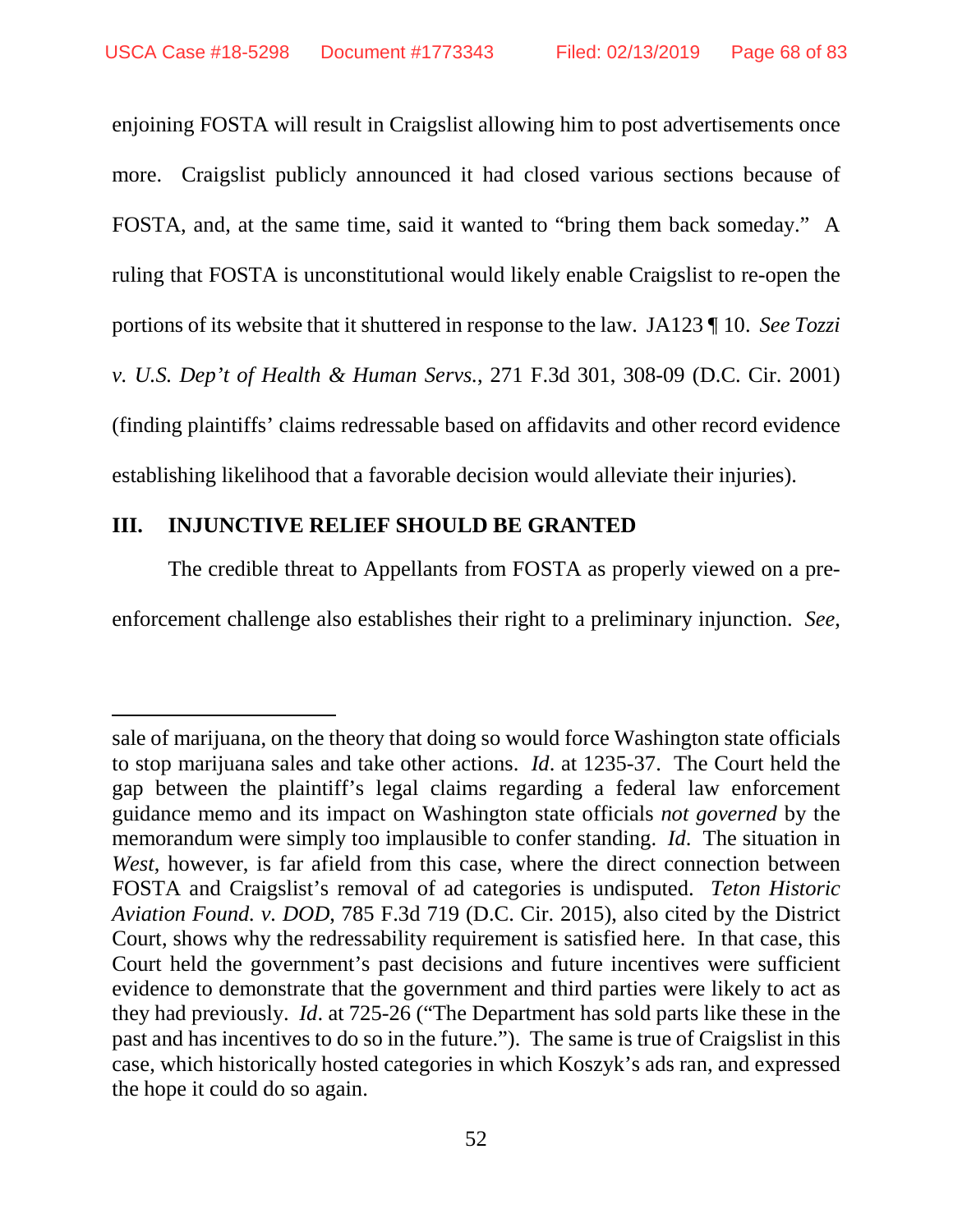*e.g.*, *Pursuing America's Greatness v. FEC*, 831 F.3d 500, 505 (D.C. Cir. 2016) (preliminary injunction warranted where movants are likely to succeed on the merits, irreparable harm is likely, equities balance in their favor, and public interest favors relief). The ways in which the District Court ignored the malleability and reach of FOSTA's undefined terms, and its enforceability in federal, state and civil contexts as outlined above, show that, at a minimum, Plaintiffs likely will prevail on their overbreadth, vagueness, and strict scrutiny challenges.<sup>28</sup> Thus, if this Court reverses the District Court's holding on standing, it should also instruct the court to grant injunctive relief. *See*, *e.g.*, *Chamber of Commerce of U.S.*, 69 F.3d at 606.

This likelihood of success is effectively "determinative," as it "will often be" in First Amendment challenges like this. *Pursuing America's Greatness*, 831 F.3d at 511. *See Bays v. City of Fairborn*, 668 F.3d 814, 819 (6th Cir. 2012) (when First Amendment rights are implicated, preliminary injunction test essentially collapses). A loss of First Amendment freedoms and other constitutional rights under FOSTA, even if for a "minimal period<sup>[]</sup> ..., unquestionably constitutes irreparable injury." *Elrod*, 427 U.S. at 373. *See Mills v. D.C.*, 571 F.3d 1304, 1312 (D.C. Cir. 2009).

<sup>&</sup>lt;sup>28</sup> Though this is clear on the face of the law, the record also is undisputed that Appellants curtailed protected speech due to FOSTA and will continue to do so, as is true for other websites, to their detriment and that of those who use them. *See supra* 11-13, 41-45, 51-52. And DOJ itself highlighted the law's *Ex Post Facto* infirmities. *See* JA82 (citing 164 Cong. Rec. H1297 (daily ed. Feb. 27, 2018)).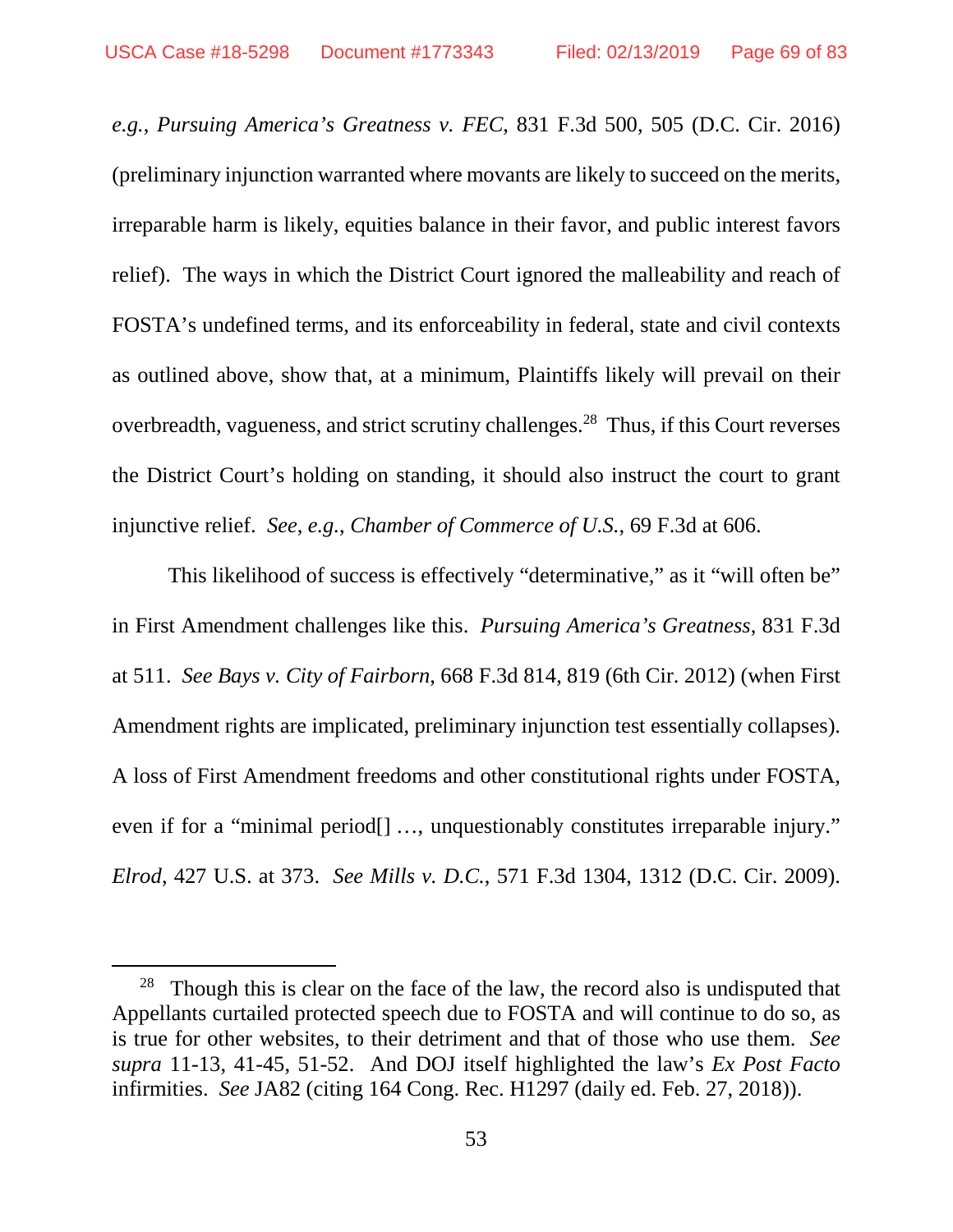The record also is clear that not only will DOJ suffer little if any harm given existing criminal laws, FOSTA has been *counterproductive* in preventing sex trafficking (due to diminished online "leads" for law enforcement) and in reducing harm from sex work (due to cowing resources like those Appellants offer). JA163-165 ¶¶ 11-19, 20-21; JA176-177 ¶¶ 24-25, 28, 31.<sup>29</sup>

Further, "no substantial harm to others can be said to inhere" in allowing constitutional violations to continue, *Déjà vu of Nashville, Inc. v. Metro. Gov't of Nashville & Davidson Cty.*, 274 F.3d 377, 400 (6th Cir. 2001), which is also "always contrary to the public interest," which lies in protecting First Amendment rights. *Pursuing America's Greatness*, 831 F.3d at 511-12. "[T]he public's interest in preserving [] constitutional protections—and … the Government's concomitant interest in not violating  $\Box$  constitutional rights" is paramount.<sup>30</sup> That is especially the case here, where the public "has a strong interest in having largely-unfettered access to Internet mediums for … publishing and viewing content and information," in the exercise of First Amendment rights. *Google v. Hood*, 96 F. Supp. 3d at 601.

<sup>29</sup> Congress was forewarned of these effects. *See* JA80-81, 100, 117; JA123- 127 ¶¶ 10-13; JA163-165 ¶¶ 11-21; JA168-169 ¶¶ 6-9; JA176-177 ¶¶ 24-29, 31.

<sup>30</sup> *R.J. Reynolds Co. v. FDA*, 823 F. Supp. 2d 36, 52 (D.D.C. 2011), *aff'd*, 696 F.3d 1205 (D.C. Cir. 2012), *overruled on other grounds*, *American Meat Inst. v. USDA*, 760 F.3d 18 (D.C. Cir. 2014) (*en banc*). *See also PHE, Inc. v. U.S. Dep't of Justice*, 743 F. Supp. 15, 26 (D.D.C. 1990) ("Simply stated, it is in the public interest to uphold a constitutionally guaranteed right.") (citation omitted).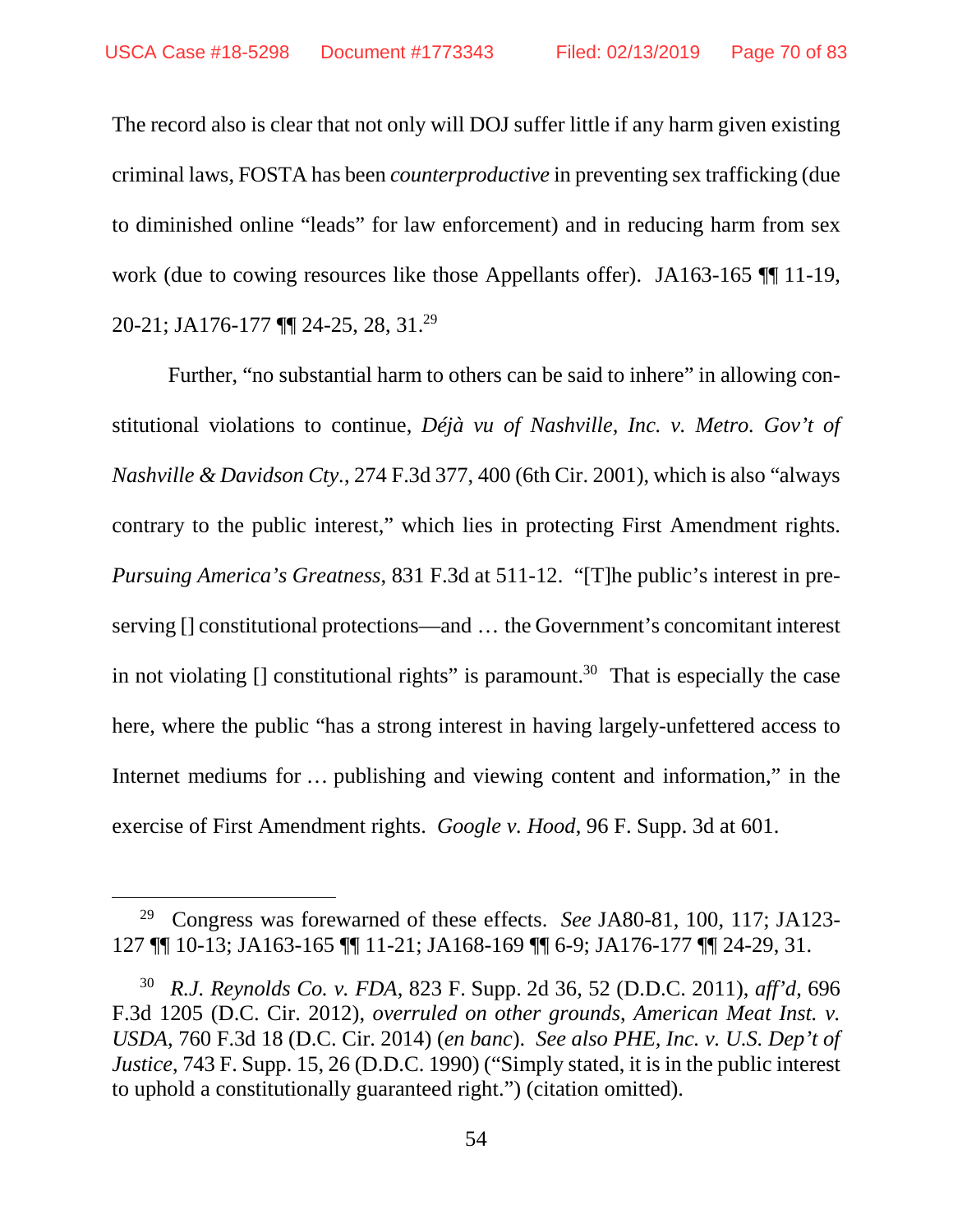### **CONCLUSION**

For the foregoing reasons, this Court should vacate the District Court's order dismissing this action and denying Appellants a preliminary injunction, and order that it enter a preliminary injunction against *pendente lite* enforcement of FOSTA, and take such other steps as are consistent with this Court's determination.

> */s/ Robert Corn-Revere*  Robert Corn-Revere bobcornrevere@dwt.com Ronald G. London ronnielondon@dwt.com DAVIS WRIGHT TREMAINE LLP 1919 Pennsylvania Avenue, NW, Suite 800 Washington, D.C. 20006 Telephone: (202) 973-4200 David Greene Aaron Mackey Corynne McSherry ELECTRONIC FRONTIER FOUNDATION 815 Eddy Street San Francisco, CA 94109 Telephone: (415) 436-9333 Lawrence G. Walters WALTERS LAW GROUP 195 W. Pine Ave. Longwood, FL 32750-4104 Telephone: (407) 975-9150 Daphne Keller STANFORD LAW SCHOOL CENTER FOR INTERNET AND SOCIETY 559 Nathan Abbott Way Stanford, CA 94305-8610 Telephone: (650) 723-1417

> > *Counsel for Appellants*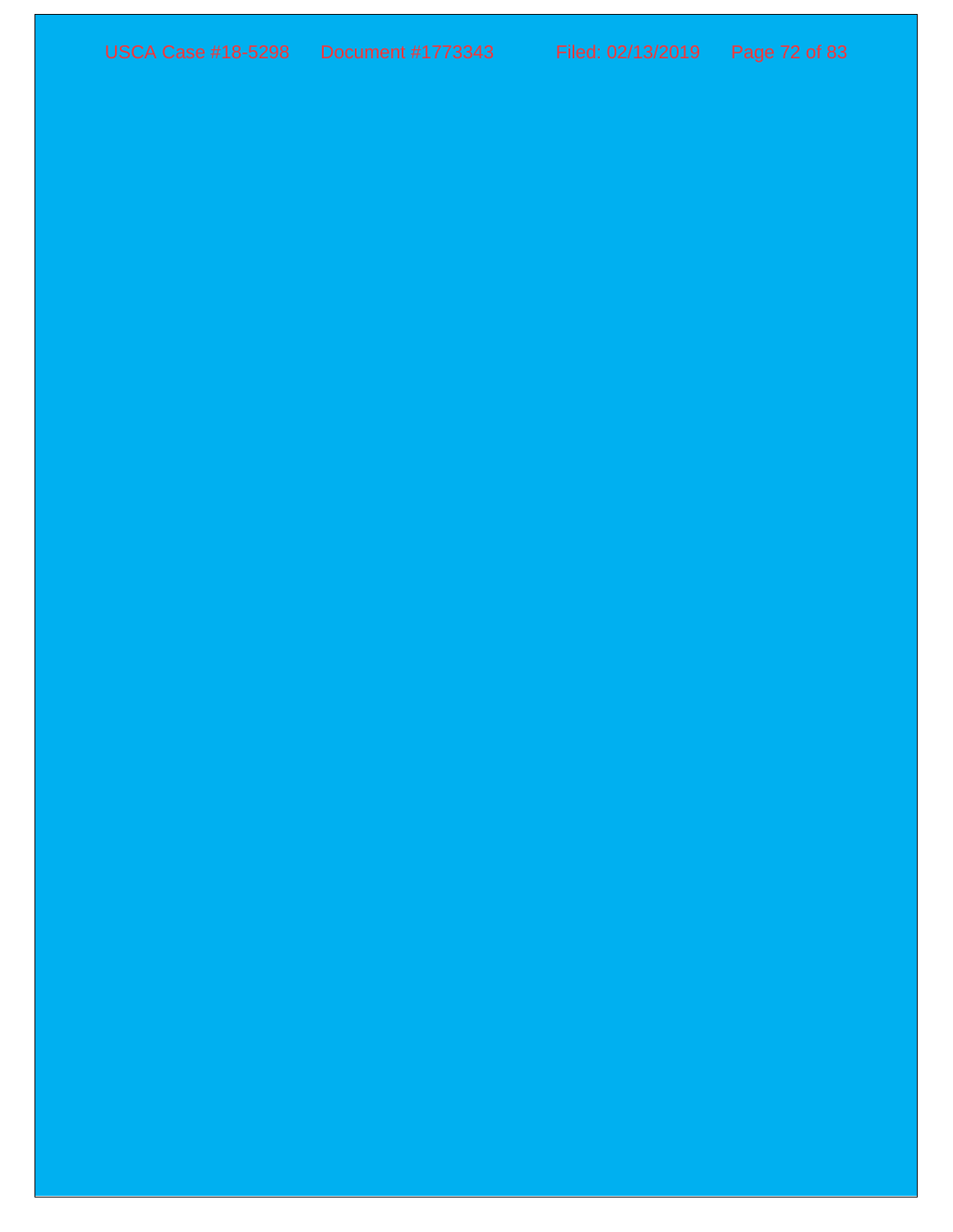# **TABLE OF CONTENTS TO ADDENDUM**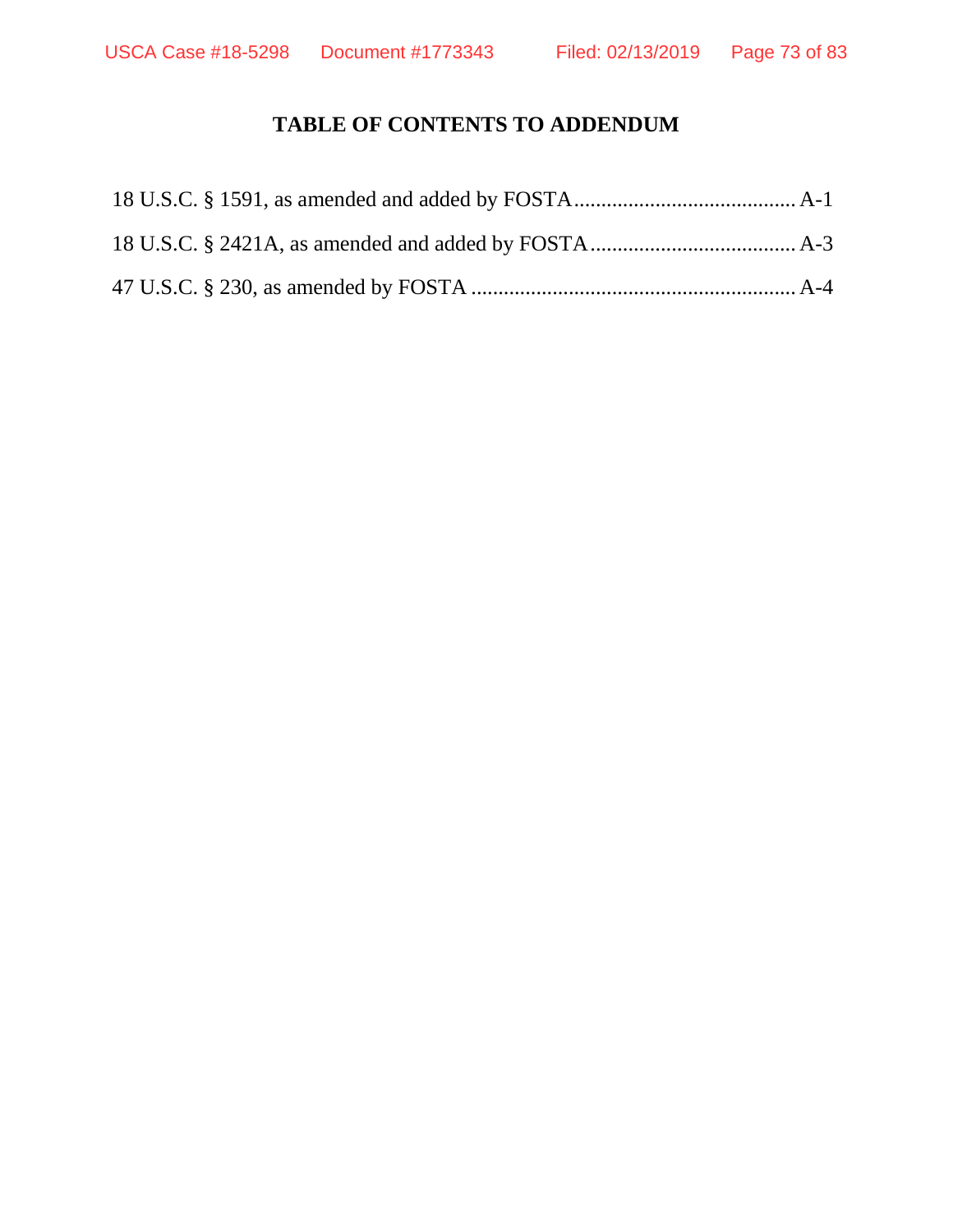### **ADDENDUM**

| United States Code Annotated                             |
|----------------------------------------------------------|
| Title 18. Crimes and Criminal Procedure                  |
| Part I. Crimes                                           |
| Chapter 77. Peonage, Slavery, and Trafficking in Persons |

## 18 U.S.C. § 1591

### § 1591. Sex trafficking of children or by force, fraud, or coercion

**(a)** Whoever knowingly--

**(1)** in or affecting interstate or foreign commerce, or within the special maritime and territorial jurisdiction of the United States, recruits, entices, harbors, transports, provides, obtains, advertises, maintains, patronizes, or solicits by any means a person; or

**(2)** benefits, financially or by receiving anything of value, from participation in a venture which has engaged in an act described in violation of paragraph (1),

knowing, or, except where the act constituting the violation of paragraph (1) is advertising, in reckless disregard of the fact, that means of force, threats of force, fraud, coercion described in subsection  $(e)(2)$ , or any combination of such means will be used to cause the person to engage in a commercial sex act, or that the person has not attained the age of 18 years and will be caused to engage in a commercial sex act, shall be punished as provided in subsection (b).

**(b)** The punishment for an offense under subsection (a) is--

**(1)** if the offense was effected by means of force, threats of force, fraud, or coercion described in subsection  $(e)(2)$ , or by any combination of such means, or if the person recruited, enticed, harbored, transported, provided, obtained, advertised, patronized, or solicited had not attained the age of 14 years at the time of such offense, by a fine under this title and imprisonment for any term of years not less than 15 or for life; or

**(2)** if the offense was not so effected, and the person recruited, enticed, harbored, transported, provided, obtained, advertised, patronized, or solicited had attained the age of 14 years but had not attained the age of 18 years at the time of such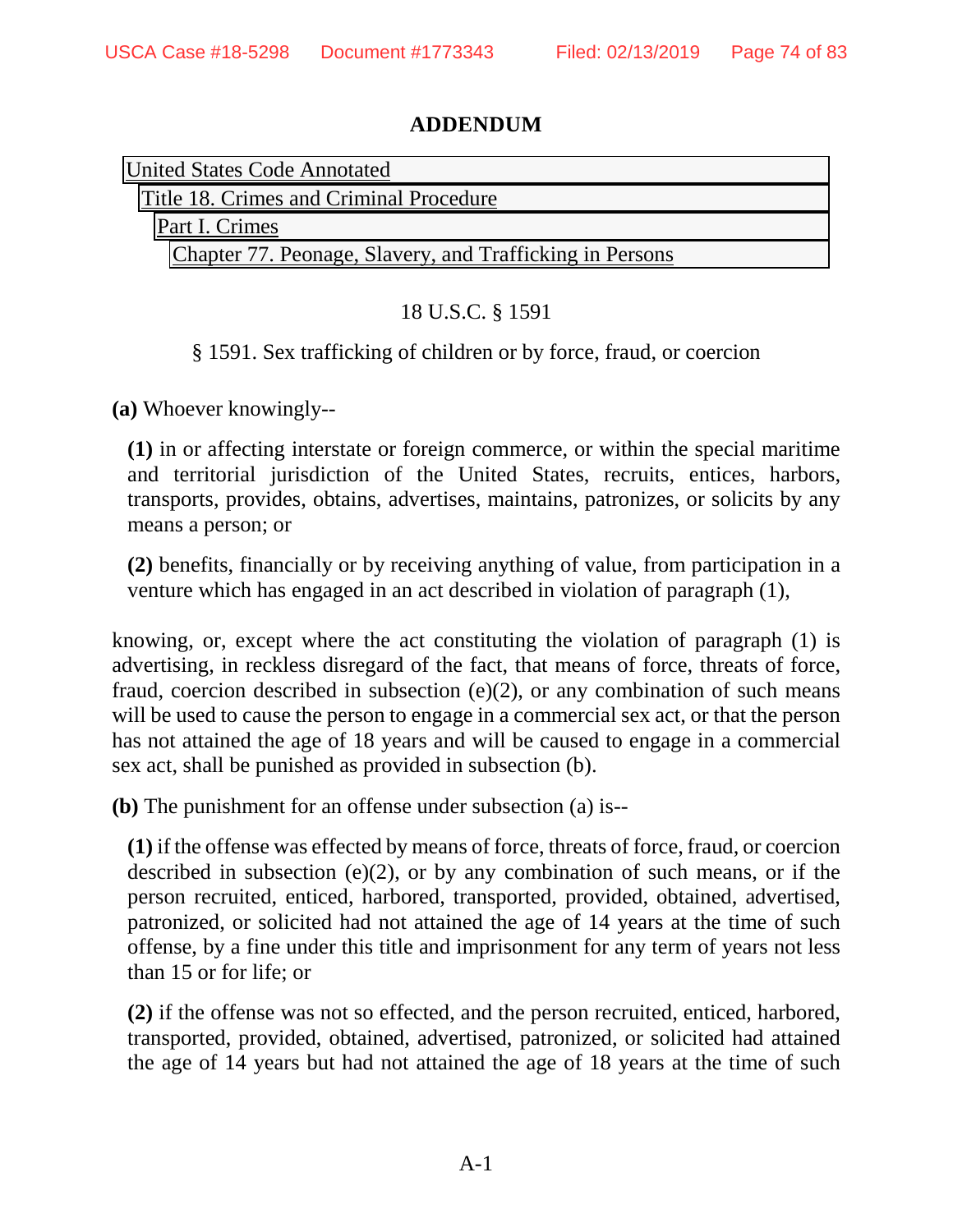offense, by a fine under this title and imprisonment for not less than 10 years or for life.

**(c)** In a prosecution under subsection (a)(1) in which the defendant had a reasonable opportunity to observe the person so recruited, enticed, harbored, transported, provided, obtained, maintained, patronized, or solicited, the Government need not prove that the defendant knew, or recklessly disregarded the fact, that the person had not attained the age of 18 years.

**(d)** Whoever obstructs, attempts to obstruct, or in any way interferes with or prevents the enforcement of this section, shall be fined under this title, imprisoned for a term not to exceed 20 years, or both.

**(e)** In this section:

**(1)** The term "abuse or threatened abuse of law or legal process" means the use or threatened use of a law or legal process, whether administrative, civil, or criminal, in any manner or for any purpose for which the law was not designed, in order to exert pressure on another person to cause that person to take some action or refrain from taking some action.

**(2)** The term "coercion" means--

**(A)** threats of serious harm to or physical restraint against any person;

**(B)** any scheme, plan, or pattern intended to cause a person to believe that failure to perform an act would result in serious harm to or physical restraint against any person; or

**(C)** the abuse or threatened abuse of law or the legal process.

**(3)** The term "commercial sex act" means any sex act, on account of which anything of value is given to or received by any person.

**(4)** The term "participation in a venture" means knowingly assisting, supporting, or facilitating a violation of subsection (a)(1).

**(5)** The term "serious harm" means any harm, whether physical or nonphysical, including psychological, financial, or reputational harm, that is sufficiently serious, under all the surrounding circumstances, to compel a reasonable person of the same background and in the same circumstances to perform or to continue performing commercial sexual activity in order to avoid incurring that harm.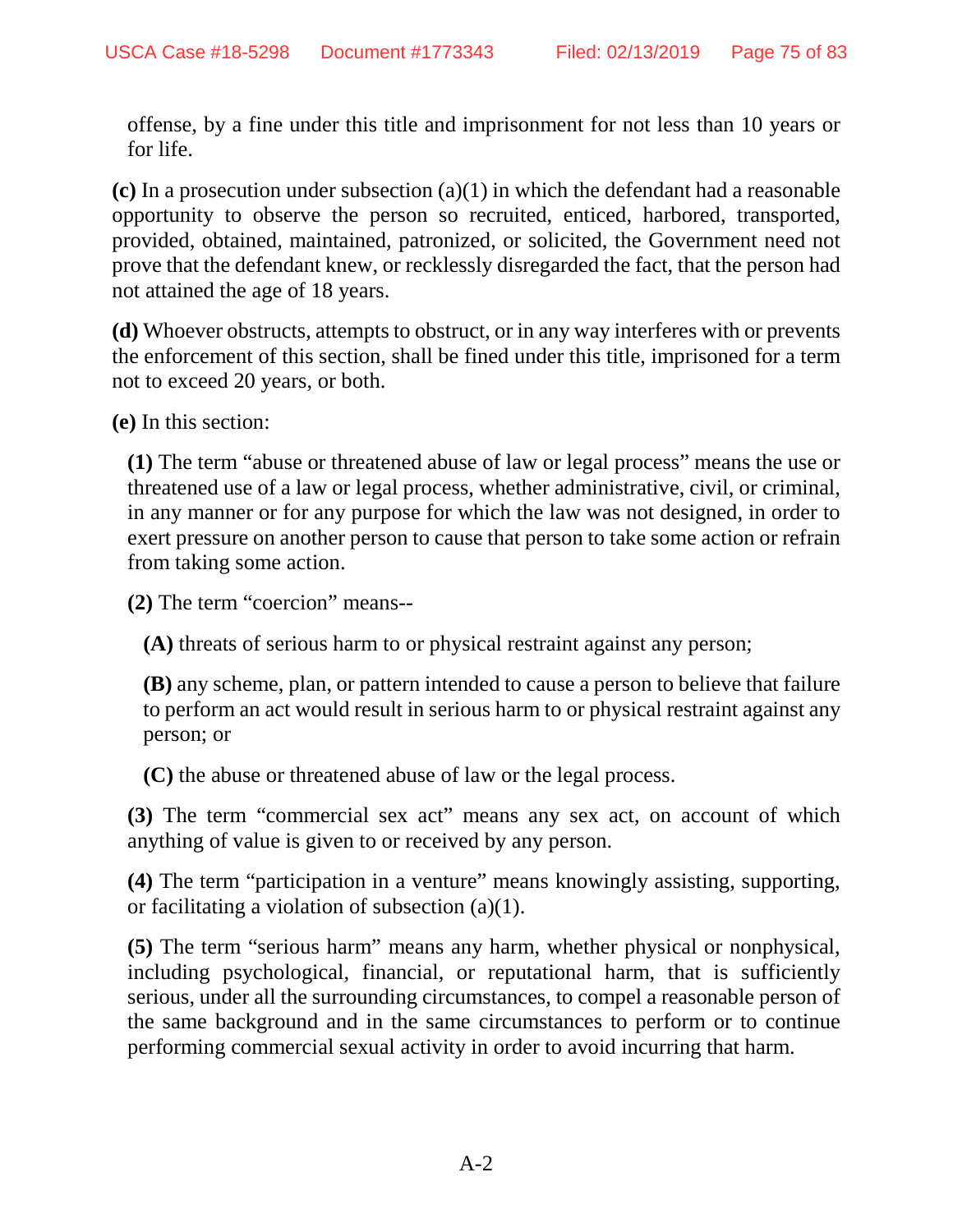**(6)** The term "venture" means any group of two or more individuals associated in fact, whether or not a legal entity.

| <b>United States Code Annotated</b> |                                                                     |
|-------------------------------------|---------------------------------------------------------------------|
|                                     | Title 18. Crimes and Criminal Procedure                             |
|                                     | Part I. Crimes                                                      |
|                                     | Chapter 117. Transportation for Illegal Sexual Activity and Related |
|                                     | Crimes                                                              |

## 18 U.S.C. § 2421A

### § 2421A. Promotion or facilitation of prostitution and reckless disregard of sex trafficking Effective: April 11, 2018

**(a) In general.**--Whoever, using a facility or means of interstate or foreign commerce or in or affecting interstate or foreign commerce, owns, manages, or operates an interactive computer service (as such term is defined in defined  $in^{\perp}$ section 230(f) the Communications Act of 1934 (47 U.S.C. 230(f))), or conspires or attempts to do so, with the intent to promote or facilitate the prostitution of another person shall be fined under this title, imprisoned for not more than 10 years, or both.

**(b) Aggravated violation.**--Whoever, using a facility or means of interstate or foreign commerce or in or affecting interstate or foreign commerce, owns, manages, or operates an interactive computer service (as such term is defined in defined  $in^1$ section 230(f) the Communications Act of 1934  $(47 \text{ U.S.C. } 230(\text{f})))$ , or conspires or attempts to do so, with the intent to promote or facilitate the prostitution of another person and--

**(1)** promotes or facilitates the prostitution of 5 or more persons; or

**(2)** acts in reckless disregard of the fact that such conduct contributed to sex trafficking, in violation of  $1591(a)$ ,<sup>2</sup>

shall be fined under this title, imprisoned for not more than 25 years, or both.

**(c) Civil recovery.**--Any person injured by reason of a violation of section 2421A(b) may recover damages and reasonable attorneys' fees in an action before any appropriate United States district court.

(d) **Mandatory restitution.**--Notwithstanding sections 3663 or 3663A<sup>3</sup> and in addition to any other civil or criminal penalties authorized by law, the court shall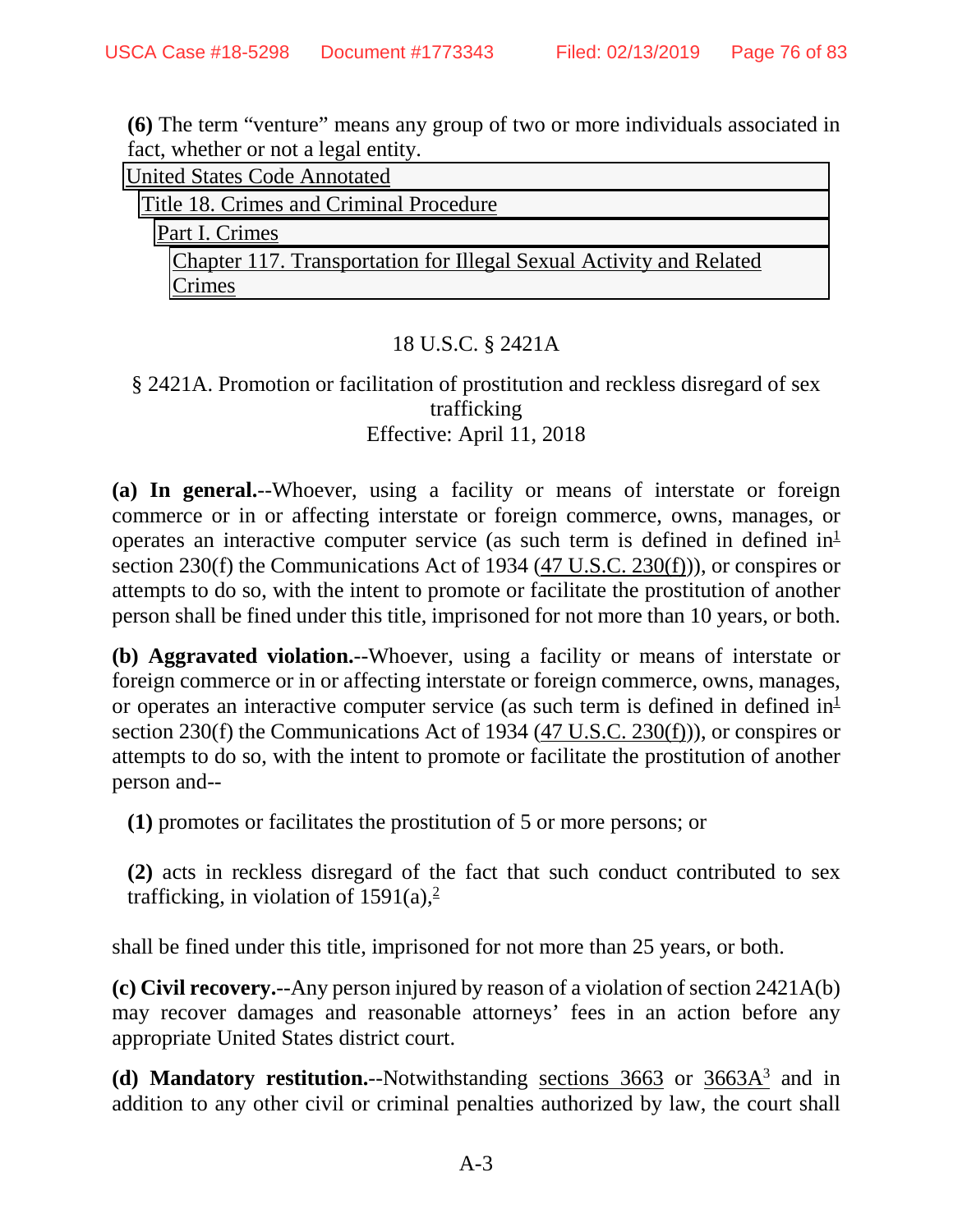order restitution for any violation of subsection (b)(2). The scope and nature of such restitution shall be consistent with section 2327(b).

**(e) Affirmative defense.**--It shall be an affirmative defense to a charge of violating subsection (a), or subsection  $(b)(1)$  where the defendant proves, by a preponderance of the evidence, that the promotion or facilitation of prostitution is legal in the jurisdiction where the promotion or facilitation was targeted.

**Footnotes** 

- $<sup>1</sup>$  So in original.</sup>
- <sup>2</sup> So in original. Probably should be "section 1591(a)".
- $3$  So in original. Probably should be "section 3663 or 3663A".

| <b>United States Code Annotated</b>    |  |
|----------------------------------------|--|
| Title 47. Telecommunications           |  |
| Chapter 5. Wire or Radio Communication |  |
| Subchapter II. Common Carriers         |  |
| Part I. Common Carrier Regulation      |  |

# 47 U.S.C. § 230

## § 230. Protection for private blocking and screening of offensive material Effective: April 11, 2018

## **(a) Findings**

The Congress finds the following:

 **(1)** The rapidly developing array of Internet and other interactive computer services available to individual Americans represent an extraordinary advance in the availability of educational and informational resources to our citizens.

**(2)** These services offer users a great degree of control over the information that they receive, as well as the potential for even greater control in the future as technology develops.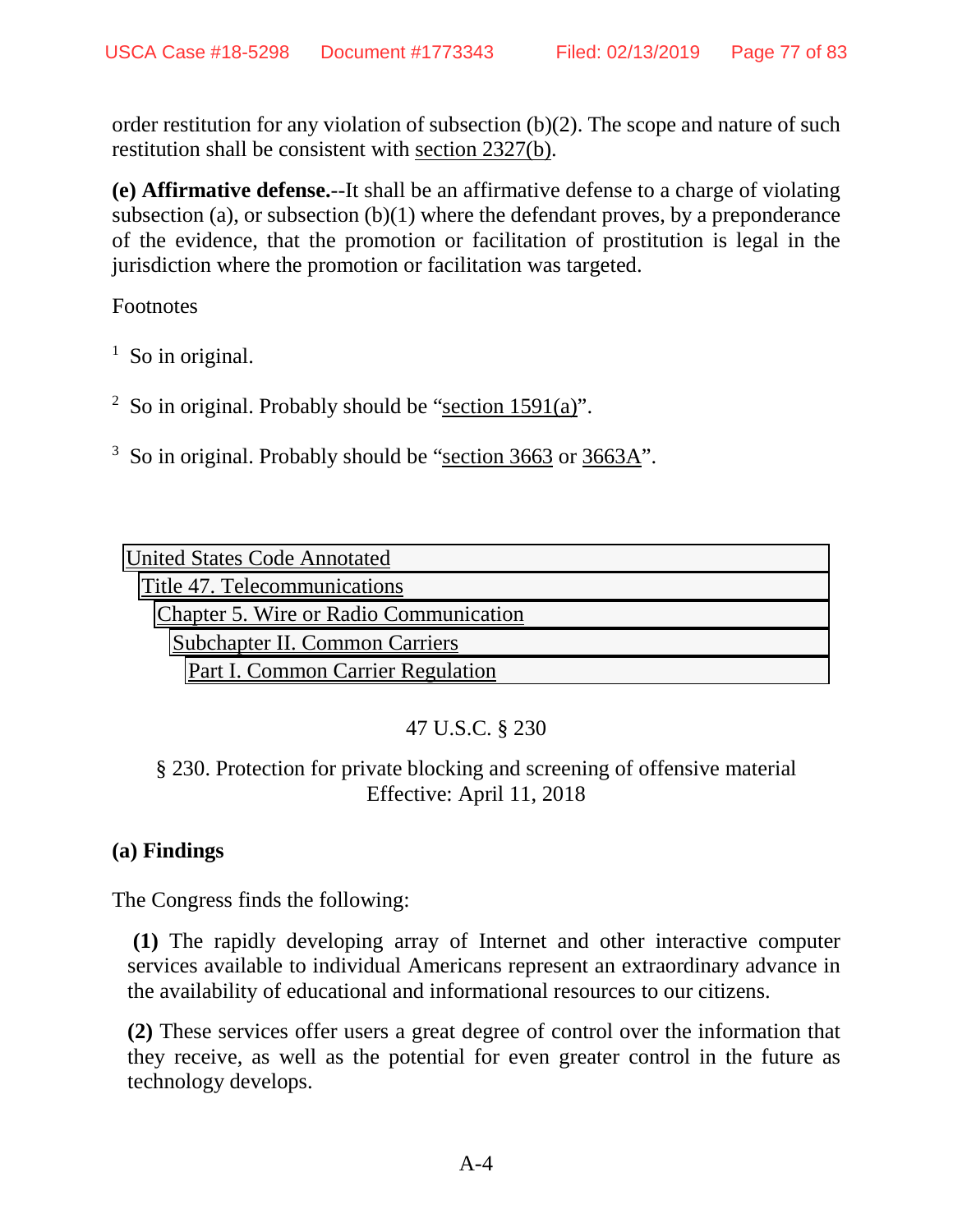**(3)** The Internet and other interactive computer services offer a forum for a true diversity of political discourse, unique opportunities for cultural development, and myriad avenues for intellectual activity.

**(4)** The Internet and other interactive computer services have flourished, to the benefit of all Americans, with a minimum of government regulation.

**(5)** Increasingly Americans are relying on interactive media for a variety of political, educational, cultural, and entertainment services.

### **(b) Policy**

It is the policy of the United States--

**(1)** to promote the continued development of the Internet and other interactive computer services and other interactive media;

**(2)** to preserve the vibrant and competitive free market that presently exists for the Internet and other interactive computer services, unfettered by Federal or State regulation;

**(3)** to encourage the development of technologies which maximize user control over what information is received by individuals, families, and schools who use the Internet and other interactive computer services;

**(4)** to remove disincentives for the development and utilization of blocking and filtering technologies that empower parents to restrict their children's access to objectionable or inappropriate online material; and

**(5)** to ensure vigorous enforcement of Federal criminal laws to deter and punish trafficking in obscenity, stalking, and harassment by means of computer.

### **(c) Protection for "Good Samaritan" blocking and screening of offensive material**

#### **(1) Treatment of publisher or speaker**

No provider or user of an interactive computer service shall be treated as the publisher or speaker of any information provided by another information content provider.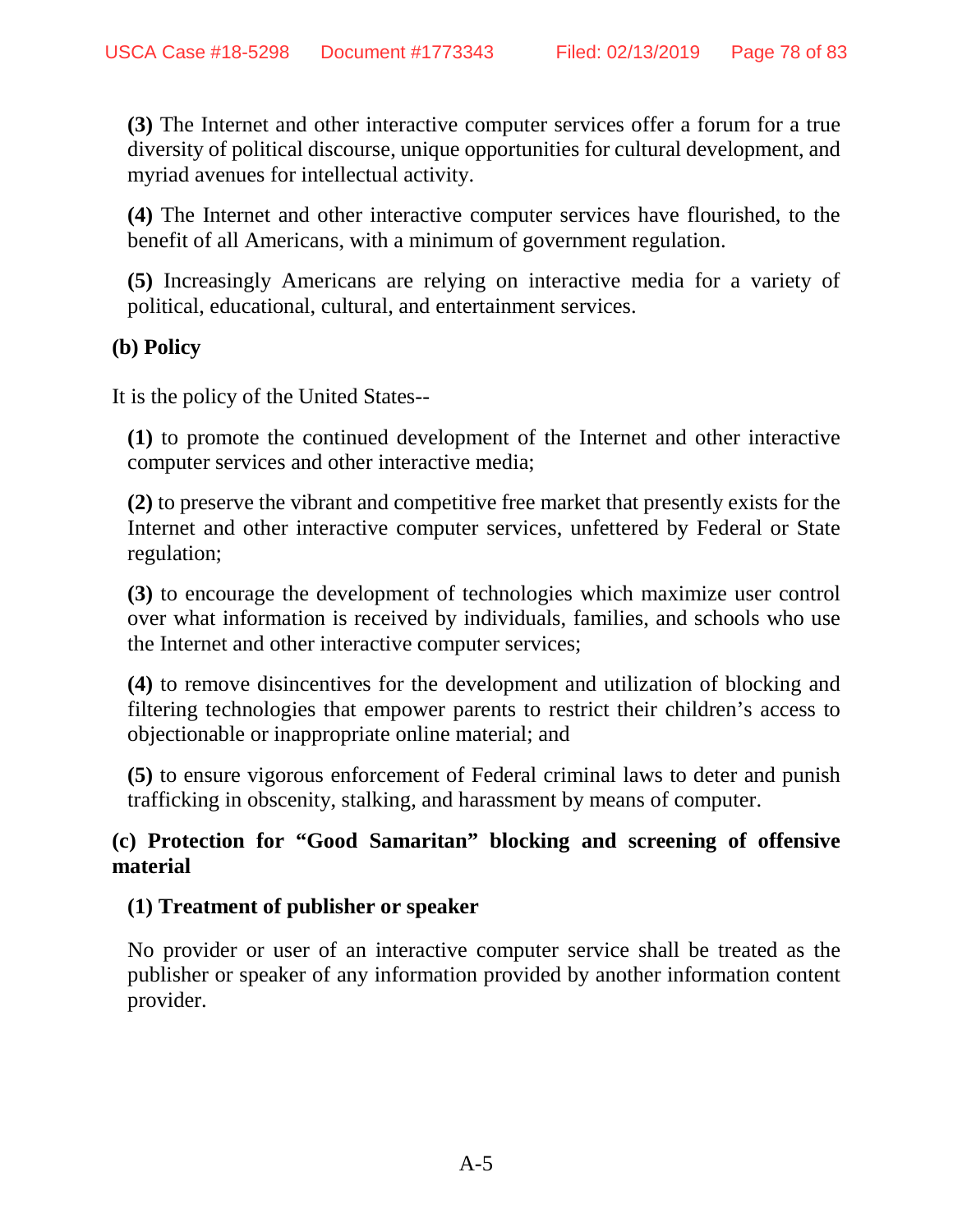# **(2) Civil liability**

No provider or user of an interactive computer service shall be held liable on account of--

**(A)** any action voluntarily taken in good faith to restrict access to or availability of material that the provider or user considers to be obscene, lewd, lascivious, filthy, excessively violent, harassing, or otherwise objectionable, whether or not such material is constitutionally protected; or

**(B)** any action taken to enable or make available to information content providers or others the technical means to restrict access to material described in paragraph  $(1).^1$ 

### **(d) Obligations of interactive computer service**

A provider of interactive computer service shall, at the time of entering an agreement with a customer for the provision of interactive computer service and in a manner deemed appropriate by the provider, notify such customer that parental control protections (such as computer hardware, software, or filtering services) are commercially available that may assist the customer in limiting access to material that is harmful to minors. Such notice shall identify, or provide the customer with access to information identifying, current providers of such protections.

#### **(e) Effect on other laws**

## **(1) No effect on criminal law**

Nothing in this section shall be construed to impair the enforcement of section 223 or 231 of this title, chapter 71 (relating to obscenity) or 110 (relating to sexual exploitation of children) of Title 18, or any other Federal criminal statute.

#### **(2) No effect on intellectual property law**

Nothing in this section shall be construed to limit or expand any law pertaining to intellectual property.

## **(3) State law**

Nothing in this section shall be construed to prevent any State from enforcing any State law that is consistent with this section. No cause of action may be brought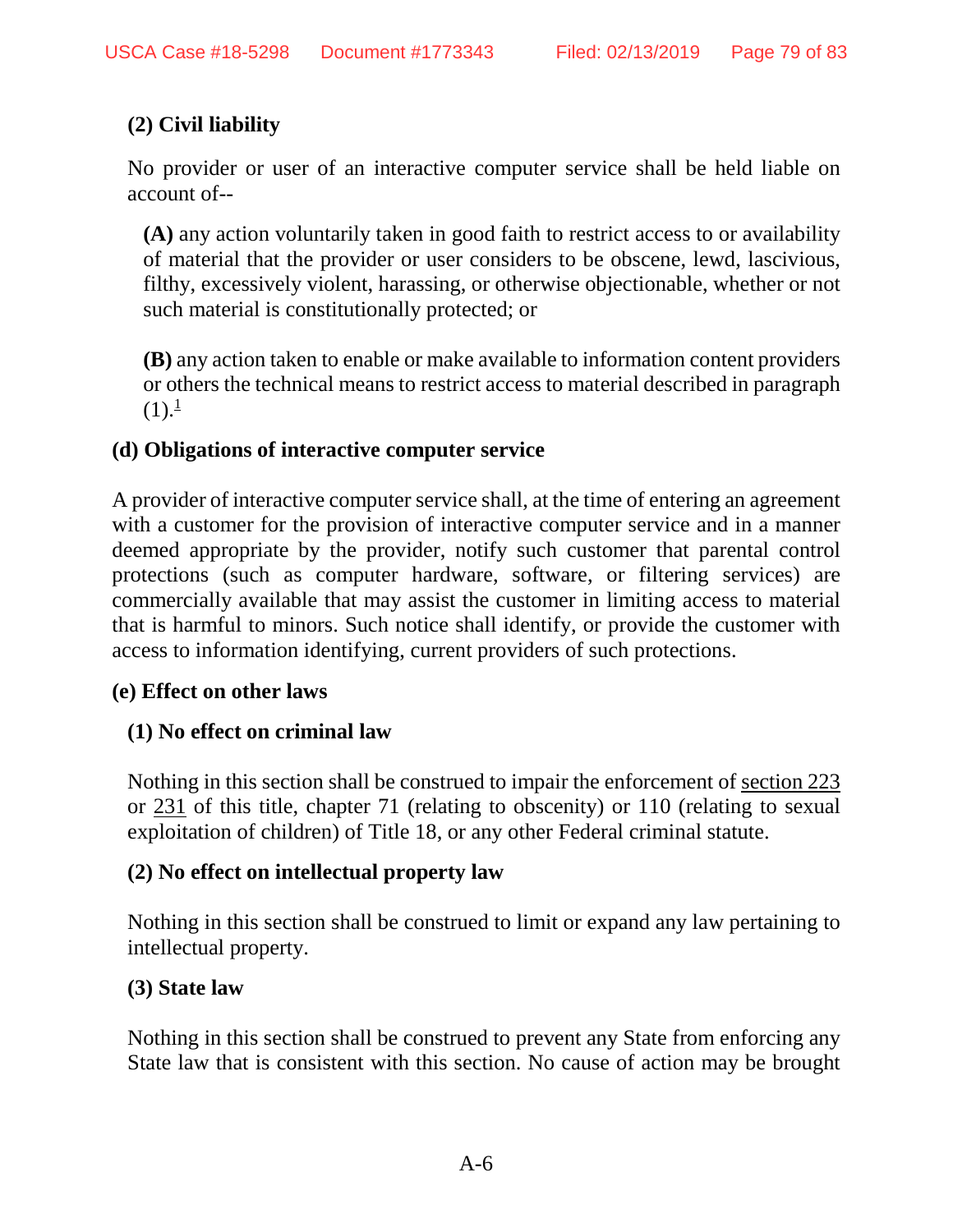and no liability may be imposed under any State or local law that is inconsistent with this section.

#### **(4) No effect on communications privacy law**

Nothing in this section shall be construed to limit the application of the Electronic Communications Privacy Act of 1986 or any of the amendments made by such Act, or any similar State law.

#### **(5) No effect on sex trafficking law**

Nothing in this section (other than subsection  $(c)(2)(A)$ ) shall be construed to impair or limit--

**(A)** any claim in a civil action brought under section 1595 of Title 18, if the conduct underlying the claim constitutes a violation of section 1591 of that title;

**(B)** any charge in a criminal prosecution brought under State law if the conduct underlying the charge would constitute a violation of section 1591 of Title 18; or

**(C)** any charge in a criminal prosecution brought under State law if the conduct underlying the charge would constitute a violation of section 2421A of Title 18, and promotion or facilitation of prostitution is illegal in the jurisdiction where the defendant's promotion or facilitation of prostitution was targeted.

#### **(f) Definitions**

As used in this section:

#### **(1) Internet**

The term "Internet" means the international computer network of both Federal and non-Federal interoperable packet switched data networks.

#### **(2) Interactive computer service**

The term "interactive computer service" means any information service, system, or access software provider that provides or enables computer access by multiple users to a computer server, including specifically a service or system that provides access to the Internet and such systems operated or services offered by libraries or educational institutions.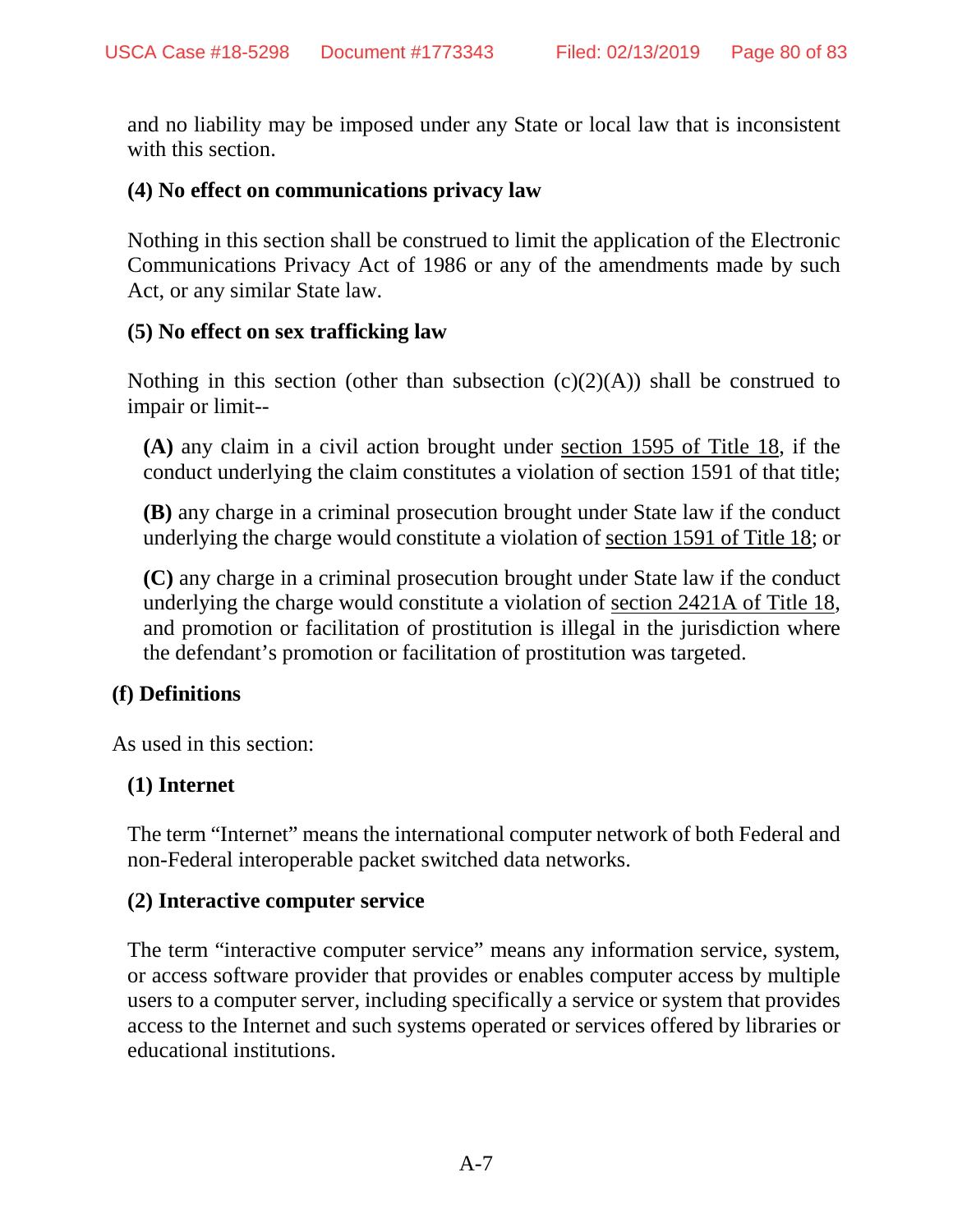#### **(3) Information content provider**

The term "information content provider" means any person or entity that is responsible, in whole or in part, for the creation or development of information provided through the Internet or any other interactive computer service.

#### **(4) Access software provider**

The term "access software provider" means a provider of software (including client or server software), or enabling tools that do any one or more of the following:

**(A)** filter, screen, allow, or disallow content;

**(B)** pick, choose, analyze, or digest content; or

**(C)** transmit, receive, display, forward, cache, search, subset, organize, reorganize, or translate content.

Footnotes

1

So in original. Probably should be "subparagraph (A)".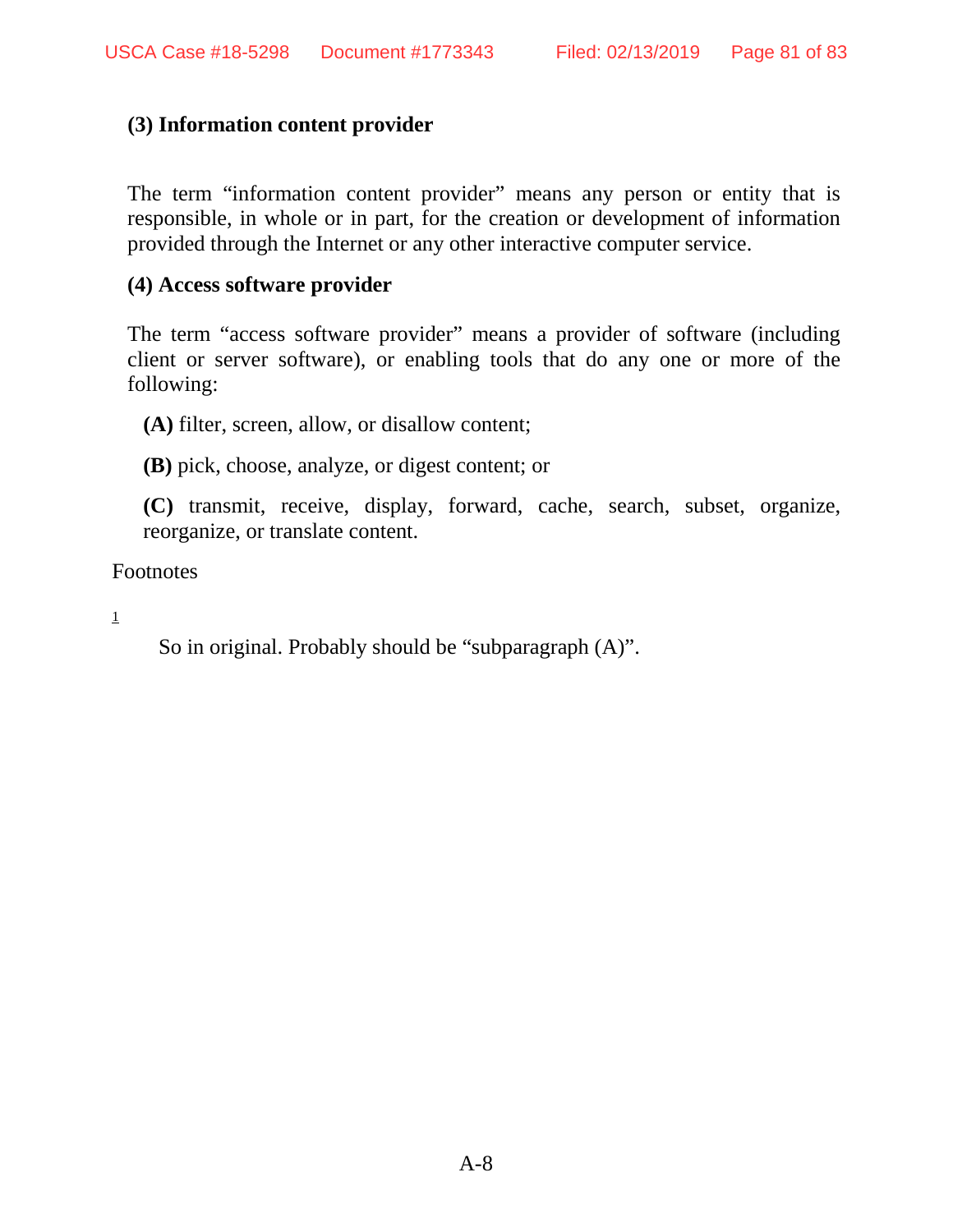## **CERTIFICATE OF COMPLIANCE**

I certify that pursuant to Fed. R. App. P. 32(a)(7)(C) and Circuit Rule 32-1, the attached brief is proportionately spaced, has a typeface of 14 points or more and contains 12,920 words.

Counsel relies on the computer program used to create this brief for the word count.

> By: /s/ Ronald G. London Ronald G. London